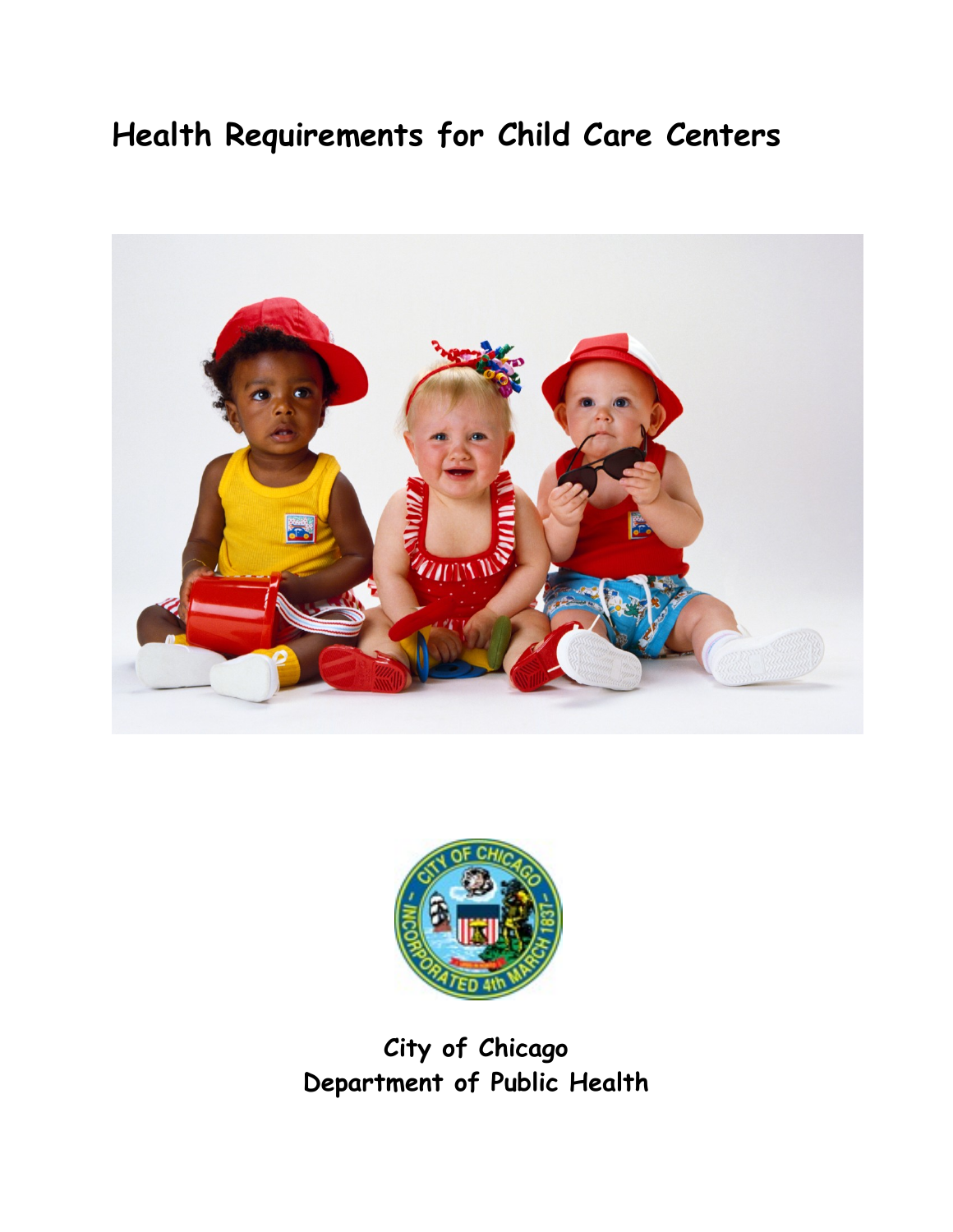## **Table of Contents**

| <b>Topic</b> |                                                                                     | <b>Pages</b> |
|--------------|-------------------------------------------------------------------------------------|--------------|
| 1.           | <b>Health Requirements</b>                                                          | $3 - 16$     |
| II.          | <b>Recommended Health Practices</b>                                                 | 17           |
| Ш.           | <b>Food Sanitation Requirements</b>                                                 | $18 - 23$    |
| IV.          | <b>Nutrition Requirements</b>                                                       | $24 - 28$    |
| V.           | <b>Recommended Nutrition Practices</b>                                              | $29 - 30$    |
| VI.          | <b>Health Requirements for Infants and Toddlers</b>                                 | $31 - 34$    |
| VII.         | <b>Nutrition Requirements for Infants and Toddlers</b>                              | $35 - 37$    |
|              | <b>Appendix I – Required First Aid Kit</b><br><b>Supplies</b>                       | 38           |
|              | <b>Appendix II - Recommendations for Preventive</b><br><b>Pediatric Health Care</b> | $39 - 40$    |
|              | <b>Appendix III – Diapering Procedures</b>                                          | $41 - 42$    |
|              | <b>Standard Guidelines and Resources</b>                                            | 43           |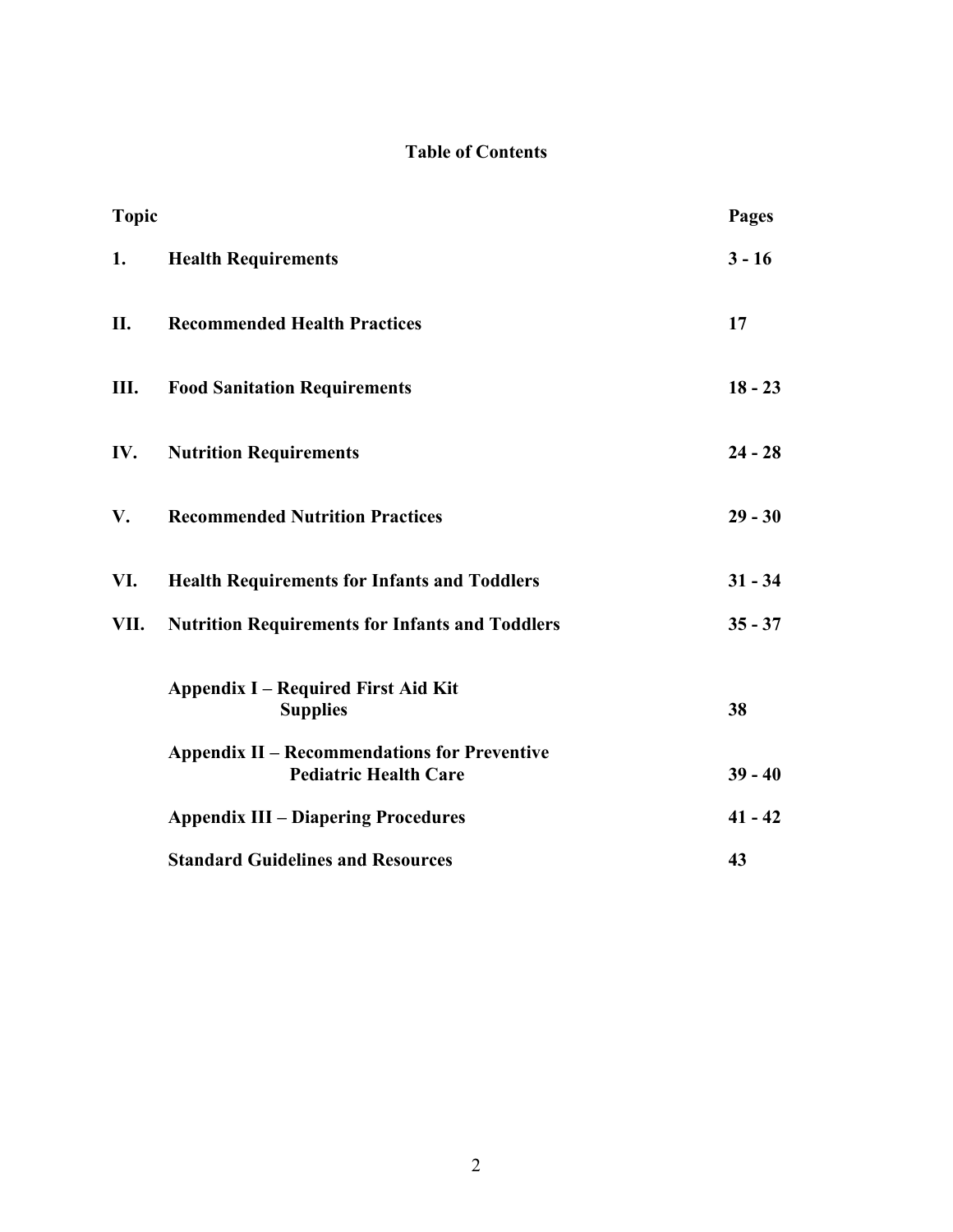### **HEALTH REQUIREMENTS FOR CHILD CARE CENTERS**

The following Rules and Regulations govern the conduct of all child care centers.

#### 1. **General Statement**

Child care programs shall be planned, staffed and directed to meet the needs of the individual child and involve all areas of functioning – physical, cognitive, social and emotional. Child care programs shall encourage the child to explore, make choices and develop age appropriate skills. The child shall engage in program experience actively, rather than being a passive recipient, and programs must include a balance of active and quiet activities.

#### II. **Policies**

A. Each child care center is required to have written policies that are reviewed and updated annually. These written policies must be available to the Department of Public Health for review.

The required policies must include the following:

- 1. Admission
- 2. Safety Plan
	- a. Transportation
	- b. Drop off of children
	- c. Release of children
- 3. Emergency evacuation plan, drill procedures, and schedule
- 4. Emergency medical treatment, including procedures to follow in the event of poisoning
- 5. Notification of parents for emergencies
- 6. Discipline Policy
- 7. Parent participation
- 8. Sanitation Plan/Universal Precautions
	- a. Diapering/Toileting
	- b. Hand washing
	- c. Spilled waste (body fluids)
	- d. Pets and animals
- 9. Attendance policy including exclusion for illness
- 10. Medication Policy
- 11. Facilities and equipment maintenance plan indoors and outdoors
- B. There shall be a policy, which states that child care centers must report exposure to contagious/communicable diseases to the parents, public health authorities and staff.
- C. There shall be a policy, which states that the use of tobacco, in any form, is prohibited in the child care center.
- D. There shall be a policy, which states that the use of alcohol, drugs, and controlled substances is prohibited in the Child Care Center.
- E. There shall be a policy, which states that evidence of child abuse must be reported to authorities as required by the Abused and Neglected Child Reporting Act. (Illinois Revised Statute 1991 Chapter 23, Pars. 2051-et. seq.).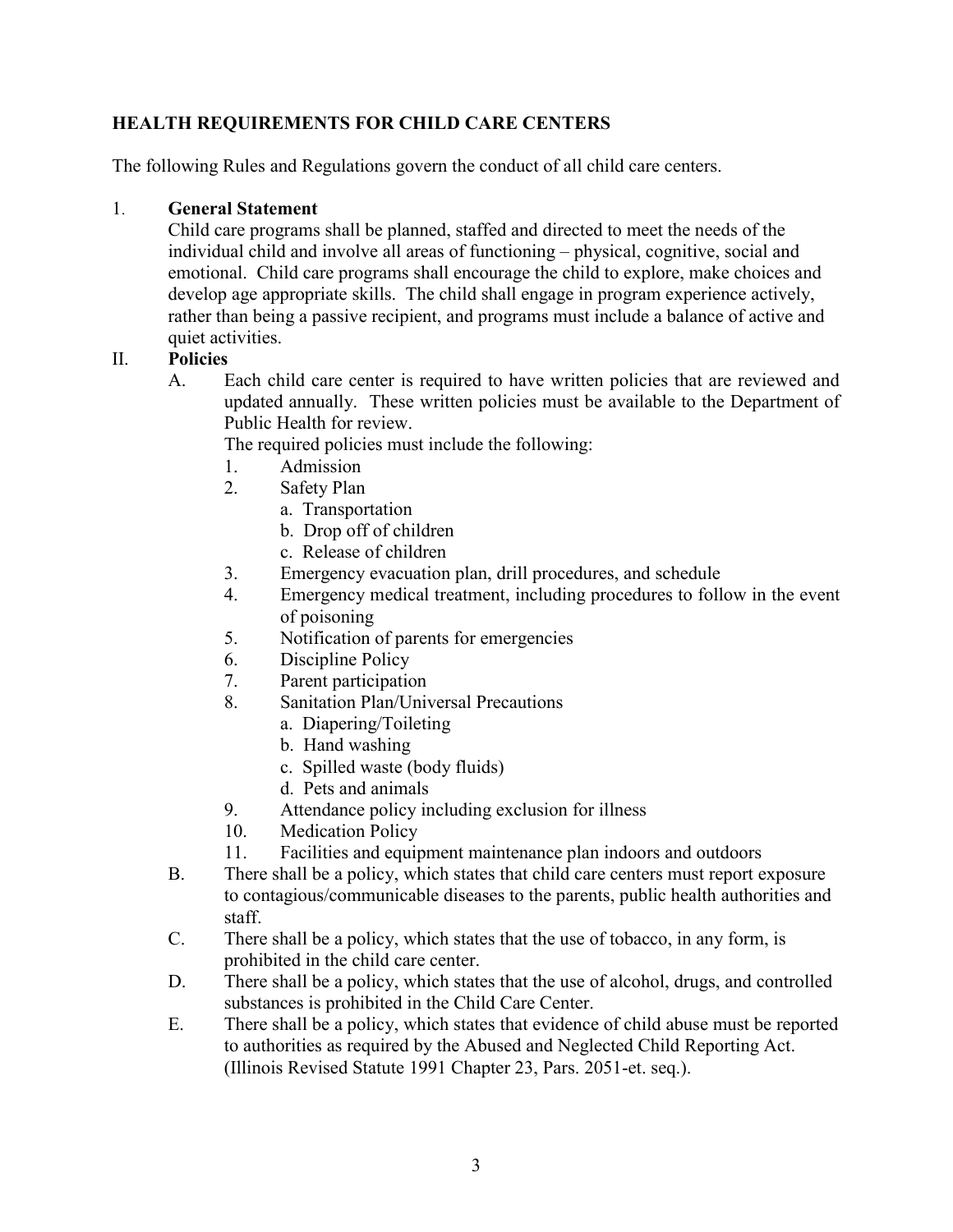#### III. **General Records**

- A. Every child care center shall maintain records in a confidential manner. All active records shall be kept in the child care center at all times and shall be available to the Department of Public Health for review. Records must be current, complete and legible.
- B. Records on children and/or employees no longer in the child care center shall be placed in an inactive file. The file shall be maintained by the child care center for a period of five years.

#### IV. **Staff**

A. Staffing Patterns

There must be a minimum of two staff on site at all times. Appropriate child: staff ratios and group sizes must be maintained at all times. See table 1 for Required Staff/child Ratios and Table 2 for the Maximum Group Sizes.

| <b>Table 1: Required Staff/Child Ratios</b> |                        |                           |  |  |  |  |  |  |
|---------------------------------------------|------------------------|---------------------------|--|--|--|--|--|--|
| <b>Age of Children</b>                      | <b>Number of Staff</b> | <b>Number of Children</b> |  |  |  |  |  |  |
| Infants (6 weeks to 15 months)              | 1                      | 4                         |  |  |  |  |  |  |
| <b>Infants/Toddlers</b>                     | 1                      | 4                         |  |  |  |  |  |  |
| Toddlers (15 months to 2                    | 1                      | 5                         |  |  |  |  |  |  |
| years)                                      |                        |                           |  |  |  |  |  |  |
| 2 years                                     | 1                      | 8                         |  |  |  |  |  |  |
| 3 years                                     | 1                      | 10                        |  |  |  |  |  |  |
| 4 years                                     | 1                      | <b>10</b>                 |  |  |  |  |  |  |
| 5 years and kindergarten                    | 1                      | 20                        |  |  |  |  |  |  |
| <b>School Age</b>                           | 1                      | 20                        |  |  |  |  |  |  |
| <b>Mixed Ages</b>                           | <b>Number of Staff</b> | <b>Number of Children</b> |  |  |  |  |  |  |
|                                             |                        |                           |  |  |  |  |  |  |
| 2-3 years                                   | 1                      | 8                         |  |  |  |  |  |  |
| 2-5 years                                   | 1                      | 8                         |  |  |  |  |  |  |
| 3-4 years                                   |                        | 10                        |  |  |  |  |  |  |
| 3-5 years                                   | 1                      | 10                        |  |  |  |  |  |  |
| 4-5 years                                   | 1                      | 10                        |  |  |  |  |  |  |
| School age                                  | 1                      | 20                        |  |  |  |  |  |  |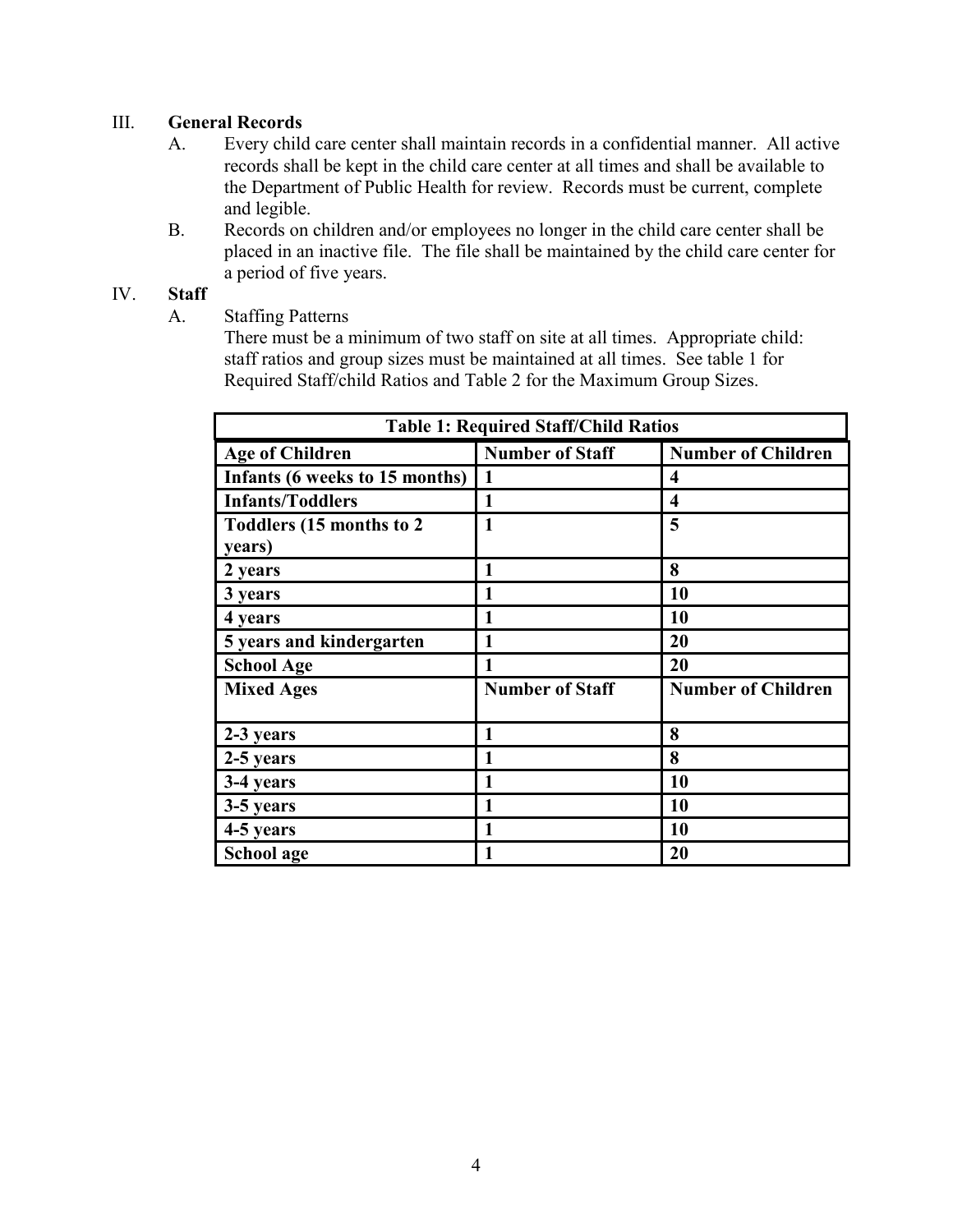| <b>Table 2: Maximum Group Sizes</b> |                     |  |  |  |  |  |  |
|-------------------------------------|---------------------|--|--|--|--|--|--|
| <b>Age of Group</b>                 | <b>Maximum Size</b> |  |  |  |  |  |  |
| <b>Infants</b>                      | 12                  |  |  |  |  |  |  |
| <b>Infants/Toddlers</b>             | 15                  |  |  |  |  |  |  |
| <b>Toddlers</b>                     | 15                  |  |  |  |  |  |  |
| Two to three year olds              | 16                  |  |  |  |  |  |  |
| Two to four year olds               | 16                  |  |  |  |  |  |  |
| Two to five year olds               | 16                  |  |  |  |  |  |  |
| Three to four year olds             | 20                  |  |  |  |  |  |  |
| Three to five year olds             | 20                  |  |  |  |  |  |  |
| Four to six year olds               | 20                  |  |  |  |  |  |  |
| Six year olds and older             | 30                  |  |  |  |  |  |  |

#### B. **Personnel Records**

Files are to be maintained in the child care center for each employee and must contain a written record listing the following:

- 1. Name of employee
- 2. Home address and telephone number
- 3. Age and birth date
- 4. Health appraisal data
- 5. Authorizations for and results of the background check required by 89 Ill. Adm. Code 385, background checks, shall be maintained in a separate and confidential file.

#### C. **Medical Records for Staff**

- 1. The license shall require the following certification from a physician or nurse practioner before employment of any staff member, substitute or student teacher.
	- a. Evidence of a physical examination within 6 (six) months prior to employment including a statement as to whether the staff person has any physical or psychological limitations in working with children. This physical examination shall be valid for two (2) years from the date the staff person was examined and shall be renewed every (2) years thereafter.
	- b. If born after 1956 need evidence of immunity for measles, mumps and rubella in accordance with current Illinois Department of Public Health regulations.
	- c. Must include an evaluation for tuberculosis status. The skin test should be by mantoux. If history of positive mantoux, need chest x-ray if chest xray is negative there shall be annual review for symptoms.

1. Negative tuberculin skin test or negative mantoux.

2. Certification of disease free status if prior history of positive tuberculin skin test.

- 2. Immunizations are not required for any person who provides documentation that an immunization is medically contraindicated.
- 3. Volunteers are to have the same medical examination as required for the employees.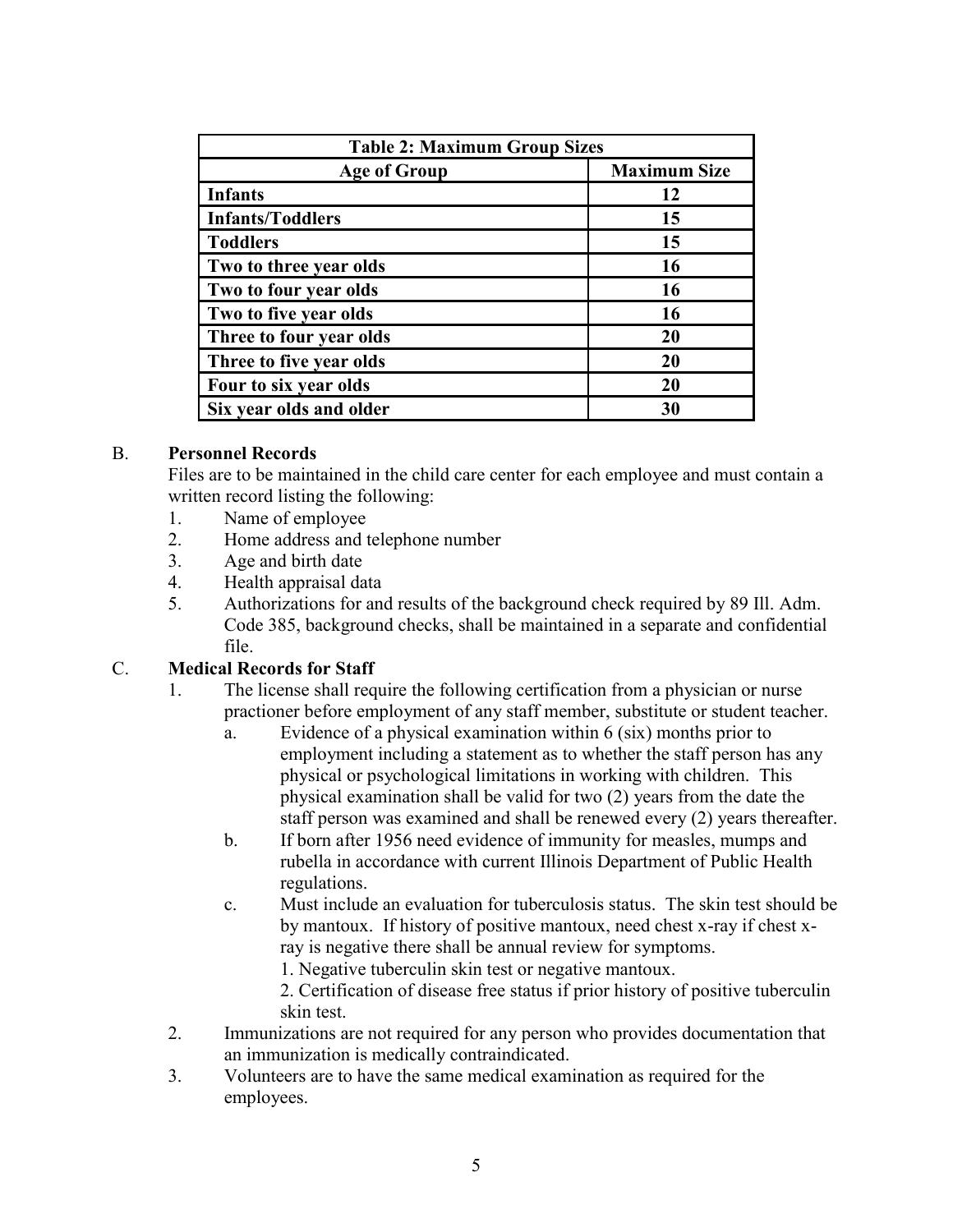- 4. An employee diagnosed or suspected of having a contagious or infectious disease shall not be on duty until such time as a written statement is obtained from a physician that the employee is no longer contagious, or is found to be noninfectious.
- 5. Reports of any serious occurrences, involving injuries to an employee shall be on file and available for review.
	- a. Theses occurrences include injuries requiring medical care or hospitalization; death; arrest; alleged abuse or neglect; fire or other emergency situations.
	- b. Reports of all incidents and injuries, which involve an employee shall be prepared and maintained. The reports must include the time, place and details of how the incident and/or injury occurred.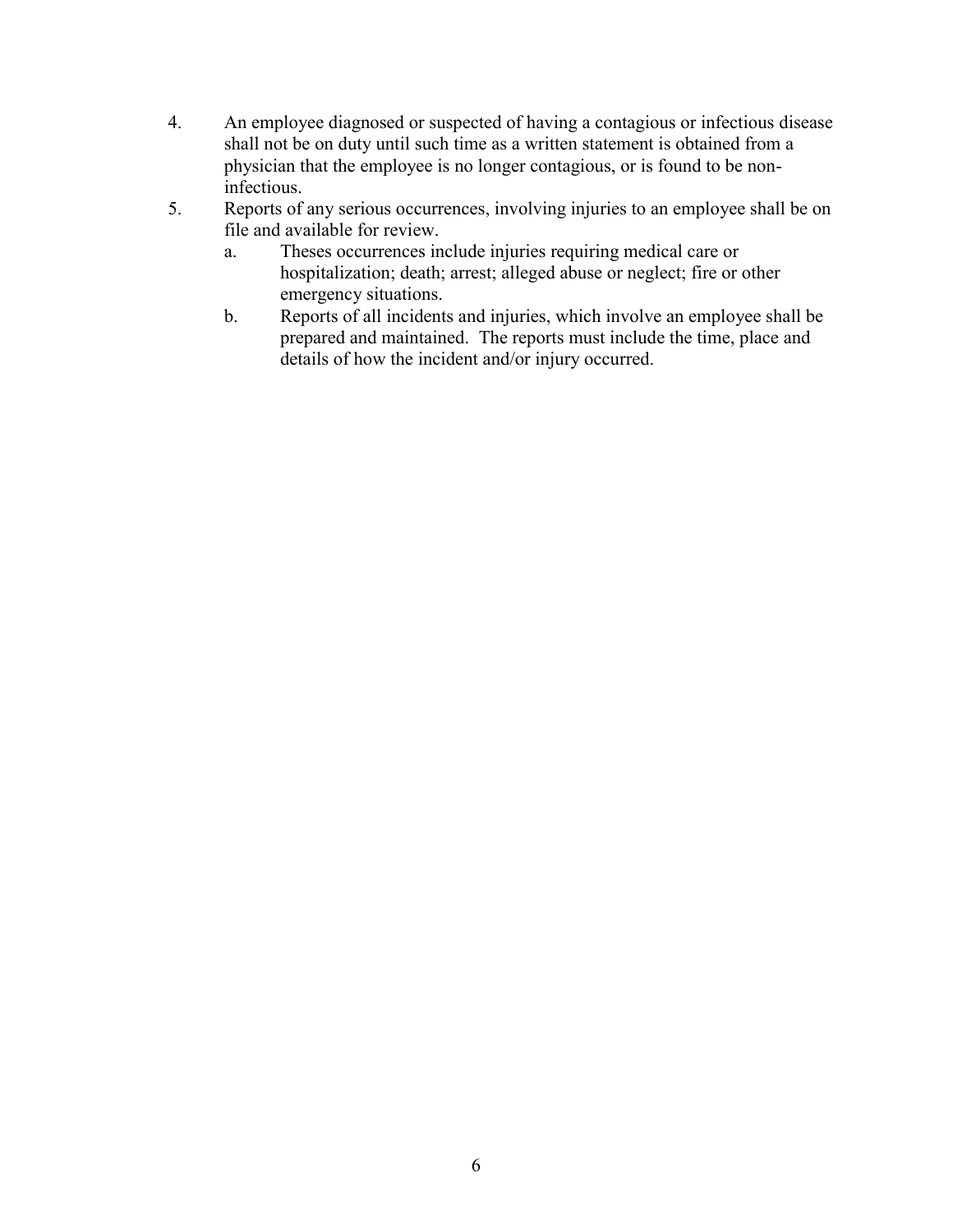## V. **Child Care Records**

A. General Records

A card file, alphabetical ledger or file folder shall be maintained with the following information on each child:

- 1. Name of child
- 2. Address and telephone number
- 3. Birth date
- 4. Name of parents or guardian, address and telephone number (address and telephone number of place of employment).
- 5. Name, address, telephone number and relationship of person or persons authorized to receive the child.
- 6. Name, address and telephone number of family physician.
- 7. Name, address and telephone number of person to be notified in case of an emergency.
- 8. Date of enrollment
- 9. This record is to be signed by the parent or guardian enrolling the child in the child care center.

## B. **Medical Records for Child Care Enrollees**

A file is kept on each child, which includes the following:

- 1. Child's physical examination record, including recommendations by the physician for specific care when indicated.
- 2. Reports of any serious occurrences, involving injuries to a child shall be on file.
	- a. These occurrences include injuries requiring medical care or hospitalization; death; arrest, alleged abuse or neglect; fire or other emergency situations.
	- b. Reports of all incidents and injuries, which involve a child shall be prepared and maintained. The report must include the time, place, and details of how the incident and/or injury occurred.
	- c. The report is to be written by the person who is responsible for the child at the time.
	- d. A statement signed by the physician attending the child, or one involved in an injury on the premises, describing the nature of the illness or injury, and the extent of the injuries received must be maintained.
- 3. Signed parental consent for the treatment of the child in the event of an emergency.

## C. **Child Health Requirements**

1. Each child admitted to a child care center must be given a thorough health assessment/physical examination not more than six (6) months prior to admission and every two years thereafter. In the event that a child transfers from one center to another the health assessment/physical examination may be used at the new center if the assessment/examination is less than one year old. If a health problem is suspected, additional documentation of health status may be required.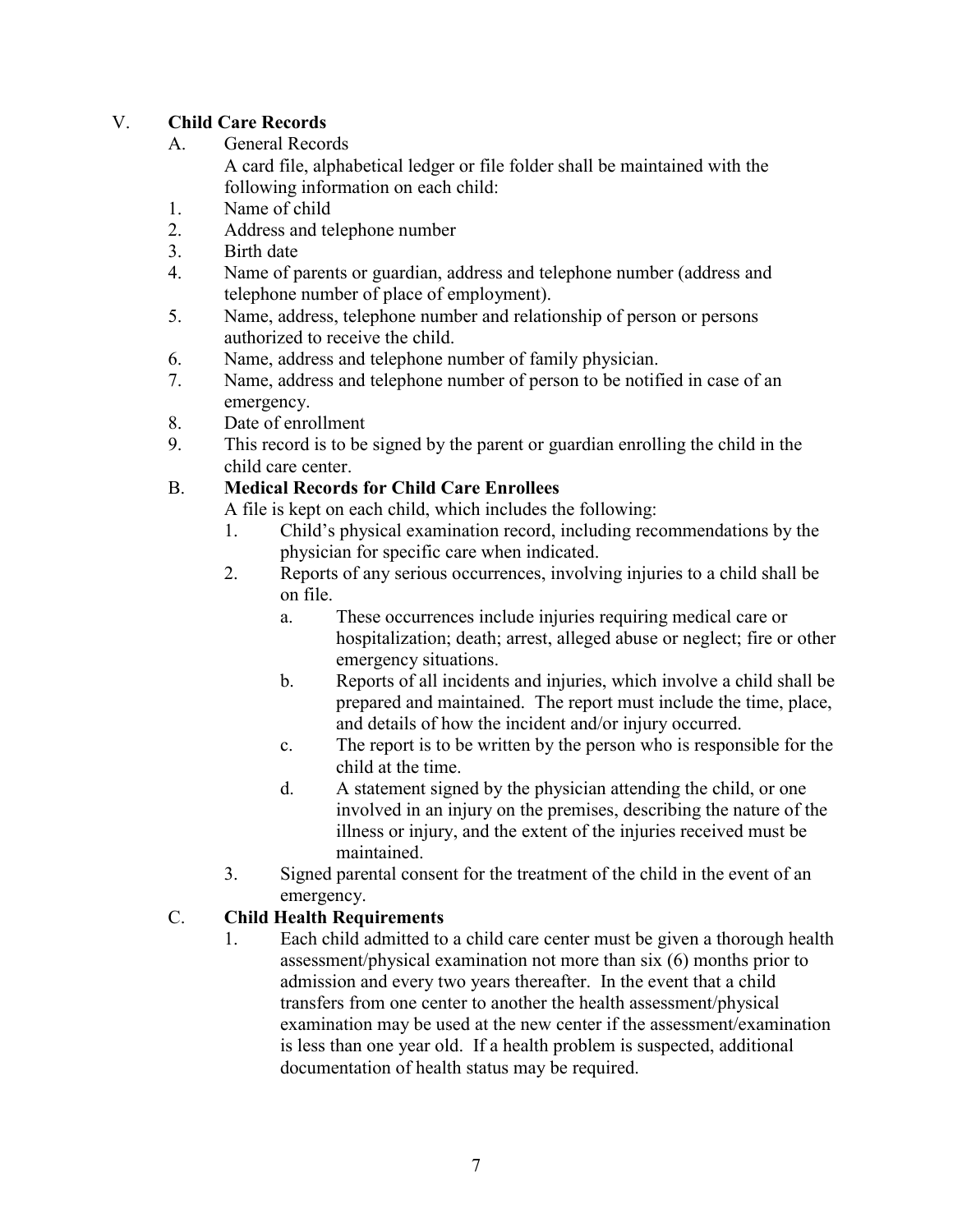- 2. A report on the health of each child and physician's or nurse practioner's report of a recent physical examination must be on file. Any special health care needs must be noted in the child's health record.
- 3. The examination records must be dated and signed by the examining physician or nurse practioner must indicate that the child is:
	- a. Capable of being enrolled in a child care environment based upon his/her health, neurological development, behavior and immune status.
	- b. Immunized against those diseases that are preventable childhood communicable disease as identified by the Illinois Department of Public Health. These required immunizations are poliomyelitis, measles, rubella, diphtheria, mumps, pertussis, varicella (if did not have the disease,) tetanus and hemophilus influenza B.
		- 1. If immunizations are not given because of a parent's religious belief, a signed waiver shall be on file.
		- 2. If immunizations are contraindicated because of a medical condition, a physician's statement shall be on file**.**
	- c. All children must be screened for risk of TB infection prior to entering Day Care. If the child is in a high-risk group, as determined by the examining physician, a tuberculin skin test by the mantoux method and the results of that test shall be included in the initial examination for all children who have attained one year of age, or at the age of one year for children who are enrolled before their first birthday. The tuberculin skin test by the mantoux method shall be repeated when children in the high-risk group begin elementary and secondary school.
	- d. Screened for lead poisoning or obtains within two months of admission, a lead screening and annually thereafter.
- 4. The record must also identify additional comments about the management of health problems and health related data shall be provided on the medical report.
- 5. The record must also identify the name, address and phone number of the physician responsible for the health care of each child.

## VI. **Health Preparedness**

- A. A minimum of one child care worker per center shall receive training and certification in the Recognition and Prevention of Communicable Disease, CPR, First Aid, Preventing Care of Ill Children through a Chicago Department of Public Health approved course. This certification shall be good for three years.
- B. A child care provider shall not be required to exclude from care a child with minor illness unless one or more of the following conditions exists:
	- 1. The illness prevents the child from participating comfortably in the program activities or;
	- 2. The illness results in a greater care need than the child care staff can provide without compromising the health and safety of other children.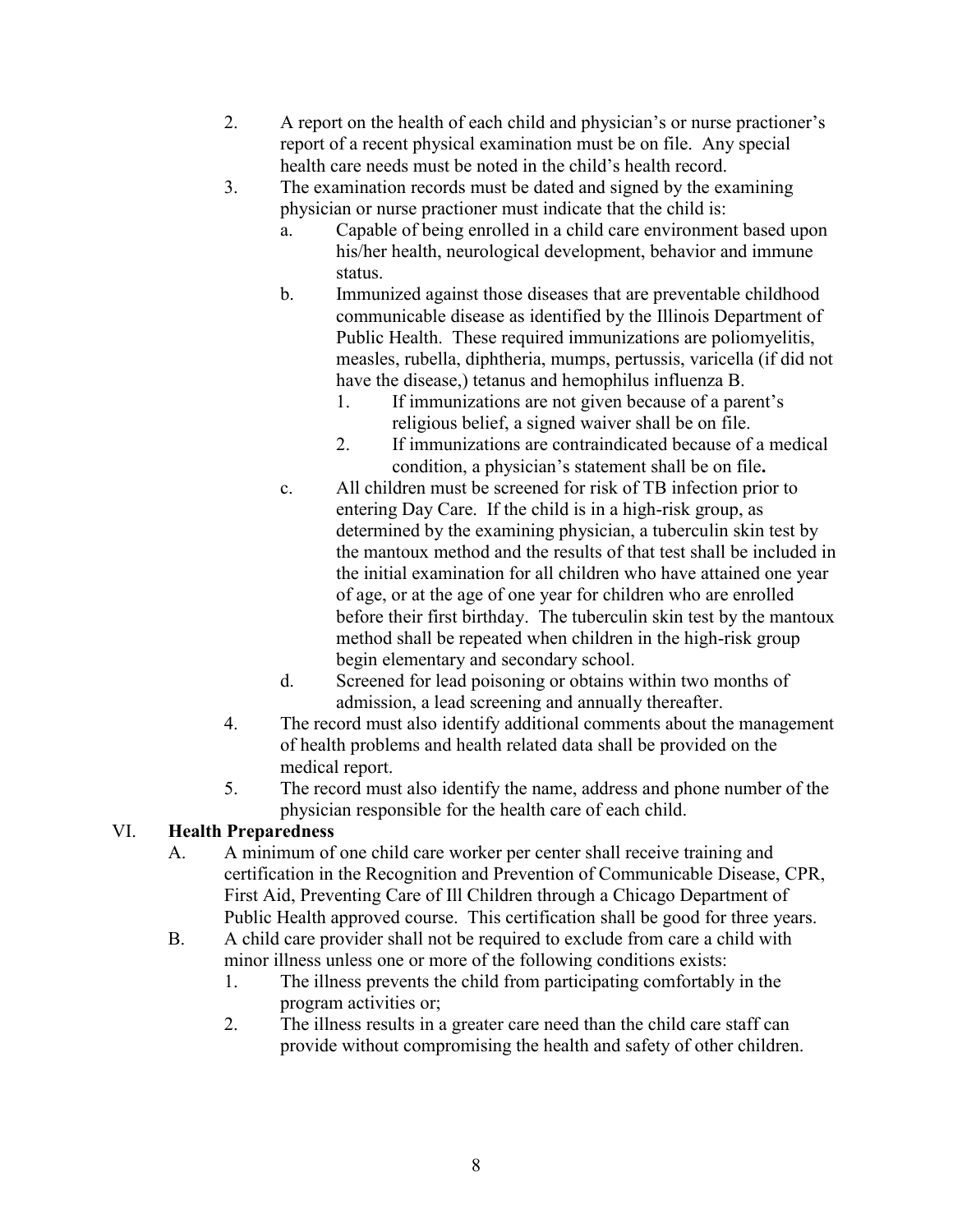- C. Every child care center shall designate a space within the facility for the purpose of providing temporary isolation/comfort for a child who becomes ill while attending the child care facility.
- D. Thermometers, preferably disposable, for assessing elevated temperatures shall be available at each center.
- E. Physician's note shall be required for readmission to the child care facility in the following instances:
	- 1. After absence due to an illness of five or more days.
	- 2. After any length of absence due to a reportable communicable disease defined by the Illinois Department of Public Health and enforced by the Chicago Department of Public Health.
	- 3. At the discretion of the Child Care Director.

## VII. **Medications**

Medication may be administered to a child at a child care center when the following criteria are adhered to:

- A. A copy of the Child Care Center Medication policy must be available for review by the Chicago Department of Public Health.
- B. Medications must be maintained in a locked cabinet or equivalent at all times.
	- 1. The cabinet or container shall not be used for any other purpose.
	- 2. Refrigerated medications may be kept in a separate, properly identified container and may be kept in the food preparation area.
- C. Parents of children on chronic medication therapy to be administered by the child care staff during the child's stay are to secure the following information before the procedure is considered ongoing:
	- 1. Letter from the prescribing physician or printout from the pharmacy, which includes a statement regarding the side effects of the prescribed medication.
	- 2. Parental consent to administer medication.
- D. Any medication brought in the facility by the parent or guardian of a child shall be in the original container labeled with the child's first and last name, the date the prescription was filled, the medication's expiration date and have legible instructions for administration.
- E. A medication record shall be maintained and shall include:
	- 1. Instructions for storage and administration
	- 2. Administration log
	- 3. Checklist for medication brought to the program by parents including such information as condition of bottle, expiration date, date dispensed, dosage, and date the medication was discontinued and/or disposed of.

#### VIII. **Animals, Pets and Plants**

- A. Domestic animals, birds or fowls shall not be permitted at any time in areas where foods are prepared or maintained.
- B. Small animals can be permitted in the child care center when properly inoculated and certified by a qualified veterinarian as free of disease that might endanger the health of children. When animals and/or pets are on the premises, a responsible staff person shall be assigned to its care.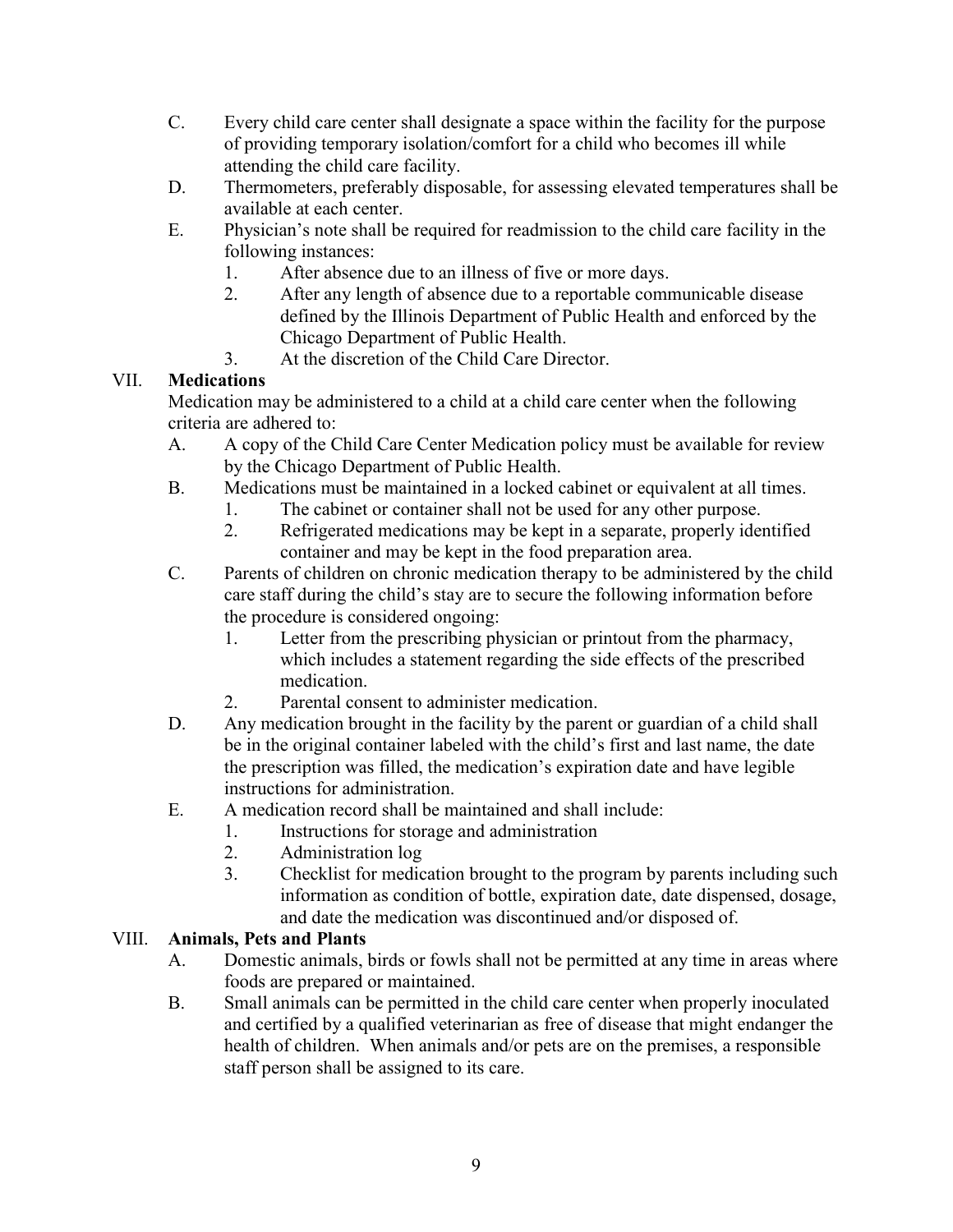There must be careful supervision of children who are permitted to handle and care for animals. This includes appropriate hand washing after handling of animals by staff and children.

- C. Immediate treatment for children sustaining bites, scratches or any injury from the animals and/or pets shall be the responsibility of the child care center.
- D. Animals and/or pets must be properly caged, fed and maintained in a safe, clean and sanitary condition at all times by staff.
- E. The child care facility shall be free of stray animals which may cause injury and/or disease to children.
- F. The presence of ferrets, turtles, psittacine birds (birds of the parrot family), or any wild or dangerous animal is prohibited in a child care center.
- G. Poisonous or potentially harmful plants on the premises shall be inaccessible to children.

## IX. **Laundry**

- A. Disposable diapers are recommended.
- B. Department of Public Health must approve procedure for on-site laundering of diapers and linens used.

## **X**. **Physical Arrangement**

- A. General
	- 1. The Task Force Inspection Team shall ensure that the physical plant layout matches the blueprint submitted for the initial application to operate. Maximum capacity will be determined when building measurements are confirmed at the Department of Public Health.
	- 2. The location and intended purpose of space and fixed equipment is to be shown and includes:
		- a. Isolation room or space
		- b. Children's toilet rooms
		- c. Teacher's toilets (optional)
		- d. Kitchen
		- e. Indoor play areas
		- f. Outdoor play areas
		- g. Sufficient administrative office space for clerical, financial and managerial functions, interviewing of applicants, for discussion with parents, etc.
		- h. Space as needed for necessary housekeeping and maintenance equipment of child care center
		- i. Locked or inaccessible janitor's closet to include sink and space for storage of cleaning supplies
		- j. Storage space for linens and cots
		- k. Storage space for excess supplies
		- l. Storage space for transportation toys and outdoor equipment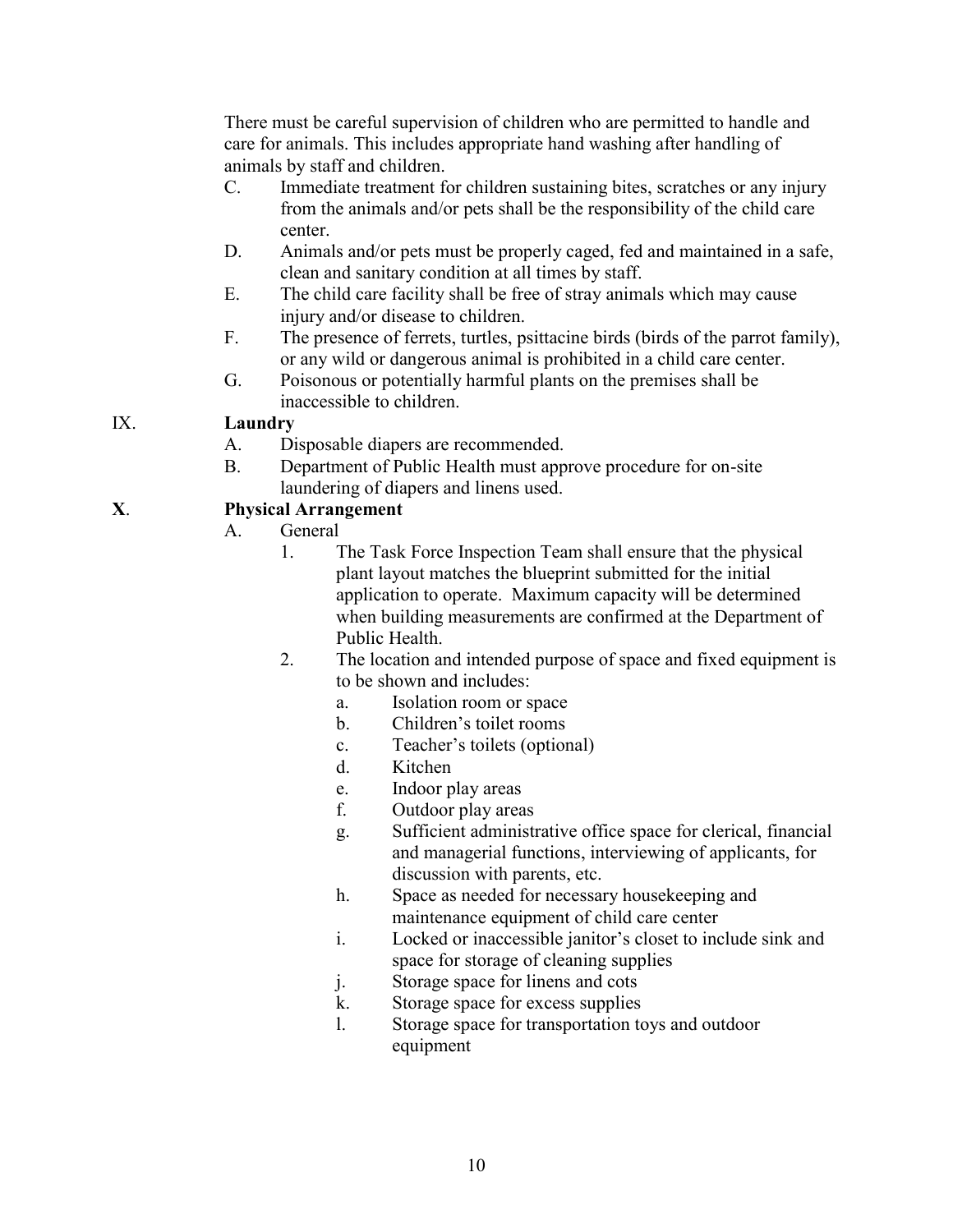- 3. Walls and flooring shall be washable and free of lead based paint**.**  Lead free paint shall be used on all painted surfaces including painted furniture and equipment
- 4. Electrical outlets accessible to children shall have protective coverings. No extension cords shall be used in areas accessible to children. Extension cords not in use shall be unplugged.
- 5. An easily visible clock must be provided at the center.

## B. **Heating/cooling System**

- 1. The heating system must be capable of maintaining a temperature no less than 68° F and not more than 74° F within three feet of the floor throughout the children's section of the building. Relative humidity shall be maintained at between 35 and 60 percent.
- 2. Radiators, heat registers; steam and hot water pipes and electrical outlets must have protective covering or insulation.
- 3. Electric fans if used, shall be mounted high on the wall or ceiling or shall be guarded to limit the size of the opening in the blade guard to less than  $\frac{1}{2}$  inch.

## C. **Floors**

- 1. All floors are to be kept free from cracks and finished so that they can be cleaned easily, properly, and efficiently.
- 2. Floors must be kept clean, in a non-slippery condition, and free from tripping hazards, including throw or scatter rugs.

## D. **Windows and Doors**

- 1. The child care center is required to be maintained so as to prevent the entrance and harborage of rats, mice, flies, other insects/vectors.
- 2. All doors and non-stationary windows shall be equipped with tight mesh screens or combination type storm and screen windows, provided that the entire window area is effectively protected from April to November, except in air-conditioned areas. Screens do not prevent falls and will not be considered as window guards.
- 3. All areas of the facility shall be lighted to meet the following levels of illumination:
	- a. Reading, painting and other close work areas
	- b. Work and play areas
	- c. Stairs, walkways, landings and entrances
	- d. Sleeping, napping areas:
- 4. Adjustable shades, or equivalent, are to be provided for protection from glare and to promote an atmosphere conducive to sleep at naptime. Strings and cords long enough to encircle a child's neck (6 inches or more) shall not be accessible to children.

## E. **Washrooms**

1. Toilets and hand washing sinks shall be located in close proximity to all inside and outdoor play areas used by the children.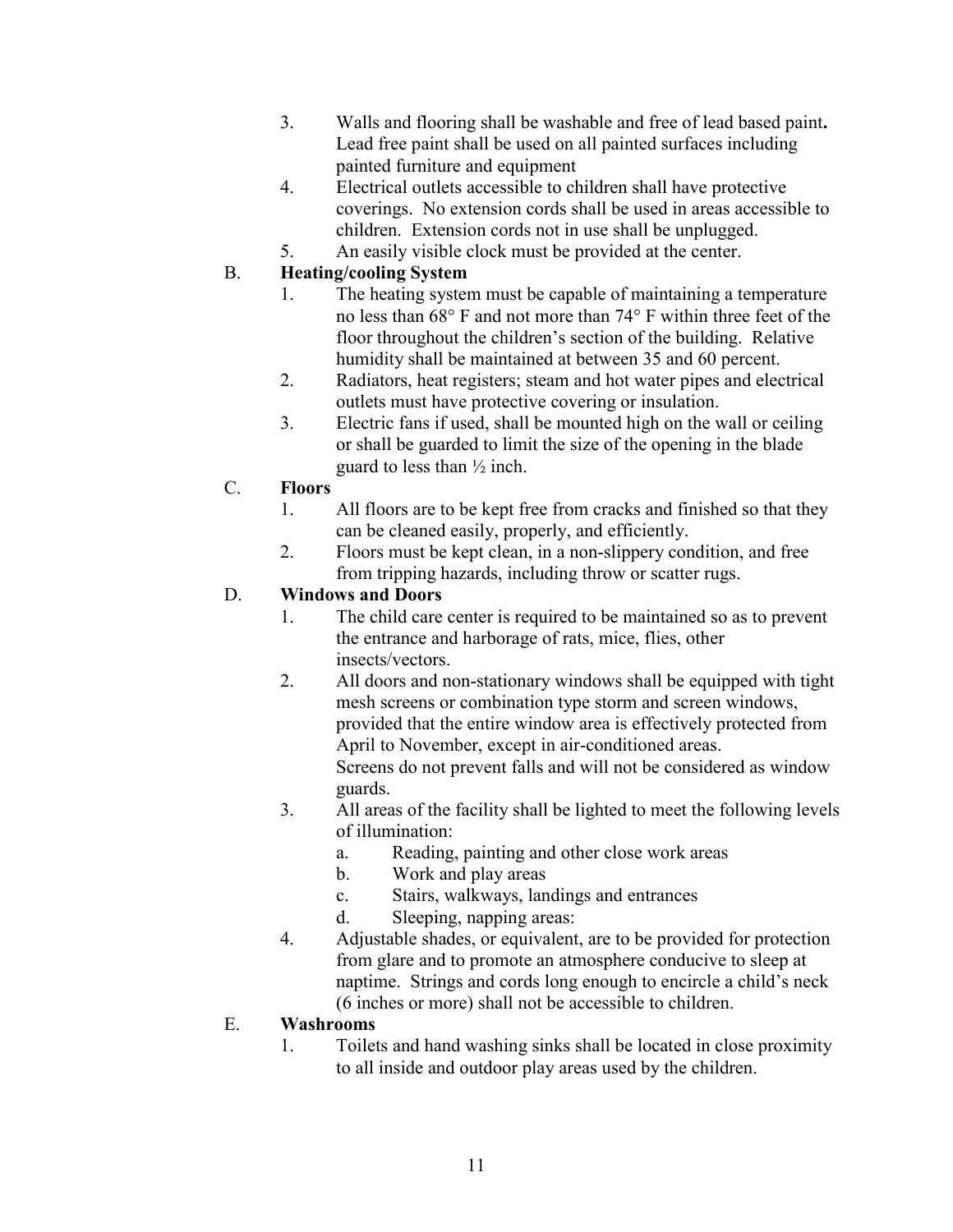- 2. Hand washing sinks and toilets shall be easily accessible for use and supervision by staff and children. (See Table 3 for requirements)
- 3. It is recommended that lavatory water temperatures shall not exceed 120° F.

|                           | <b>Table 3: Child/Toilet and Hand Washing Sink Ratios</b> |  |  |  |  |  |  |  |
|---------------------------|-----------------------------------------------------------|--|--|--|--|--|--|--|
| <b>Number of Children</b> | Number of                                                 |  |  |  |  |  |  |  |
|                           | <b>Toilets/Sinks</b>                                      |  |  |  |  |  |  |  |
| $1 - 10$                  |                                                           |  |  |  |  |  |  |  |
| $11 - 25$                 | $\mathbf 2$                                               |  |  |  |  |  |  |  |
| $26 - 50$                 | 3                                                         |  |  |  |  |  |  |  |
| $51 - 75$                 |                                                           |  |  |  |  |  |  |  |
| 76-110                    | 5                                                         |  |  |  |  |  |  |  |
| 101-125                   | 6                                                         |  |  |  |  |  |  |  |
| 126-150                   |                                                           |  |  |  |  |  |  |  |
| $151 - 175*$              | 8                                                         |  |  |  |  |  |  |  |

\*One additional toilet is required for each 30 children or fraction thereof in excess of 175 children.

- 4. Toilets and hand washing sinks shall be proportionate to the size of the child.
- 5. Steps or platforms are to be provided for use of small children to encourage self-help and independence if child size toilet and hand washing sinks are not provided.
- 6. Toilet room fixtures must be sanitized daily by scrubbing with soap and water followed by a chlorine rinse of 50 parts per million.
- 7. At least one enclosed toilet shall be provided.
- 8. Access to and use of toilets and toilet training equipment will be under direct supervision of the caregivers.
- 9. Toilet rooms shall have at least one waste receptacle.

## F. **Sleeping Accommodations**

- 1. If the children remain longer than five hours, a supervised nap period shall be provided.
- 2. Individual cots or beds marked with the child's name shall be provided.
- 3. There shall be at least two feet of space between the cots. Aisles between cots are to be clear of all obstruction while cots are occupied.
- 4. Separate bed linen and individually marked blankets shall be provided for each child by the day care center.
- 5. Bed linens shall be changed at least once a week, and when wet or soiled.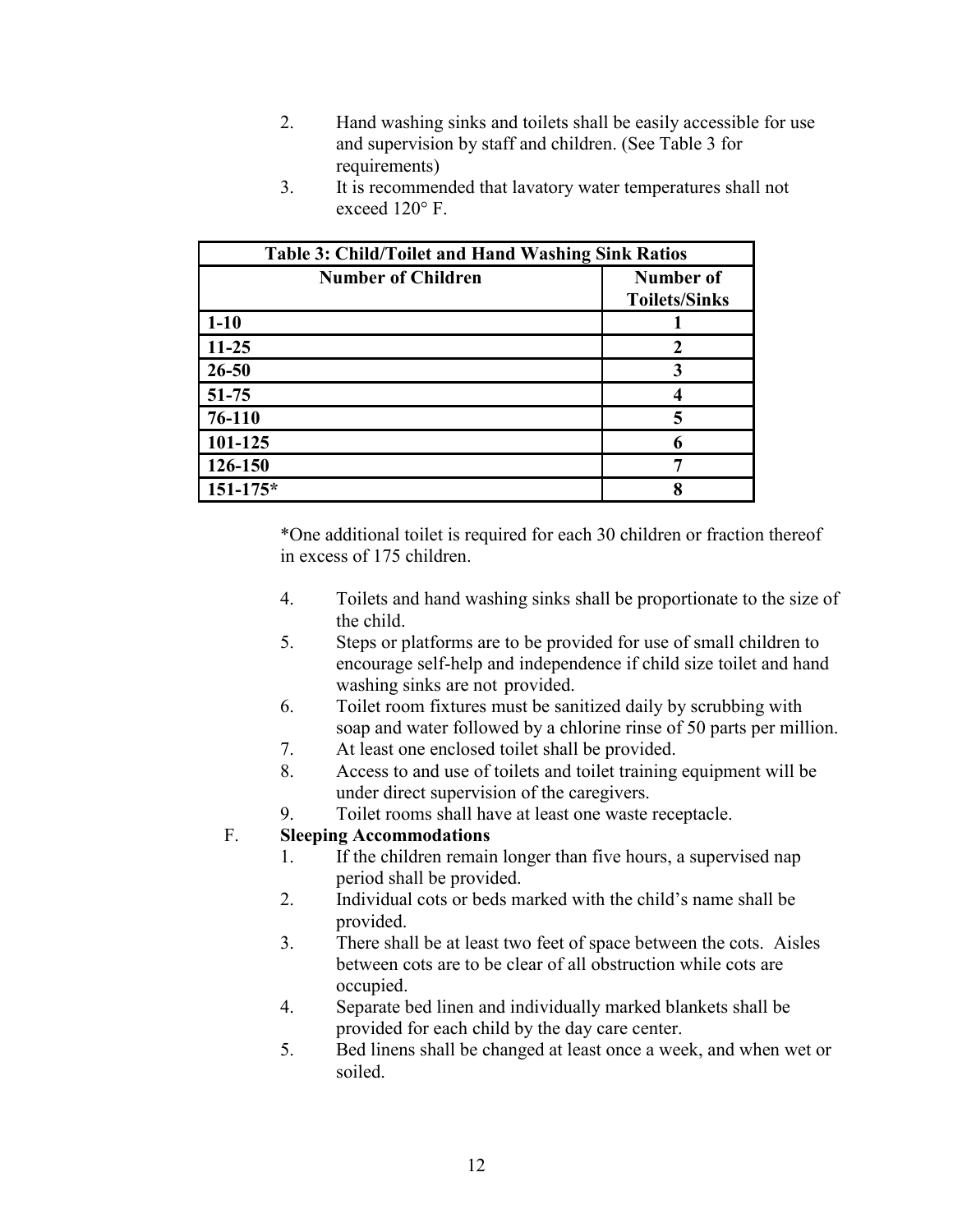- 6. All cots shall be wiped clean as often as necessary and cleaned with a germicidal solution.
- 7. Rubber sheeting or impervious covers shall be provided for cots of enuretic children.
- 8. Each child shall remove his/her shoes before napping.
- 9. Adequate storage space shall be provided for cots and bedding. When cots are not in use, they shall be stored so that the sleeping surface or bed linens of the cots do not touch the floor or each other.

## G. **Isolation area**

Every child care center shall provide a suitable area, approved by the Chicago Department of Public Health, to be used for any child who requires seclusion and/or health observation for fatigue, illness, injury, or emotional upset. The isolation area need not be kept vacant, but shall not be used as a storage room and must be equipped with a cot/crib. It is required that the cot/crib is sanitized after each use.

## H. **Indoor Play Area**

A minimum of 35 square feet of play space per child is required. The area designated for play space should not include kitchens, isolation area or toilet areas.

## I. **Outdoor Play Area and Equipment**

- 1. The facility shall be equipped with an outdoor play area that directly adjoins the indoor facilities. A minimum of 75 square feet of space of safe outdoor play area per child playing in the outdoor area shall be available.
- 2. Proposed use of park areas or other alternatives will be considered on an individual basis and must be approved by the Chicago Department of Public Health.
- 3. The outdoor play area shall be arranged so that all areas are visible to staff at all times.
- 4. The outdoor play area shall be well fenced, adequately protected from traffic or other potential hazards such as water, electrical transformers, toxic fumes or gases, or railroad tracks.
- 5. Playgrounds shall be laid out to ensure ample clearance space for the use of each item. The recommended clearance space is 9 feet around fixed items and 15 feet around any moving part.
- 6. Play space must allow for maximum amount of sunshine, shade and air; and must be in a well-drained area. Metal equipment shall be placed in a north-south alignment or in a shaded area.
- 7. Sandboxes shall permit drainage, shall be covered tightly and securely when not in use, and shall be kept from cat or other animal excrement.
- 8. Anchored play equipment shall not be placed over, or immediately adjacent to hard surfaces, as defined by the U.S. Consumer Product Safety Commission – "Handbook for Public Playground Safety". Copyright 1991.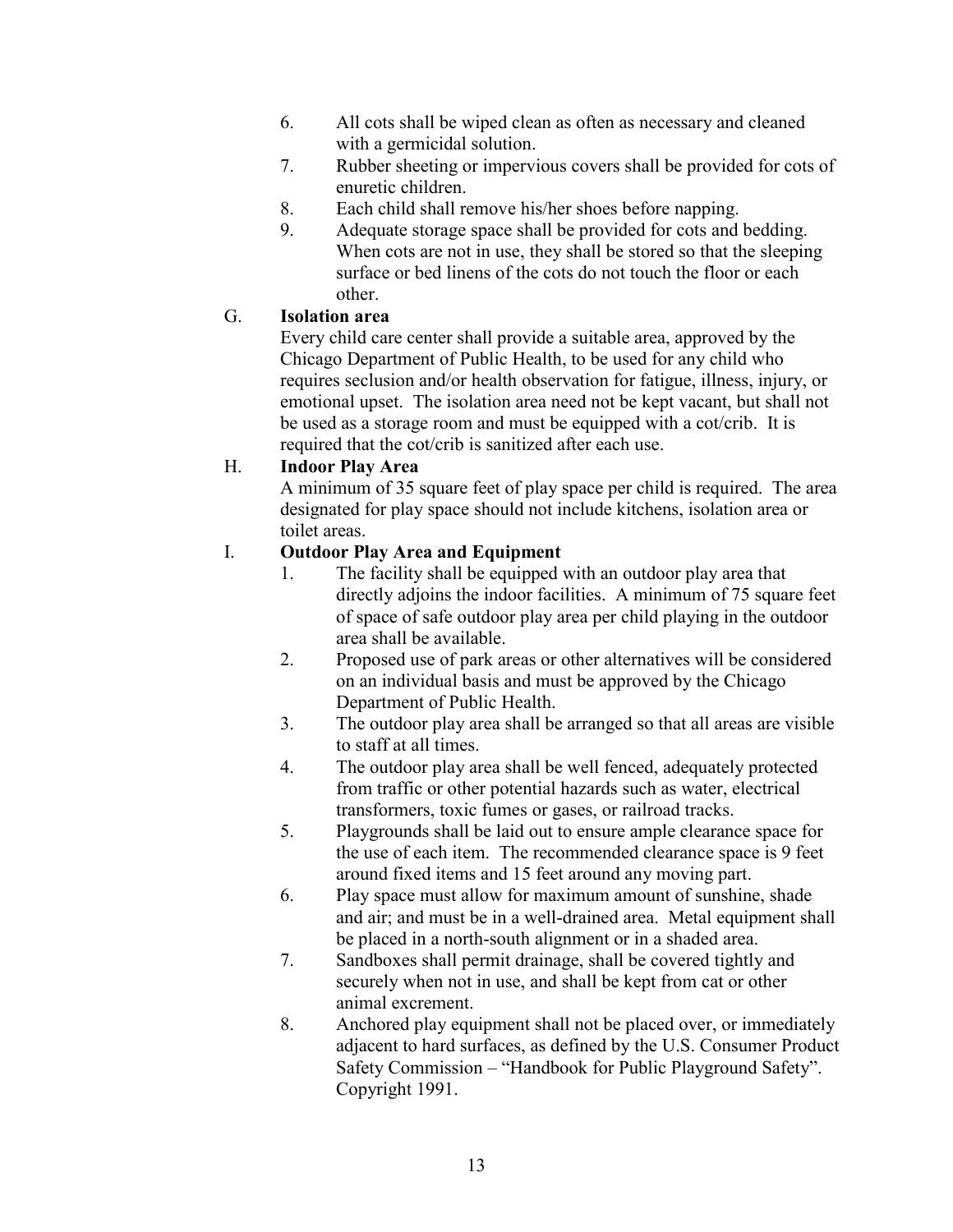- 9. Outdoor play equipment shall be of safe design and in good repair.
- 10. The maximum height of any piece of playground equipment shall be no greater than  $\frac{5}{2}$  feet if children up to the age of 6 are given access to it, and no higher than 3 feet if the maximum age of children is 3 years.

## J. **Furniture, Equipment, and Toys**

- 1. Equipment, materials, and furnishings shall be safe and sturdy and free of sharp points or corners, splinters, protruding nails or bolts, loose rusty parts, hazardous small parts, or paint that contains lead or other poisonous materials. The area shall be kept free from small parts that may become detached during normal use or reasonably foreseeable abuse of the equipment and that present a choking, aspiration, or ingestation hazard to a child.
- 2. Durable furniture shall be child sized or adapted for children's use.
- 3. Equipment, furnishings, toys and play materials shall be easy to clean.
- 4. Equipment shall be placed so as to help prevent collisions and accidents while still permitting freedom of action by the children.
- 5. Play equipment and materials shall be appropriate to the developmental needs, individual interests, and the ages of the children. Adequate amounts of play equipment and materials shall be available. Projectile toys shall be prohibited.
- 6. A minimum of two readily available first aid kits shall be maintained by each child care center, one to be taken on field trips and outings away from the center. Each kit shall be a closed container for storing first aid supplies, accessible to child care staff members at all times, but out of reach of children. First aid kits shall be restocked after use and inventory shall be conducted at least monthly. (See Appendix I)
- 7. Family style seating arrangements with four to six children per table with an adult are preferable to one table for the whole group.
- 8. Individual lockers, compartments or separate hooks placed at a level, which a child can reach with ease, shall be provided for outdoor clothing. Lockers, closets, and compartments accessible to children shall have internal release mechanisms so that the door can be opened by a child inside the door.
- 9. Adequate shelf space easily accessible to the children is to be provided for toys and supplies.

#### K. **Maintenance**

- 1. Every child care center shall have an effective written plan for maintenance, including sufficient staff, appropriate equipment, and adequate supplies to maintain the center in good repair and free from the following:
	- a. Cracks in the floors, walls or ceilings
	- b. Peeling wall paper or paint
	- c. Warped or loose boards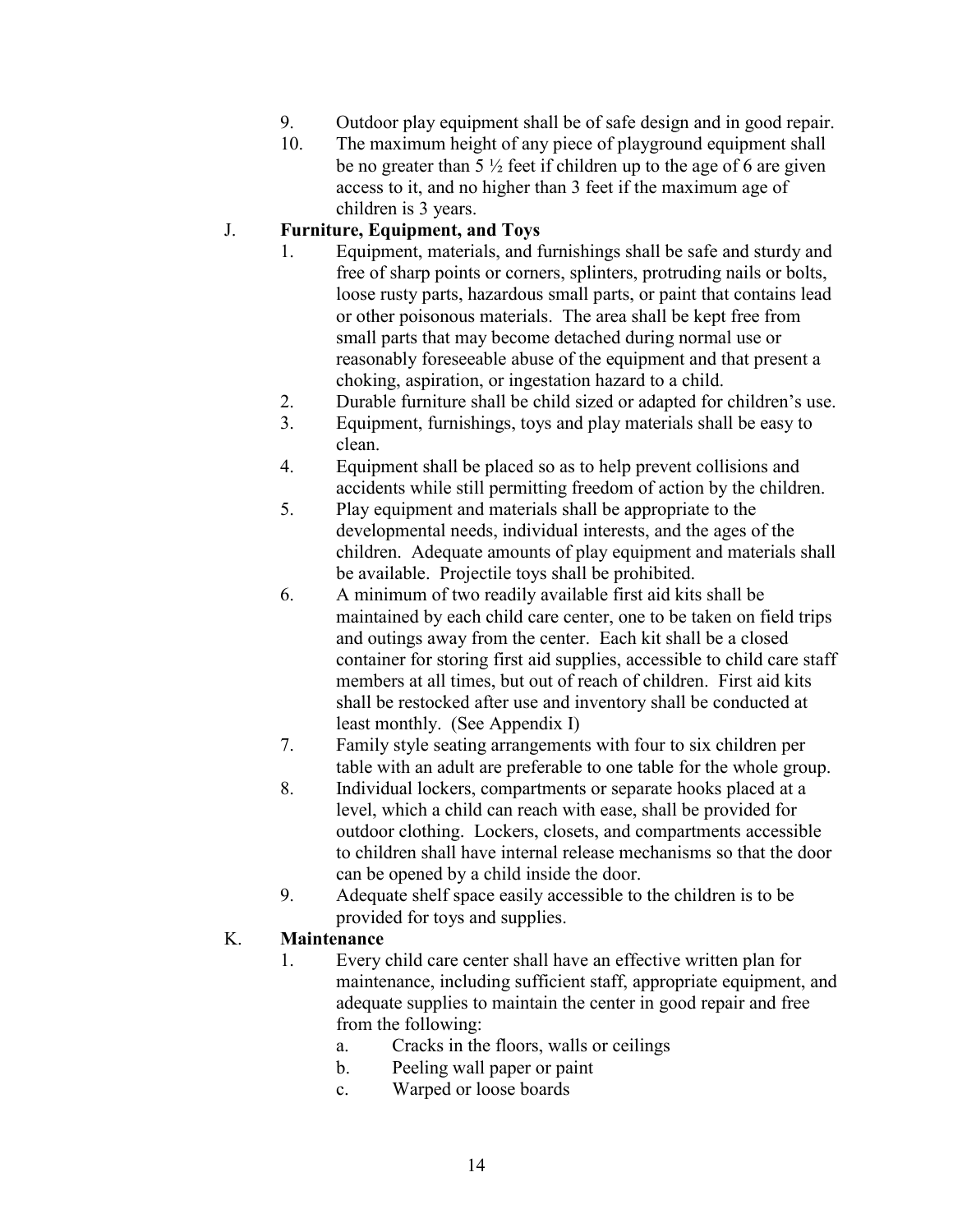- d. Warped, broken, loose or cracked floor covering such as tile or linoleum.
- e. Loose or broken windowpanes and other similar hazards.
- 2. Maintain all electrical, water supply, heating, and sewage disposal systems in safe, clean functioning condition.
- 3. Maintain the interior finishes of the child care center as needed to keep it attractive and clean. (Painting, washing, etc)
- 4. Maintain all furniture and furnishings in good repair, safe, clean, and in proper condition for use.
- 5. Maintain the ground and outdoor play area in a safe, clean and presentable condition.
- 6. The building and grounds shall be kept free of any possible infestations of insects and rodents by conducting preventive programs.
- 7. If infestations occur the following are required:
	- a. When a commercial structural pesticide applier is used, that entity must be a licensed pesticide applier;
	- b. If approved over-the-counter pesticides are used as an alternate, they must be used in strict compliance with the label's instructions;
	- c. No pesticide applications may be performed while children are present**;**
	- d. Pesticides shall be stored in their original containers;
	- e. No restricted use pesticides (non over-the-counter) may be stored in the Child Care Center.

## L. **Housekeeping**

- 1. The room or rooms used for a child care center are to be in a clean, neat condition.
- 2. Rooms shall not be cleaned while occupied by children. Dry sweeping and dry dusting is prohibited. Buckets and pails of water shall be emptied immediately after use.
- 3. All garbage is to be kept in plastic liners inserted in covered metal or plastic container. Containers are to be properly cleansed after each use. All garbage and other waste materials are to be stored in covered receptacles. The garbage and trash must be removed from the premises as frequently as necessary, to prevent nuisance and unsightliness.
- 4. All cleaning compounds, pesticides, fertilizers, and all other potentially hazardous flammable, corrosive, or explosive compounds or agents must be stored in original containers, with legible labels in a locked room.
- 5. Hazardous items such as plastic bags and sharp tools or instruments, cigarettes, matches and lighters, shall not be in an area accessible to children.
- 6. Housekeeping and service rooms and storage space must be provided.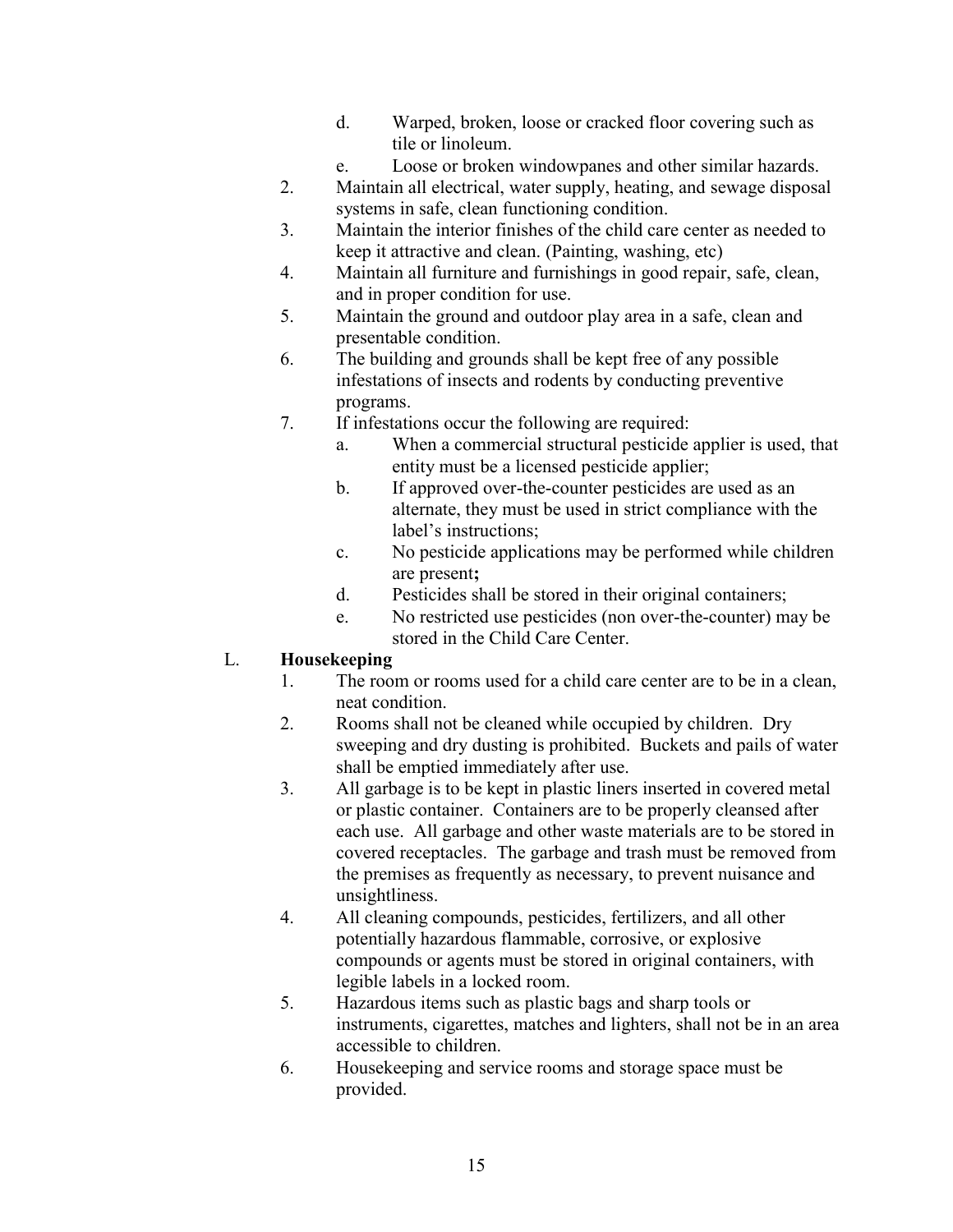- a. A janitor's closet shall be provided, which is equipped with a janitor's sink, storage shelves for cleaning supplies and hooks for storage of mops, brooms, etc. This closet shall be kept locked.
- b. Adequate storage space must be provided for excess possessions of children and staff.
- c. Adequate storage space is to be provided for linens, indoor and outdoor equipment, supplies and other items.
- 7. Humidifiers, dehumidifiers, and air handling equipment that involves water shall be cleaned and disinfected at least once a week.

#### M. **Telephone**

Every child care facility must have a non coin operated unlocked telephone that is readily accessible. **There shall be a direct line for incoming calls; calls are not to go into a recorder's voice mail system**. A list of emergency numbers shall be prominently posted by the telephone: police, fire, doctor, ambulance, hospital, poison control center. All staff shall be instructed in the proper use of 911.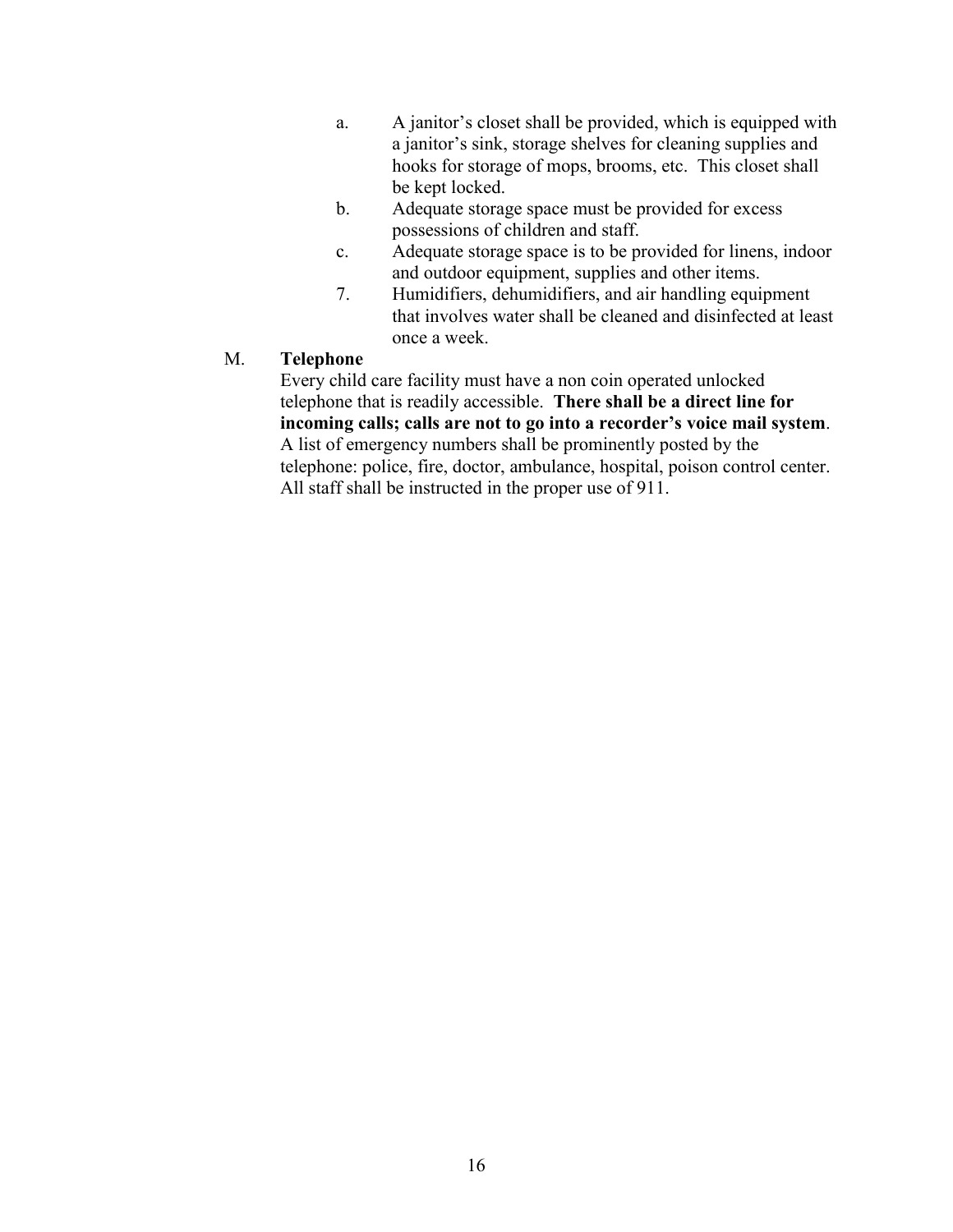## **RECOMMENDED HEALTH PRACTICES FOR CHILD CARE CENTERS**

## 1. **Recommended Practices: Health Education**

## A. **Health Education for Children**

- 1. Child care workers should talk about healthful behaviors while carrying out routine daily activities.
- 2. Age appropriate health education materials should be utilized. Health education activities shall be geared to the developmental age of the child.
- 3. Health Education should include physical, oral, mental and social health and shall be integrated daily into the program activities.
- 4. Staff should model healthy behavior and attitudes in their contact with children, including eating nutritious foods.

## B. **Health Education for Staff**

- 1. Staff should be provided with opportunities to learn about basic preventive health practices, safety, first aid and CPR.
- 2. Staff training opportunities should address physical, oral, mental and social health.
- 3. All staff shall receive training in Infectious Disease Control, particularly Universal Precaution Practices.
- 4. Staff health, welfare, and safety are determinants of staff's ability to provide care for the children, therefore, measures to decrease staff stress should be implemented such as appropriate breaks, training and resources.

## C. **Health Education for Parents**

- 1. Parents should be provided opportunities to observe staff modeling of healthy behavior and child development.
- 2. Regular health education programs should be provided for parents and designated to meet the unique needs of the parents and/or children enrolled in the program.

## II. **Recommended Practices: Oral Health**

- A. Parents should be encouraged to obtain a dental examination and related preventive services for their child at age 3 and annually thereafter.
- B. Child care programs are encouraged to implement a daily tooth-brushing program.Where such programs exist the following procedures shall be followed:
	- 1. Children older than two (2) years shall brush their teeth with fluoride toothpaste after each meal or snack.
	- 2. Each child shall have a personally labeled toothbrush.
	- 3. Toothbrushes shall be stored so that they do not drip on other toothbrushes, and shall be separated from one another, bristles up, exposed to the air to dry and not in contact with any other surface.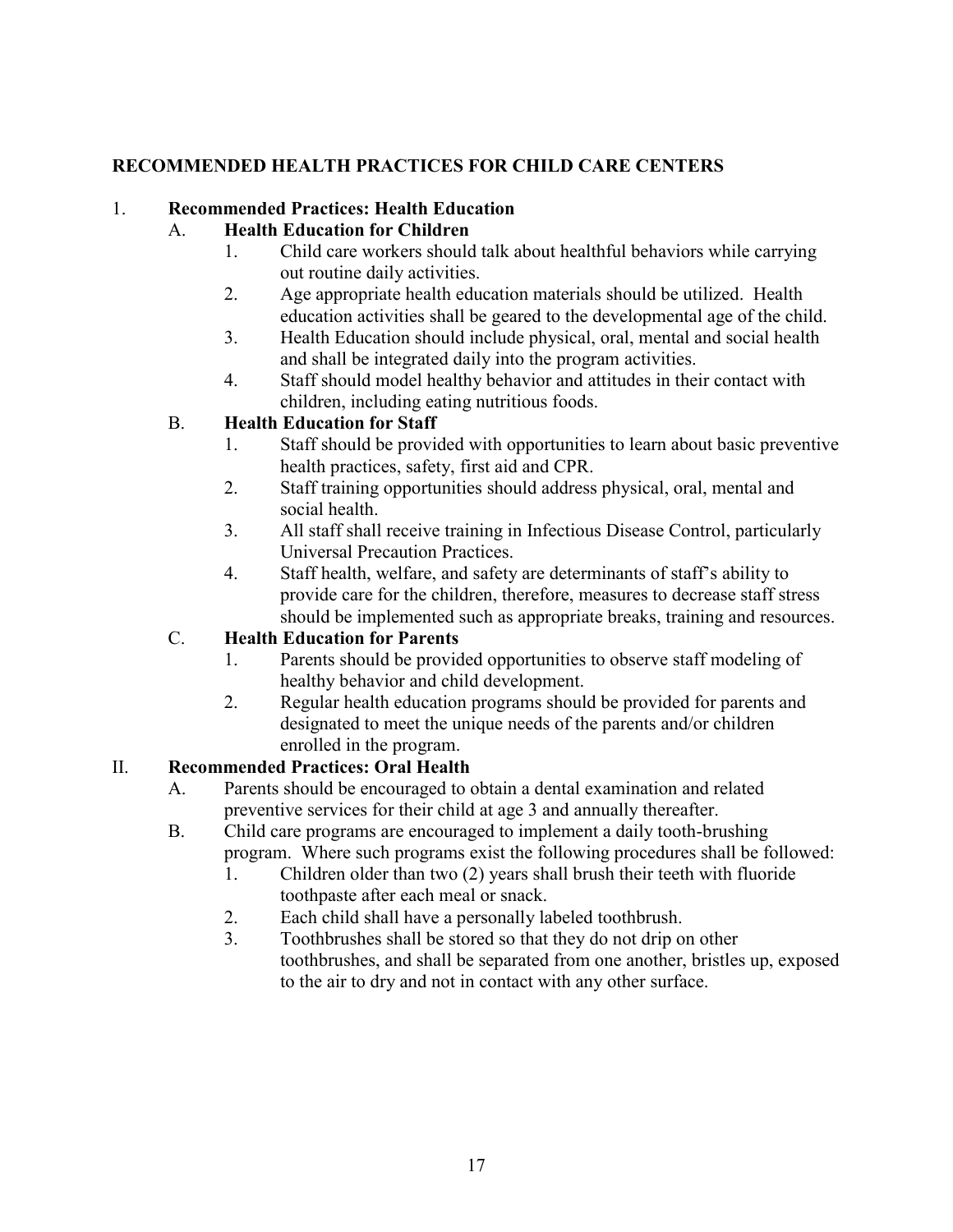## **FOOD SANITATION REQUIREMENTS FOR CHILD CARE CENTERS**

#### (Municipal Code 4-72)

#### 1. **General**

- A. Every child care center where cooking and serving food is performed on the premises shall comply with the requirements as set forth in the Municipal Code of Chicago, Chapter 4-72 and as such hereafter amended by the City of Chicago.
- B. Facilities dispensing or serving food shall employ and have present on the premises at all times food is being handled, a person who holds a valid Certificate of Registration in food handling and sanitation.
- C. No live domestic animal, bird or fowl is permitted at any time in areas where foodstuffs are kept or prepared.
- D. None of the operations connected with food preparation can be conducted in a room used for living, sleeping or laundry purposes.

#### II. **Staff**

- A. Only food handling staff shall be permitted in the kitchen.
- B. All persons who are employed in any capacity in which they handle food, dishes or receptacles are required to wear clothing which is clean and of washable character.
- C. In addition, employees preparing and handling food are required to use hairnets, headbands, or caps and shall not expectorate or use tobacco in any form, in any area in which food is prepared or served. The hands and outer clothing of all persons are to be kept clean while persons are engaged in handling of food, drink, utensils or equipment.

## III. **Kitchen Construction**

## A. General

- 1. A sink with three compartments is required for dish washing when food is prepared and served on the premises. A two-compartment sink may be substituted for the three-compartment sink requirement provided that food is catered to the establishment and a complete disposal service is used, or other method approved by the Chicago Department of Public Health.
- 2. An exposed lavatory must be provided in the kitchen for hand washing.
- 3. In child care centers serving only juice and milk in single use disposable containers, a refrigerator capable of maintaining a constant temperature of 40°F in good operating condition is required, in lieu of Municipal Code of Chicago, Chapter 4-72, Department of Public Health Rules and Regulations, Kitchen Requirements.
- 4. Kitchens must be provided with mechanical ventilation so as to render the kitchen reasonably free from disagreeable odors and condensation. Ranges must be hooded so that the cooking odors may be effectively carried off by a stack exhaust fan. When an unlicensed kitchen is used an unhooded stove for warming is allowed. No food preparation may occur using this appliance.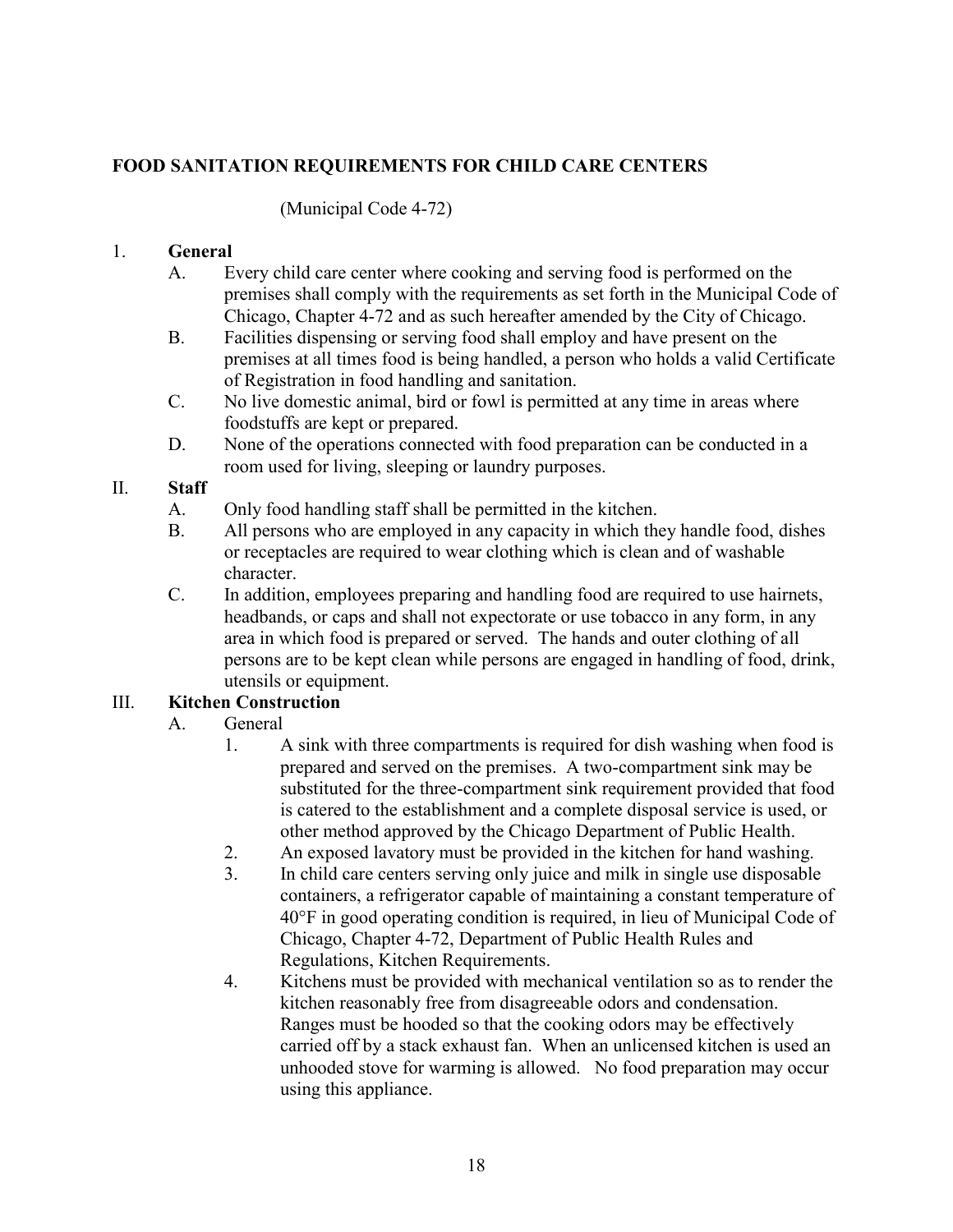- 5. An adequate supply of running hot and cold water under pressure is to be available to rooms in which food is prepared or dishes washed.
- 6. All counters, shelves, tables and other work surfaces, refrigeration equipment, stoves, mixers and similar equipment must be constructed and located so as to be easily cleaned.
- 7. No new mechanical/food dispensing equipment such as dish machines, dishwashing machines, ice machines, soft serve, frozen dessert machines, etc. may be installed unless the equipment or complete drawing thereof has been submitted to the Chicago Department of Public Health for approval prior to installation as provided in Chapter 4-72, Section 110 of the Municipal Code of Chicago.

## B. **Floors**

The floors of rooms in which food is stored, prepared or served or in which dishes are washed shall be smooth, in good repair, free from litter, and as waterproof and grease resistant as possible. Floors with cracks, holes, broken or poorly fitted planks, or which otherwise fail to be tight, are not acceptable. Floors are to be kept clean and free of litter.

C. The walls and ceilings of food handling rooms must be painted or finished in light color; be refinished as often as necessary; have a smooth, washable surface; and kept clean and in good repair.

## D. **Lighting**

All rooms in which food or drink is prepared, or in which utensils are washed, are to be well lighted so that a minimum of 50-foot candles of light is available on all working surfaces of such rooms. A minimum of 20-foot candles of light is to be provided at a distance of 30 inches from the floor of all rooms used for the storage of food. A protective shield shall cover fluorescent light fixtures.

## IV. **Food**

- A. All readily perishable foods or fluids must be stored at or below 40°F except when being prepared or served. This includes all custard filings and cream filled pastries, milk and milk products, egg products, meat, fish, shell fish, gravy, poultry stuffing, sauces, dressings, and salad containing meat, fish, eggs, milk or milk products. A reliable thermometer shall be kept in the refrigerator for determining its temperature.
- B. All hot foods shall be stored at a temperature of 140°F or above at all times prior to service.
- C. All frozen foods shall be kept frozen stored at  $0^{\circ}$ F or less.
- D. Each facility shall have a reliable thermometer, which shall be kept for determining temperatures.
- E. All food stored, prepared, or served in the child care center must be kept clean, wholesome, free from spoilage and so prepared as to be safe for human consumption.
- F. All foods are to be stored so that they are protected from contamination by flies, roaches, rodents, etc.
- G. Milk served for drinking is to be poured directly from the individual, original container received from the dairy into the child's glass at mealtime or from approved milk dispensers.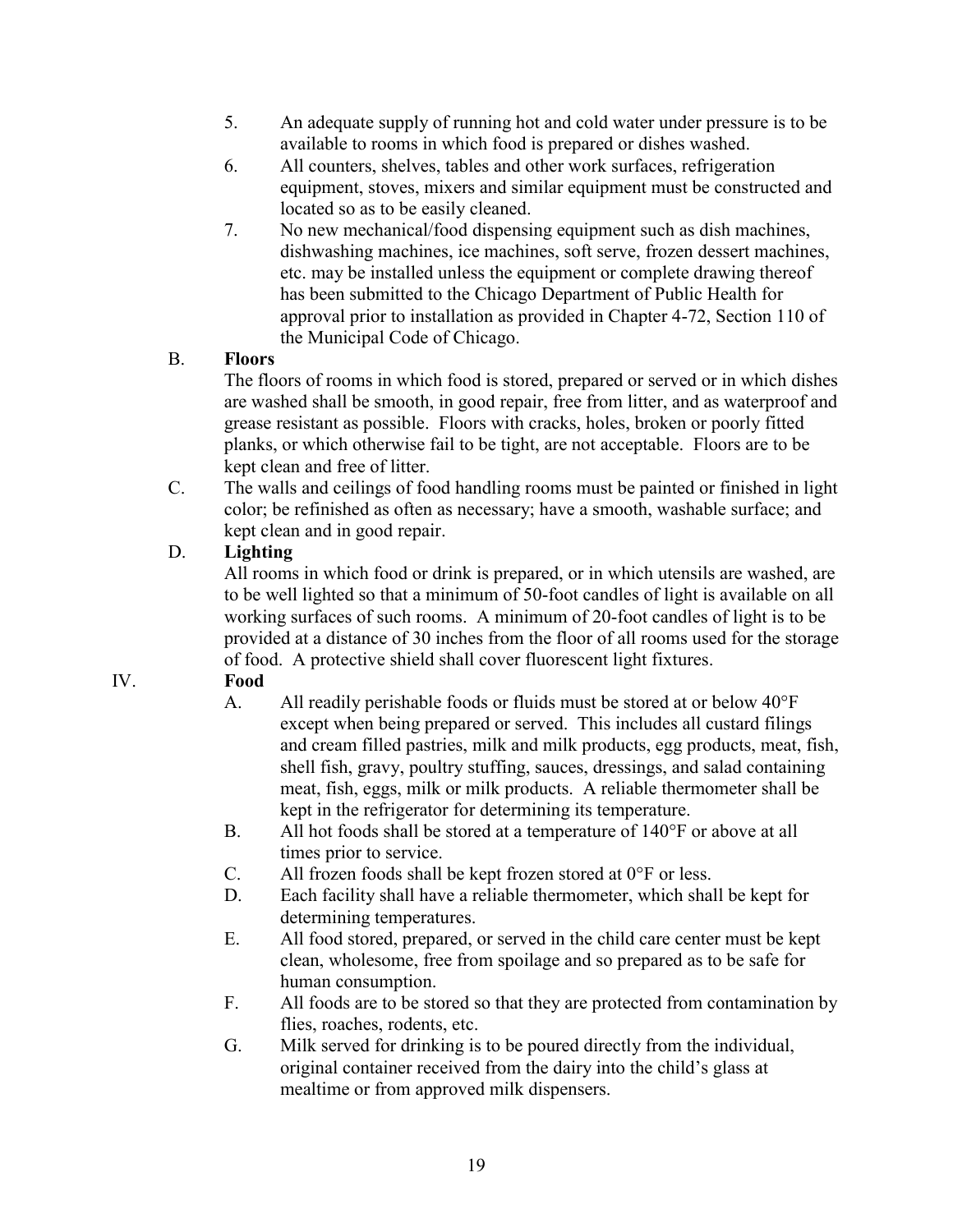### V. **Utensils**

- A. A sufficient supply of food service equipment must be available to serve all child care participants and staff during one meal without reusing any of the equipment.
- B. Dishes, glassware, cooking utensils and all food service equipment are to be in good repair and free of breaks, cracks, chipped places, corrosion, and open seams.
- C. Adequate work area and equipment is to be provided for satisfactory preparation of meals.
- D. Single service containers, cups, spoons, forks, plates and drinking straws cannot be used a second time. All such single service items shall be discarded immediately after use.

#### VI. **Sanitation**

- A. After bactericidal treatment, utensils and containers are to be stored at a sufficient height above the floor in a clean, dry place protected from flies, splash, dust, overhead leaking and condensation, and other contamination. Containers and utensils must be inverted, covered, or otherwise protected from contamination until used for serving.
- B. Drain racks, trays and shelves are to be made of non-corrodible materials and shall be kept clean.
- C. Dishes and utensils must not be handled by the surfaces, which come in contact with food or drink.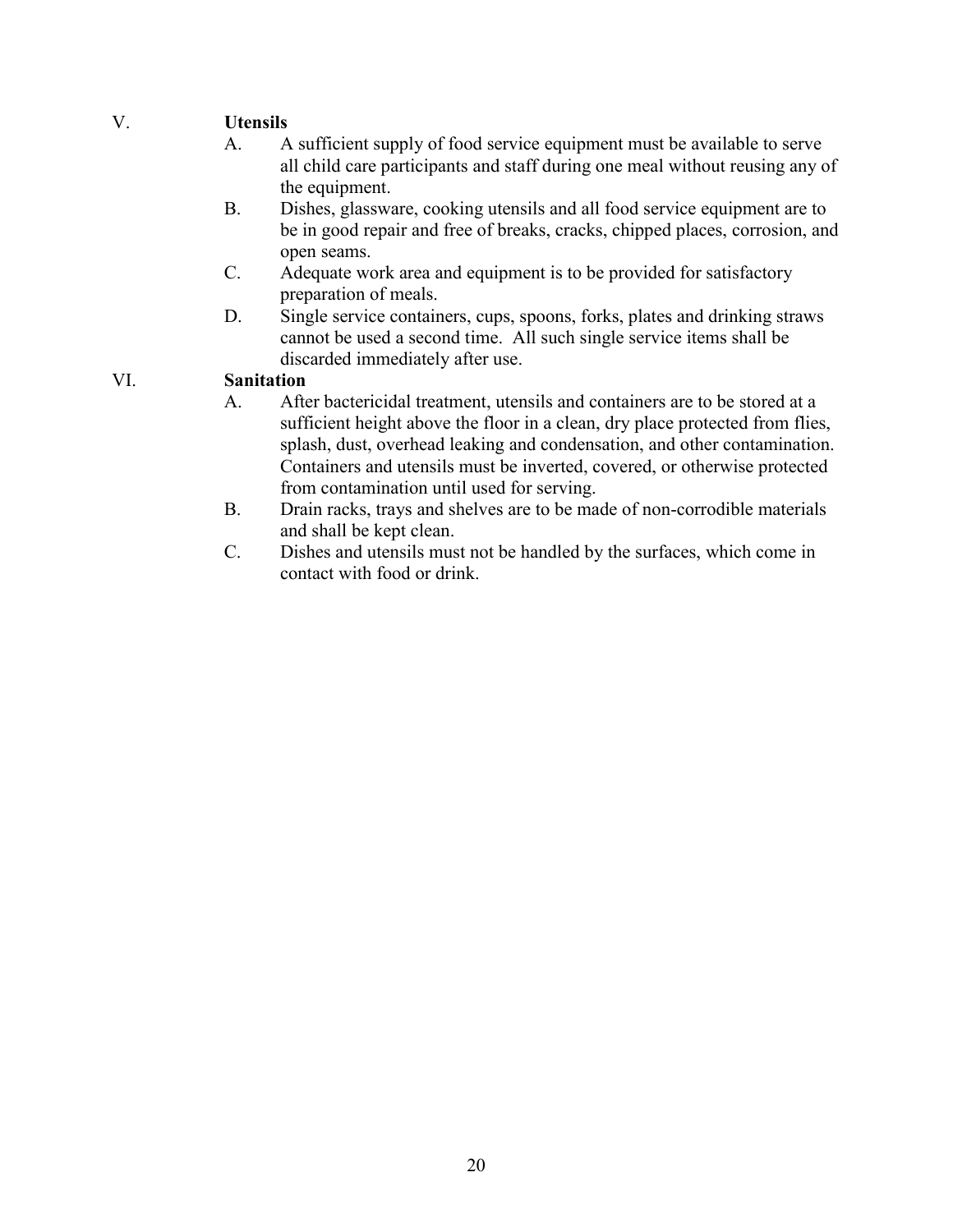#### VII. **Poison**

Poisonous compounds, including polishes, cleaning fluids or compounds containing any matter or substance deleterious to health, must be kept only in containers to which are affixed a label, conspicuous in appearance, containing the word "POISON" printed in red ink in letters at least 3/8" in height, and containing an imprint of a skull and cross bones. All poisonous compounds

shall be used with extreme caution and shall not be stored in kitchen or food preparation rooms or areas, and shall be kept in a locked place. Compounds harmless to humans are to be substituted for poisonous compounds whenever possible.

#### VIII. **Flies, insects, and rodents**

- A. The child care center shall be maintained free from insect or rodent infestation. The premises are to be maintained in a rat-proof condition and all necessary measures for the elimination or extermination of insects and/or rodents are to be carried out using precautions and safeguards to avoid exposure. Extermination procedures shall not be carried out when children are on the premises.
- B. When flies are prevalent, all openings to the outer air are to be effectively screened with 16-mesh wire or plastic cloth. All doors must be self-closing and screen doors to the outer air shall swing in direction of egress. In case of other protected openings, fans of sufficient power or other approved means to prevent the entrance of flies shall be used.

#### IX. **Garbage**

All garbage is to be kept in plastic liners inserted in covered metal or plastic container. Containers are to be properly cleansed after each usage. All cans, trash and other waste materials are to be stored in covered receptacles. The garbage and trash must be removed from the premises as frequently as necessary, to prevent nuisance and unsightliness.

#### X. **Sanitizing multi-use eating and drinking utensils**

#### A. **Hand washing**

Hand washing of all multi-use eating and drinking utensils is to be accomplished by the use of warm water at a temperature from 110°F to 120°F containing an adequate amount of soap or detergent effective to remove grease or solids. The water must be changed at sufficiently frequent intervals to keep it reasonably clean. Dishes and other equipment shall be scraped or pre-rinsed to remove gross particles of food before washing. After cleaning, all such utensils are to be effectively subjected to one or more of the following, or other equivalent approved, bactericidal processes:

1. Immersion for at least two minutes in clean, hot water at a temperature of at least 180°F or for one-half minute in boiling water. An approved thermometer shall be installed in the vat used for bactericidal treatment. Whenever practicable, bactericidal treatment shall be accomplished through the use of hot water. For this method of bactericidal treatment at least two adjacent deep sinks shall be provided and fitted with drain boards made of porcelain, metal, or other impervious materials. After washing in the first sink, dishes, glasses, etc. are to be placed in metal baskets and immersed in hot water in the second sink, used for the bactericidal treatment, for the required period of time. The baskets may be lined with wooden strips to prevent marking of the chinaware. Upon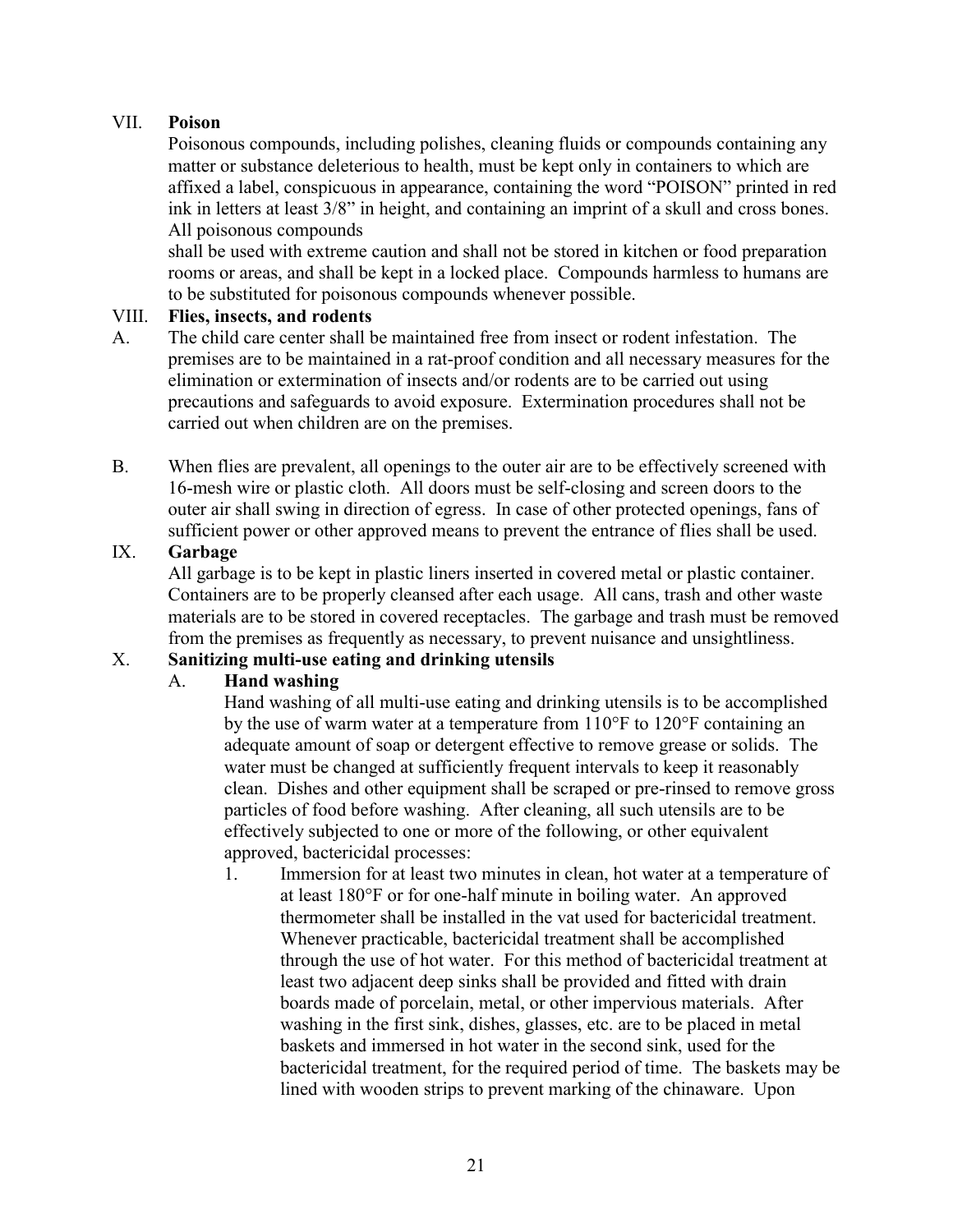removal of the basket from the second sink, dishes or other utensils must remain in the basket until dry. Where hot water is used for bactericidal treatment, a hot water heater mechanically controlled so as to maintain a water temperature of at least 180°F in the vat, at all times, is to be provided. Water at such temperature is to be available, at all times, while utensils are being washed and given bactericidal treatment. When large numbers of utensils are submerged at one time, provisions are to be made for compensating for heat loss to such utensils. Glasses, cups, and other equipment are to be placed in baskets in a venting position so that the air will not be trapped.

- 2. Immersion for at least two minutes in a lukewarm chlorine bath containing at least 50 parts per million of available chlorine, if hypochlorites are used; or a concentration of equal bactericidal strength, if chloramines are used. The bath should be made up at a strength of 100 parts per million (3 tbsp chlorine per gallon of water) or more of hypochlorites, and is not to be used after the strength has been reduced to 50 parts per million. Bactericidal treatment by chemical means is not to be used until the utensils have been thoroughly cleansed. Chlorine or other chemical solutions once used cannot again be used for bactericidal treatment on any succeeding day.
- 3. Exposure in a steam cabinet equipped with an indicating thermometer, located in the coldest zone, at a temperature of at least 180°F for at least 15 minutes, or to a temperature of not less than 200°F for 20 minutes.
- 4. Exposure to a properly designed oven or hot air cabinet equipped with an indicating thermometer, located in the coldest zone of hot air, at a temperature of at least 180°F for not less than 20minutes.
- 5. Equipment that is too large to be immersed can be treated (a) with live steam from a hose, in the case of equipment in which steam can be confined; or (b) by boiling rinse water, or (c) by spraying or swabbing with chlorine solution of approved strength.

#### B. **Machine Dishwashing**

- 1. Dishes and other eating and drinking utensils washed in a dishwashing machine, after being scraped and pre-rinsed shall be washed in water containing a machine detergent at a temperature of 120°F to 140°F. Bactericidal treatment must consist of exposure of all surfaces and utensils being washed to a rinse of clean water at a temperature in both the wash and rinse water lined, and so located as to be readily visible to the operator.
- 2. In machine washing multi-use eating and drinking utensils are to be stacked in racks or trays so as to avoid over crowding and so as to permit the wash and rinse waters to reach all surfaces of each utensil.
- 3. Dishwashing machines must be kept clean. The pumps and the wash and rinse sprays or jets must be designed that a forceful stream of water will reach all surfaces of the utensils when they are properly racked. The parts are to be readily accessible for inspection and cleaning.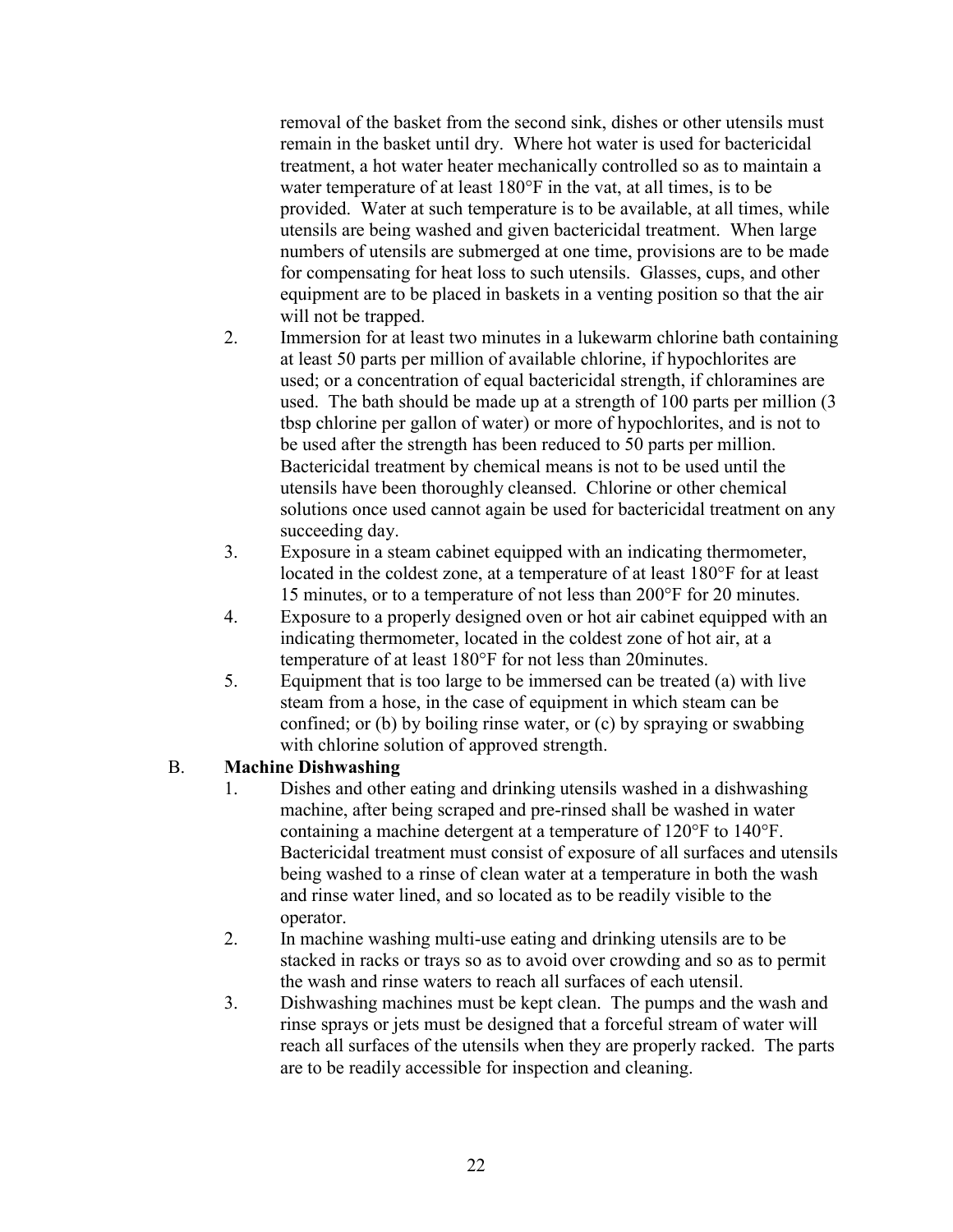- 4. The water in the wash tank shall be changed during operation as often as is necessary to keep it reasonably clean. An effective concentration of detergent in the wash water must be maintained at all times.
- 5. Where an installation does not provide water at a temperature of 180°F in the rinse compartment of a dishwashing machine, a thermostatically controlled booster heater shall be provided to insure rinsing at the required temperature, or other method of sanitizing approved by the Chicago Department of Public Health.
- 6. Low temperatures or chemical sanitizing dish machines must be approved by the Chicago Department of Public Health in lieu of Municipal Code of Chicago Chapter 4-72.
- 7. When multi-use eating and drinking utensils have been washed and subjected to bactericidal treatment by above methods, they cannot show an average plate count in excess of 100 bacteria per utensil when swab tested by the latest standard method for bacteriological examination of food utensils of the American Public Health Association (Municipal Code, Chapter 4-72-010 thru 4-72-180).

## XI. **Catering**

- A. If food is to be catered rather than prepared on the premises, a dated contract with the food catering company specifying the number of orders of food to be delivered is to be available for review.
- B. Food requiring cooking or other preparation must be prepared in the child care center in a Chicago Department of Public Health approved kitchen or purchased from a licensed catering facility.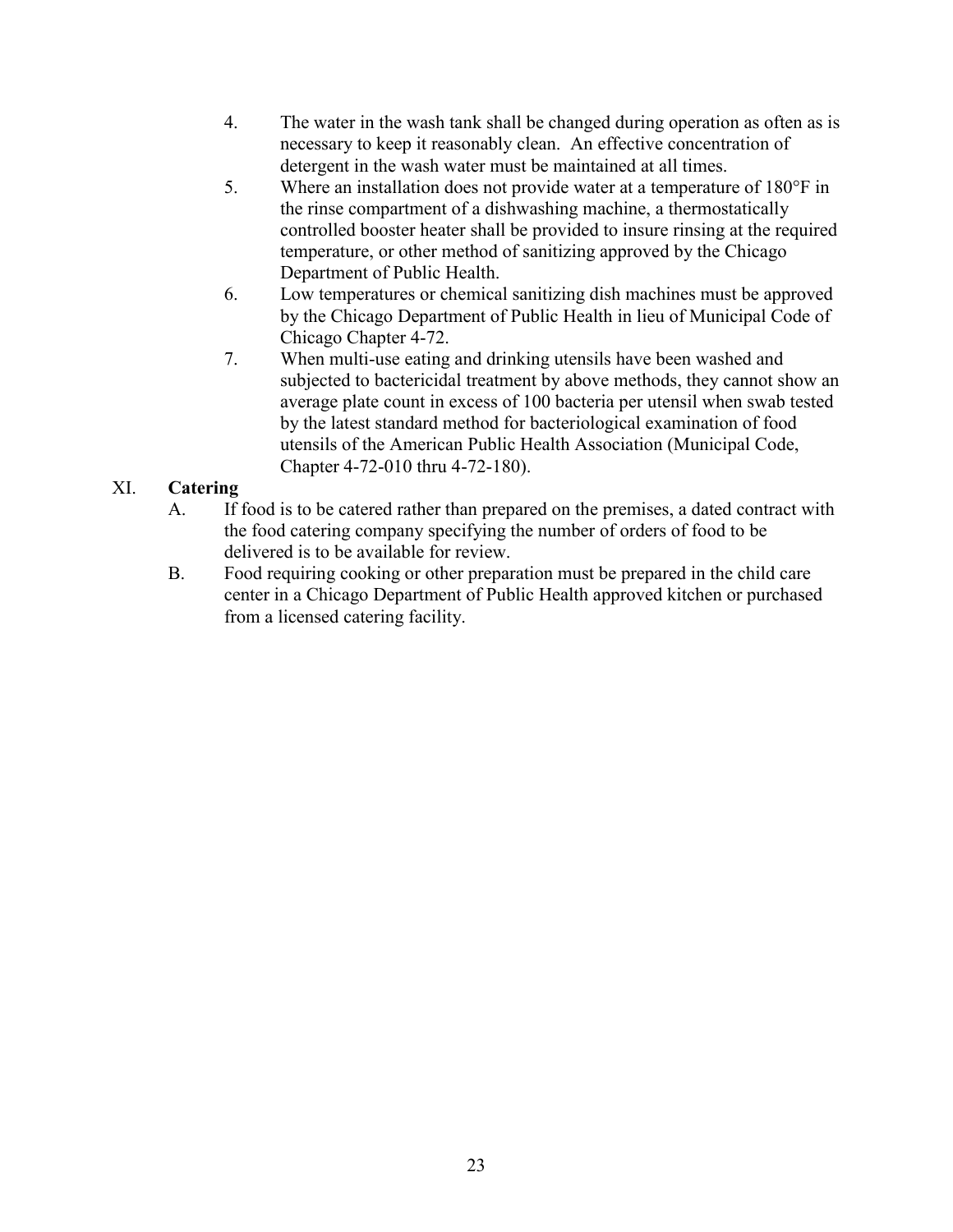## **NUTRITION REQUIREMENTS FOR CHILD CARE CENTERS**

## 1. **Menus**

- A. Adequate and appropriate food shall be served in accordance with the time the child spends at the child care center. The center is obliged to provide 1/3 to 2/3 of the daily nutrient needs of the child, depending on length of stay. Nutrient requirements are based on current recommended dietary allowances as set by the Food and Nutrition Board of the National Research Council.
- B. Duplicate copies of 15 varied, consecutive daily meal plans are to be mailed to the Chicago Department of Public Health upon request.
- C. Menus are to be planned at least one week in advance and available for review. If substitutions occur, menus shall be corrected to reflect menus as served. Substitutions are to be nutritionally equal to the food on the menu, which is being replaced. Corrected menus are to be on file for one year available for review.
- D. Menus shall be posted in the kitchen and the classroom. Efforts should be made to make menus available to parents to take home.
- E. Menus are to be planned with consideration for cultural and ethnic patterns but shall be nutritionally equivalent to the above requirements.

## II. **Food Sources/Food Brought From Home**

- A. Food consumed by children under the supervision of the child care center must be:
	- 1. provided by the center, and
	- 2. prepared at the Day Care Center in an approved kitchen, or purchased from a licensed catering facility.
- B. Home prepared food shall not be permitted in the center except in the case of special food needs that cannot be met by the center as outlined in Section III below.
- C. Upon agreement of the child care staff, commercially prepared foods may be brought in occasionally by parents as part of holiday or birthday celebrations. Food brought in for group celebration must arrive in an unopened form as packaged by the manufacturer.

## III. **Special Diets (Medically prescribed diets, diet for religious reasons, food allergies)**

- A. Information on special diets must be obtained in writing from the parents and/or medical providers and must be maintained on file at the child care center.
- B. Special diets shall be provided for children as ordered by the child's medical provider. Records of food intake are to be maintained when indicated by the physician.
- C. When the provision of special diets places undue hardship or expense upon child care staff, meals shall be provided by the parent or guardian upon written agreement between the parent and the child care staff.
- D. Special food provided by parents or guardians shall not be shared by other children. Special foods brought into the facility must have a label showing the child's name, date, and the identity of the food.
- E. Potentially hazardous and perishable food shall be refrigerated immediately.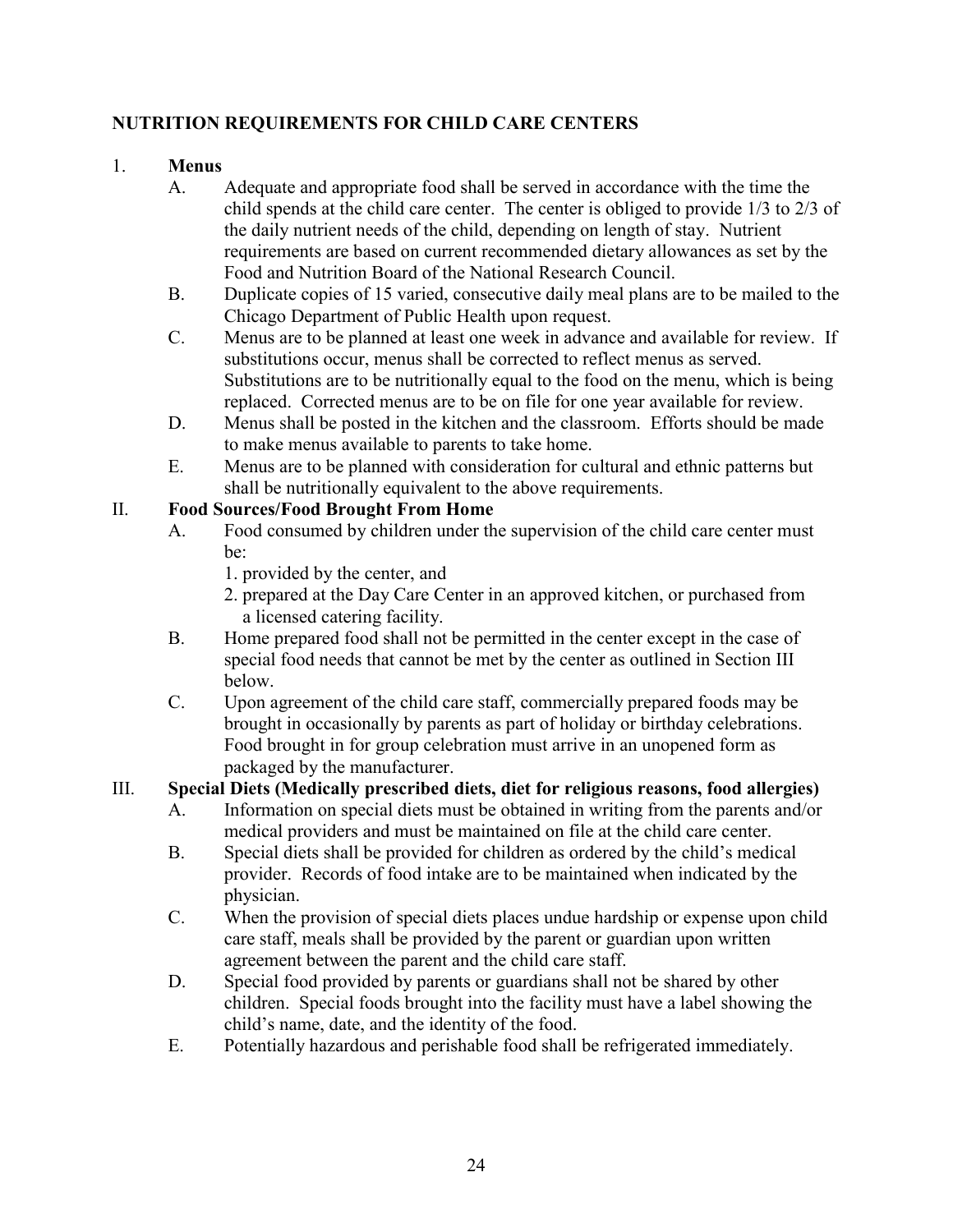#### IV. **Meal Service, Seating, and Supervision**

- A. All foods, including snacks to be served to the children on a given day, are to be on the premises of the child care center in sufficient time for prompt, safe and wholesome service.
- B. Children shall be offered food at intervals of not less than two hours and not more than three hours apart unless the child is asleep. Breakfast must be served at least 2 ½ hours before lunch.
- C. All foods are to be suitable for children and prepared by methods designed to conserve nutrient value, flavor and appearance. Hot food shall be maintained at a temperature of 140°F, or above, and cold foods at a temperature of 40°F or below, until serving of such foods.
- D. An adult shall sit at the table with the children during mealtimes, share the meals with children, provide supervision, and demonstrate good mealtime practices.
- E. Children are to be seated comfortably with sufficient room to manage food and eating utensils.
- F. Meals shall provide time for socialization and shall be relaxed and unhurried. Allow approximately 30 minutes for lunch and 15minutes for breakfast and snacks.
- G. Children are not be forced or bribed to eat. Food shall not be used as a punishment or reward.
- H. Children shall be encouraged to serve themselves. Supportive help shall be provided from the staff for as long as the child needs such help.
- I. Toddlers and preschoolers shall be permitted to have one or more additional servings to meet the needs of the individual child.
- J. Children's food shall be served on plates or other sanitary holders. Fruit or dessert at the noon meal must be served in a separate dish and not on plates containing hot food unless sectional dishware is used and fruit/dessert is separate from other food.
- K. Tables, chairs, dishes, glasses and eating utensils are to be of a design size suitable for use by young children. Eating utensils must be of sturdy material to prevent breakage and injury to children. The child care center shall comply with the request of the Nutrition Section of the Chicago Department of Public Health to provide sturdier eating utensils if utensils in use are judged unsafe for small children. Unbreakable flatware must be used. Forks are not acceptable.
- L. Adequate number of appropriate dishes, glassware and eating utensils of satisfactory type to serve all of the children at one meal without washing shall be provided, shall be in good repair and be free of breaks, cracks or chips.
- M. Safe drinking water must be readily accessible and served to children during the time they are on the premises. Department of Public Health approved drinking fountains and/or disposable cups for individual use are to be provided.
- N. Portions of potentially hazardous foods that have been served but not eaten shall not be reserved. Unserved food shall be promptly covered to be protected from contamination, refrigerated or frozen immediately and shall be used within 30 days.
- O. Foods provided by the child care center must be consumed on the premises of the child care center with the exception of foods for field trips and picnics.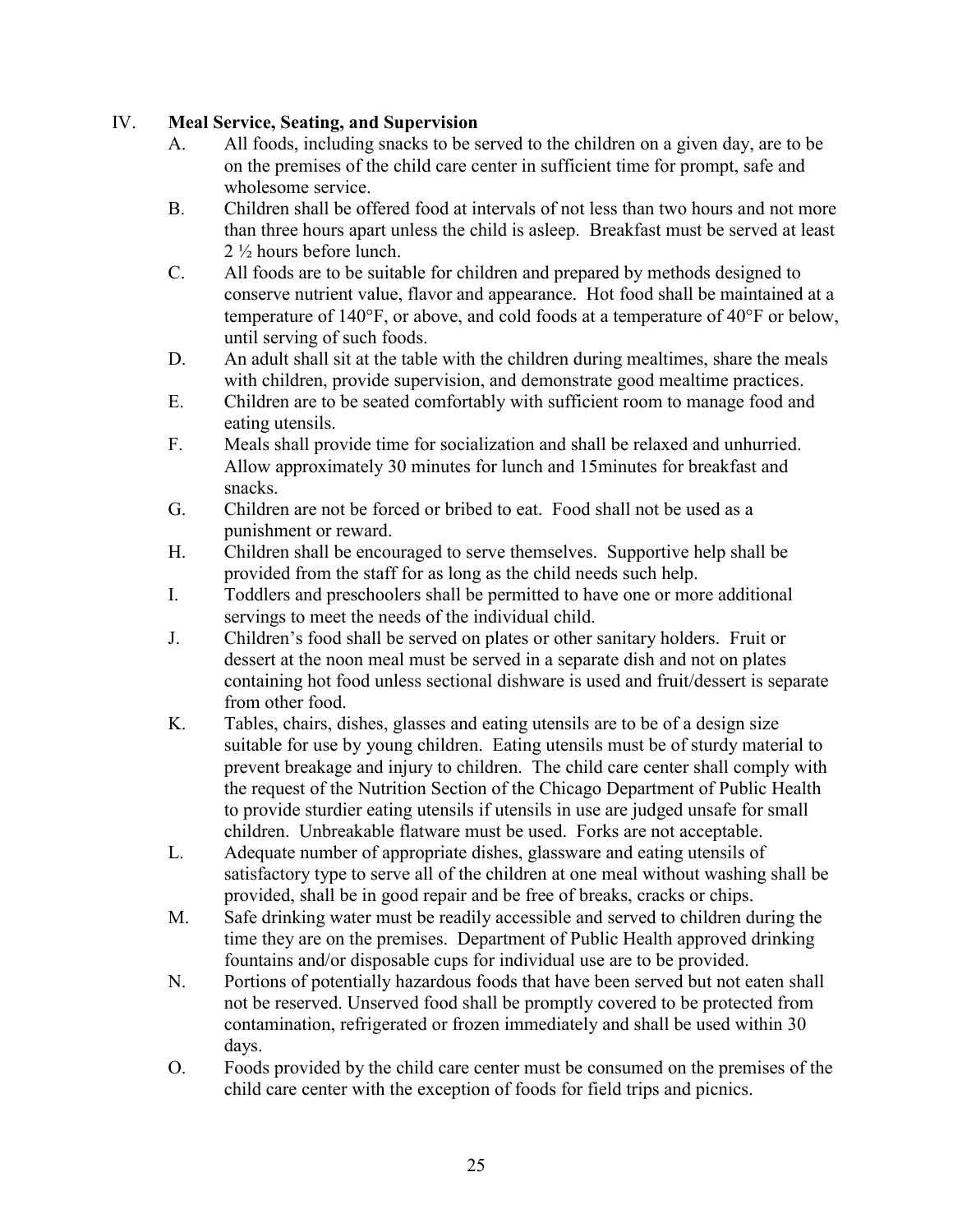| <b>Table 4: Feeding Frequency</b> |                                              |  |  |  |  |
|-----------------------------------|----------------------------------------------|--|--|--|--|
| <b>Time Present</b>               | <b>Number of Meals and Snacks</b>            |  |  |  |  |
| 2 Up to 3 Hours                   | 1 Snack                                      |  |  |  |  |
| 3 Up to 5 Hours                   | 1 Snack and 1 Meal or 2 Meals                |  |  |  |  |
| 5 Up to 10 Hours                  | 2 Meals and 1 Snack or 1 Meal and 2 Snacks   |  |  |  |  |
| More than 10 Hours                | 2 Meals and 2 Snacks, or 1 Meal and 3 Snacks |  |  |  |  |

- V. Toddlers and Preschoolers
	- A. Meals and snacks provided by the program shall contain, at a minimum, the food components shown in Table 5. Special occasion menus, bag lunches and catered meals must also meet the following requirements:
		- 1. Milk: Milk served shall be Grade A pasteurized, fortified, fluid milk. Because low fat (2%, 1%) and skim milks may provide inadequate levels of calories and essential fatty acids, these milks shall not be offered to children under two years of age unless requested by a physician.
		- 2. Meat or meat alternate: Meat or meat alternates consist of a serving of edible protein such as meat, fish or chicken. Other protein sources such as eggs, cheese, dried beans or peas may be used. Peanut butter may not be used as the only source of protein for lunch or supper. A casserole or mixed dish may be served but it must contain the required amount of protein per serving.
		- 3. Vegetable: Vegetables may be cooked or raw. Vegetables rich in vitamin A should be served three times a week. Good to excellent sources are spinach, greens, kale, sweet potatoes, pumpkin, broccoli and winter squash. High vitamin A fruits such as apricots, cantaloupe, and purple plums may also be used to meet vitamin A requirements. Each child is to have two servings of vegetables for lunch.
		- 4. A good source of vitamin C shall be offered daily. These include citrus fruits, melons, strawberries, and other fruits and their juices, which contain a minimum of 30 mg of vitamin C per serving. Juice must be full strength and contain no added sugar.
		- 5. Bread or bread alternate: An equivalent serving of cornbread, biscuits, rolls, muffins, bagels, or tortillas made of enriched or whole grain meal or flour may be substituted for sliced bread. Bread alternates include enriched rice, macaroni, noodles, pasta, stuffing, crackers, breadsticks, dumplings, pancakes, waffles and hot or cold cereal.
		- 6. Butter or margarine shall be available for children who desire it as a spread for bread.
		- 7. Fruit or dessert: Dessert shall consist of a serving of fruit, cooked or raw, or milk based pudding. Occasionally gelatin with fruit added may be served provided the dessert consists of one half fruit by volume. Ice cream or cake may be offered for dessert on special occasions such as birthday celebrations but not to exceed once per month.
		- 8. Soups: Soups shall not take the place of any of the above foods.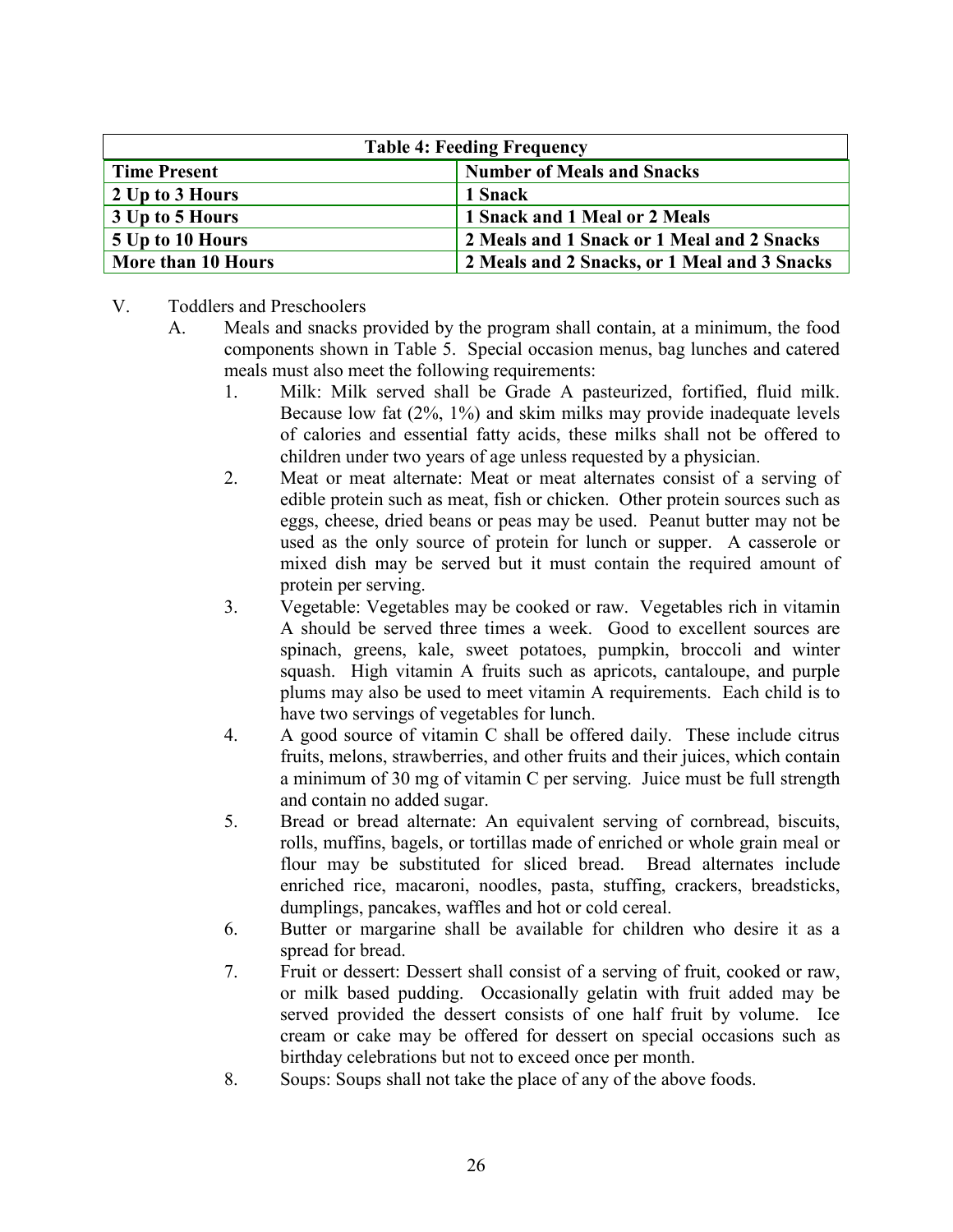- B. Vegetarian meals may be served provided they meet protein requirements. The main dish shall contain one or more of the following: dairy products, eggs, legumes, grains, or peanut butter. Peanut butter shall not be used as the sole source of protein for lunch and supper.
- C. Whole grapes and berries, nuts, popcorn, candy, and raisins, shall be restricted from the diet of children under three. Hot dogs and raw carrots may be served to children under three only if cut into short, thin strips.
- D. Children shall wash their hands with warm running water and soap for at least ten seconds prior to food handling/eating.
- E. Meals shall be prepared so as to moderate fat and sodium content.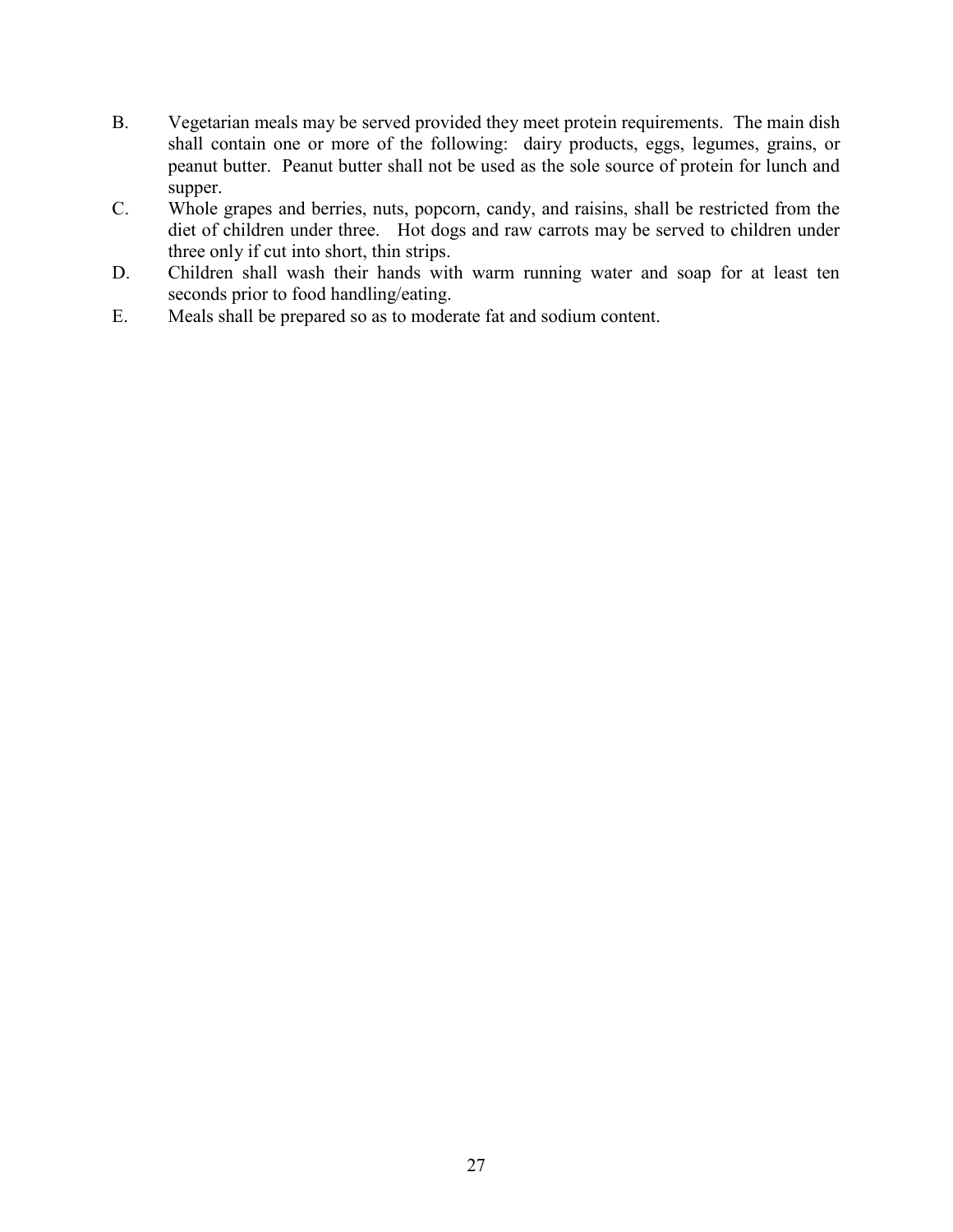| <b>Table 5: Meal Patterns and Serving Sizes for Child Care Programs</b>                   |                      |                       |  |  |  |  |  |  |  |
|-------------------------------------------------------------------------------------------|----------------------|-----------------------|--|--|--|--|--|--|--|
| <b>Meal</b>                                                                               | Age 1 up to 3<br>yrs | Age 3 up to 6 yrs     |  |  |  |  |  |  |  |
| <b>Breakfast</b>                                                                          |                      |                       |  |  |  |  |  |  |  |
| <b>Fluid Milk</b>                                                                         | $1/2$ cup            | $3/4$ cup             |  |  |  |  |  |  |  |
| Juice/fruit or vegetable                                                                  | $1/4$ cup            | $1/2$ cup             |  |  |  |  |  |  |  |
| Bread or bread alternate, whole grain or                                                  | $1/2$ slice or $0.5$ | $1/2$ slice or $0.5$  |  |  |  |  |  |  |  |
| enriched                                                                                  | 0Z                   | OZ.                   |  |  |  |  |  |  |  |
| Or cereal cold/dry                                                                        | $1/4$ cup            | $1/2$ cup or $1/2$ oz |  |  |  |  |  |  |  |
| Or cereal hot/cooked                                                                      | $1/4$ cup            | $1/4$ cup             |  |  |  |  |  |  |  |
| <b>Lunch or Dinner</b>                                                                    |                      |                       |  |  |  |  |  |  |  |
| Lean meat, fish, or poultry                                                               | 1 oz.                | $1\frac{1}{2}$ oz.    |  |  |  |  |  |  |  |
| Or cheese                                                                                 | 1 oz.                | $1\frac{1}{2}$ oz.    |  |  |  |  |  |  |  |
| Or egg                                                                                    | $\mathbf{1}$         | 1                     |  |  |  |  |  |  |  |
| Or cooked dry beans and peas                                                              | $1/4$ cup            | $3/4$ cup             |  |  |  |  |  |  |  |
| Or peanut butter*                                                                         | 2 tbsps.             | 3 tbsps.              |  |  |  |  |  |  |  |
| <b>Vegetables (2 or more total)</b>                                                       | 1/4 cup total        | $1/2$ cup total       |  |  |  |  |  |  |  |
| Bread or bread alternate whole grain or                                                   | $1/2$ slice or $0.5$ | 1 slice or 0.9 oz.    |  |  |  |  |  |  |  |
| enriched                                                                                  | OZ.                  |                       |  |  |  |  |  |  |  |
| <b>Fluid milk</b>                                                                         | $1/2$ cup            | $3/4$ cup             |  |  |  |  |  |  |  |
| <b>Dessert</b>                                                                            | $1/4$ cup            | $1/2$ cup             |  |  |  |  |  |  |  |
| * Spread thinly for 1-3 year olds or mix with other foods                                 |                      |                       |  |  |  |  |  |  |  |
| <b>Snacks</b><br>(mid-morning or mid-afternoon supplement<br>Select 2 of the 4 components |                      |                       |  |  |  |  |  |  |  |
| <b>Fluid milk</b>                                                                         | $1/2$ cup            | $1/2$ cup             |  |  |  |  |  |  |  |
| Bread or bread alternate, whole grain or                                                  | $1/2$ slice or $0.5$ | $1/2$ slice or $0.5$  |  |  |  |  |  |  |  |
| enriched                                                                                  | OZ.                  | 0Z.                   |  |  |  |  |  |  |  |
| Or cereal cold/dry                                                                        | $1/4$ cup            | $1/3$ cup             |  |  |  |  |  |  |  |
| Or cereal hot/cooked                                                                      | $1/4$ cup            | $1/4$ cup             |  |  |  |  |  |  |  |
| Lean meat, poultry or fish                                                                | $1/2$ oz.            | $1/2$ oz.             |  |  |  |  |  |  |  |
| Or cheese                                                                                 | $1/2$ oz.            | $1/2$ oz.             |  |  |  |  |  |  |  |
| Or cooked dry beans, peanut butter                                                        | $1/8$ cup            | $1/8$ cup             |  |  |  |  |  |  |  |
| Or peanuts, nuts, or seeds                                                                | 1 tbsps.             | 1 tbsps.              |  |  |  |  |  |  |  |
| Juice or fruit or vegetable (full strength juice)                                         | $1/2$ cup            | $1/2$ cup             |  |  |  |  |  |  |  |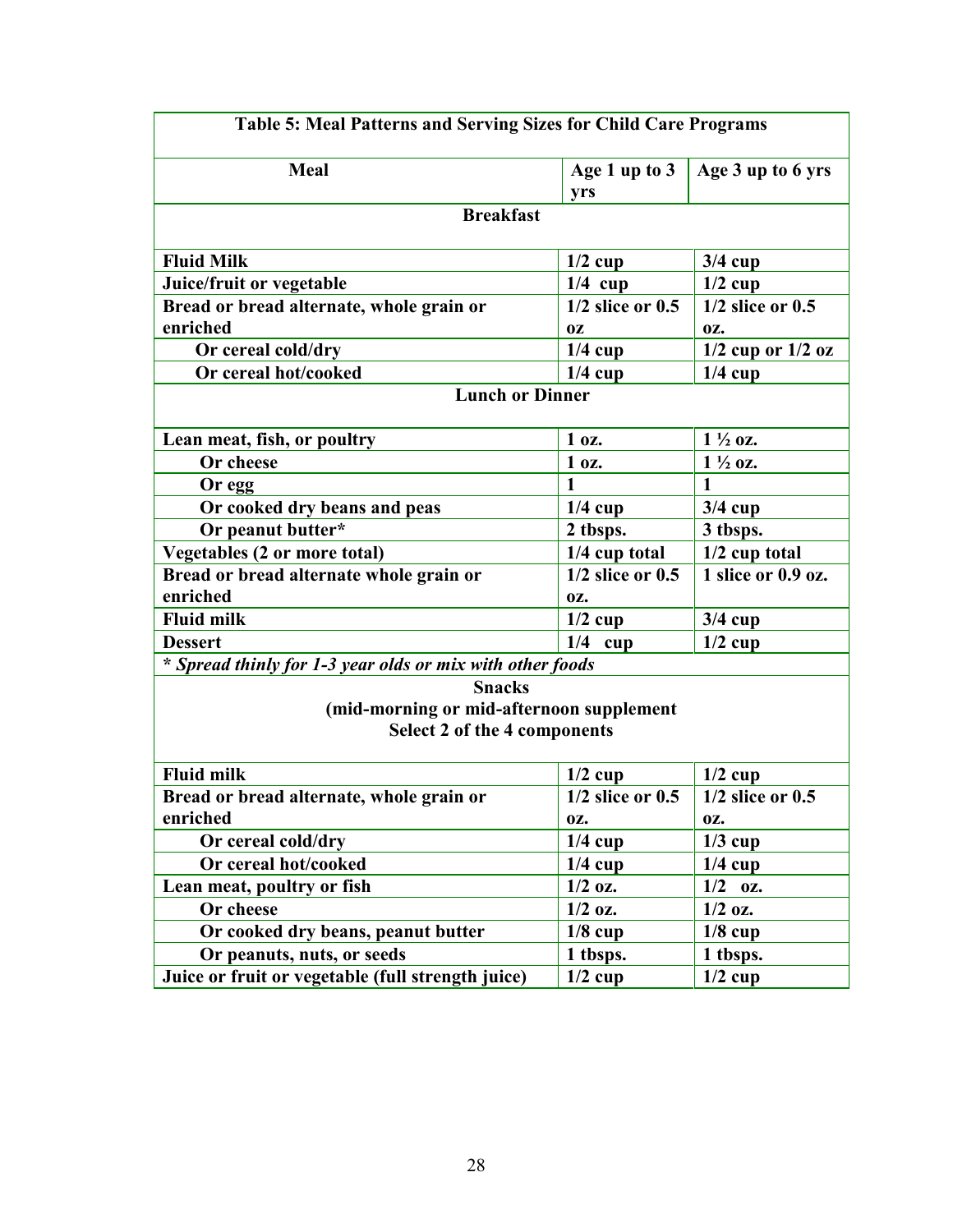#### **RECOMMENDED NUTRITION PRACTICES FOR CHILD CARE CENTERS**

#### 1. **Recommended Practices: Nutrition Education**

## A. **Nutrition Education for Children**

- 1. The childcare center should provide opportunities for children to develop knowledge and skills necessary to make food choices that will contribute to health and well being. Children, at a minimum shall experience the taste and smell of foods and explore their various textures and shapes.
- 2. Nutrition education opportunities should be integrated into the curriculum, including mealtimes, without interfering with the pleasure of eating.
- 3. Nutrition education activities shall be documented and maintained on file at the child are center.

#### B. **Nutrition Education for Staff**

Nutrition education should be provided to all staff, including administrative personnel. A minimum of 8 hours per year shall be set aside for program(s) to incorporate information on foods and nutrition, and their application to child development and family health including update and revision, according to staff needs.

## C. **Nutrition Education for Parents**

Parents should be informed of the scope of nutrition learning activities provided in the program. Nutrition information/education programs should be conducted at least twice a year based on a needs assessment for nutrition information/education as perceived by families and staff.

#### II. **Recommended Feeding Practices**

- A. The child care program has a responsibility to avoid negligent feeding practices if they recognize them, even if parents want these practices followed. If the food provided by the parent consistently does not meet the nutritional, local, and state food safety requirements, the program shall provide or refer the parent for consultation by a registered dietitian, or to the child's primary source of health care.
- B. An individual daily food record should be kept on infants. This record shall include the amount and type of food eaten at the center.
- C. During the latter half of the year of life the infant is to be encouraged in cup feeding.
- D. Acceptable finger foods for infants over seven months include soft cooked vegetables, mild cheese, finely chopped table meats, fish without bones, soft fruits cut into bite sized pieces, crackers and bread.
- E. As children enter the second year of life, their interest in doing things for themselves should be encouraged by allowing them to hold and drink from a cup, eat with a spoon, and use their fingers for self-feeding.
- F. Meal service should be family style. Children should be encouraged to set the tables, serve themselves and cleanup.
- G. Provision to child care children of pastries, candy, sweet drinks and other highly sweetened food is discouraged because they take the place of nourishing foods.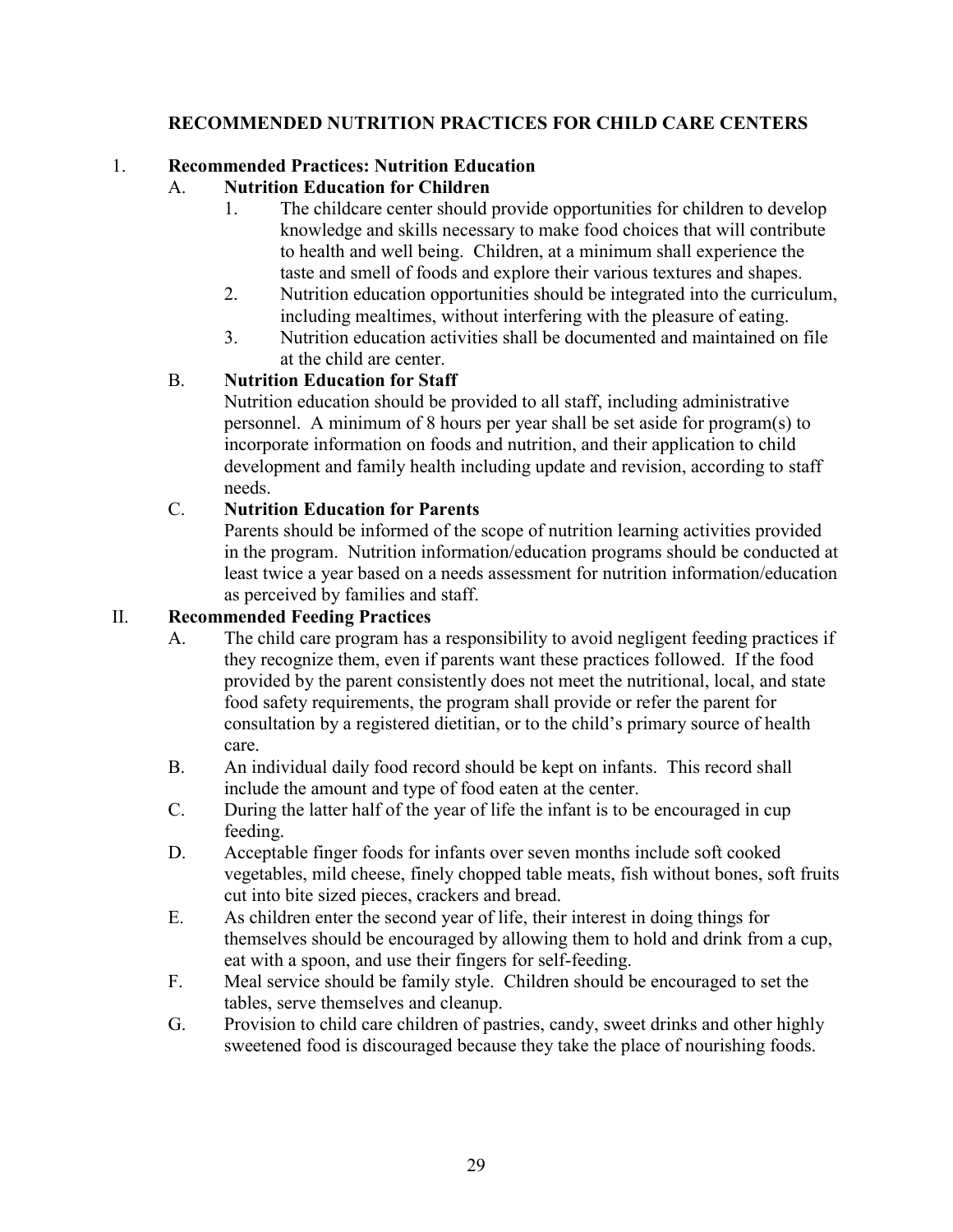#### III. **Recommended Practices: Nutrition Assessment**

- A. Nutrition assessment data should be obtained and documented in the health record. Nutrition assessment data is to include:
	- 1. Documentation of head circumference if less than 24 month old.
	- 2. Height and weight assessment according to the standards of the American Academy of Pediatrics. Growth assessment is to include height and weight for age as well as weight for height.
	- 3. Hemoglobin or hematocrit testing
	- 4. Dietary history
- B. Children at risk those identified as underweight, overweight, anemic, or having special eating/nutrition problems should be provided additional assessment and follow-up as needed.

Follow-up should include (1) a parent conference regarding the problem, and (2) referral to the program's health care provider.

C. Documentation of follow-up services is to be maintained in the child's record.

## IV. **Recommended Staff Qualifications**

#### Title: **Nutrition Consultant to Child Care Programs**

A. Level of responsibility

Provides expertise to center Director and provides on-going guidance, consultation and in-service training to the program's child care nutrition personnel in implementing and evaluating all aspects of the nutrition component.

B. Training Requirement

Current registration with Commission on Dietetic Registration, American Dietetic Association, or eligible for state licensure/certification, with minimum qualifications including or supplemented by course(s) in child growth and development, plus at least two (2) years of related experience as a nutritionist in a health program including services to infants and children.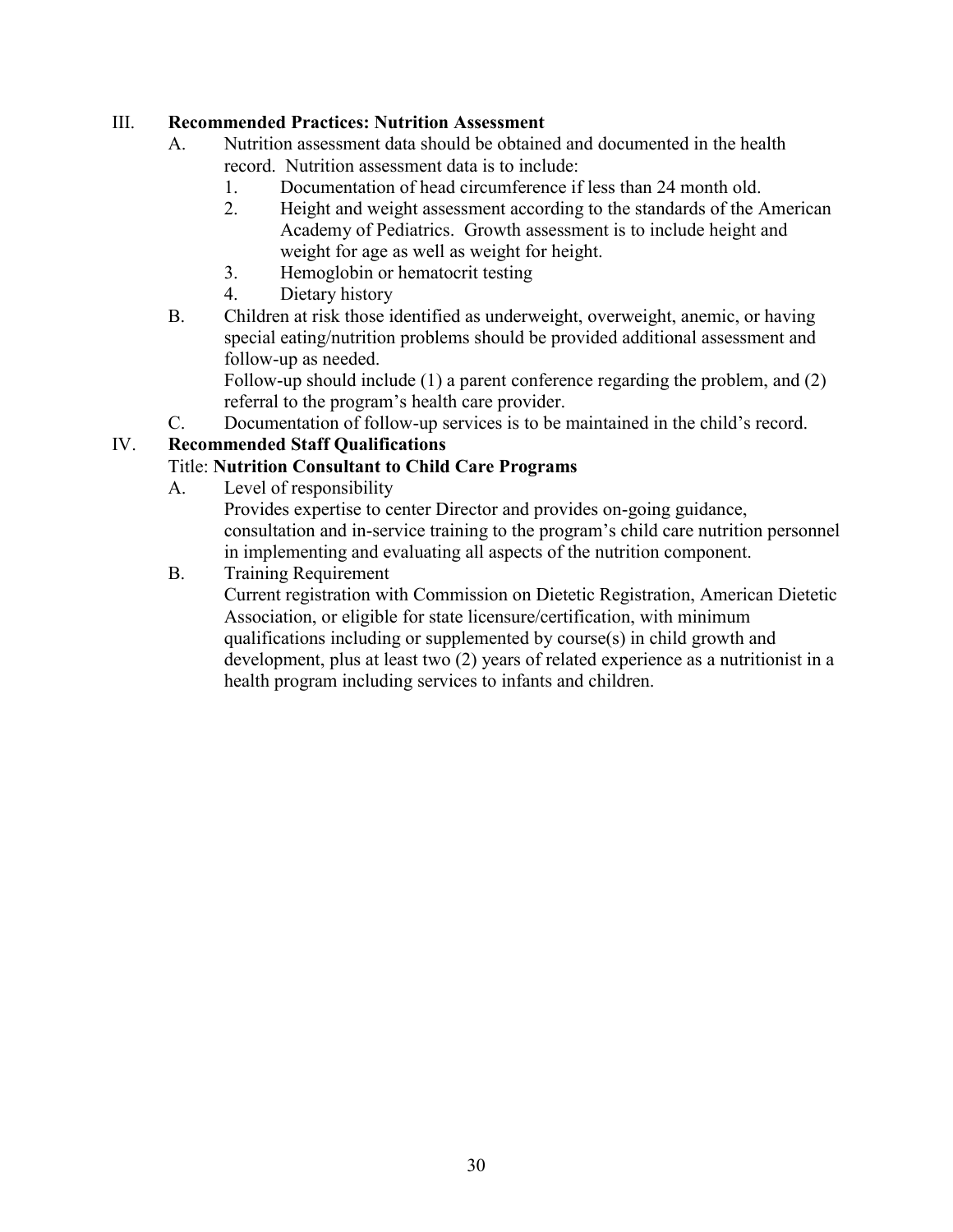## **HEALTH REQUIREMENTS FOR INFANTS AND TODLERS IN CHILD CARE CENTERS**

- 1. **The following Rules and Regulations governing the conduct of child care centers for infants and toddlers six weeks to two years of age are in addition to the rules and regulations governing child care centers for children two to six years of age.**
	- A. Child care programs shall be planned, staffed and directed to meet the needs of the individual child and involve all areas of functioning physical, cognitive and social emotional. Child care programs shall encourage the child to explore, make choices and develop age appropriate skills. The child shall engage in program experience actively, rather than being a passive recipient, and programs must include a balance of active and quiet activities.
	- B. The age grouping within a center shall be six weeks to fifteen months for infants and fifteen months to two years of age for toddlers. Mixed groups of infants and toddlers are allowed in accordance with Table 1 and 2.

#### II. **Staffing**

- A. The general day-to-day health program shall be under the supervision of the Child Care Director.
- B. There shall be one adult for every four infants and one adult for every five toddlers.
- C. A minimum of one child care worker per center shall receive training and certification in child development through a course approved by the Chicago Department of Public Health. Evidence of appropriate academic credentials will be sufficient.
- D. Staff must maintain weekly anecdotal/progress reports for each child, which identifies the accomplishment of appropriate developmental milestone.
- E. There shall be a licensed health care professional available once a month to:
	- 1. Observe the child care techniques of the staff
	- 2. Train staff in proper infection control techniques, observations skills, and developmental assessment.

## III. **Infant and Toddler Health Requirements**

- A. All children are to be examined in accordance with the periodicity chart recommenced by the American Academy of Pediatrics (See Appendix II)
- B. A report signed and dated by the child's physician for each periodic visit recommended by the American Academy of Pediatrics shall be on file.
- C. Age appropriate immunizations are required.

## IV. **Health Preparedness**

- A. A minimum of one child care worker per center shall receive training and certification in the Recognition and Prevention of Communicable Disease, CPR, First Aid, and Preventing Care of Ill Children through a Chicago Department of Public Health approved course.
- B. A child care provider shall not be required to exclude from care a child with minor illness unless one or more of the followings conditions exists: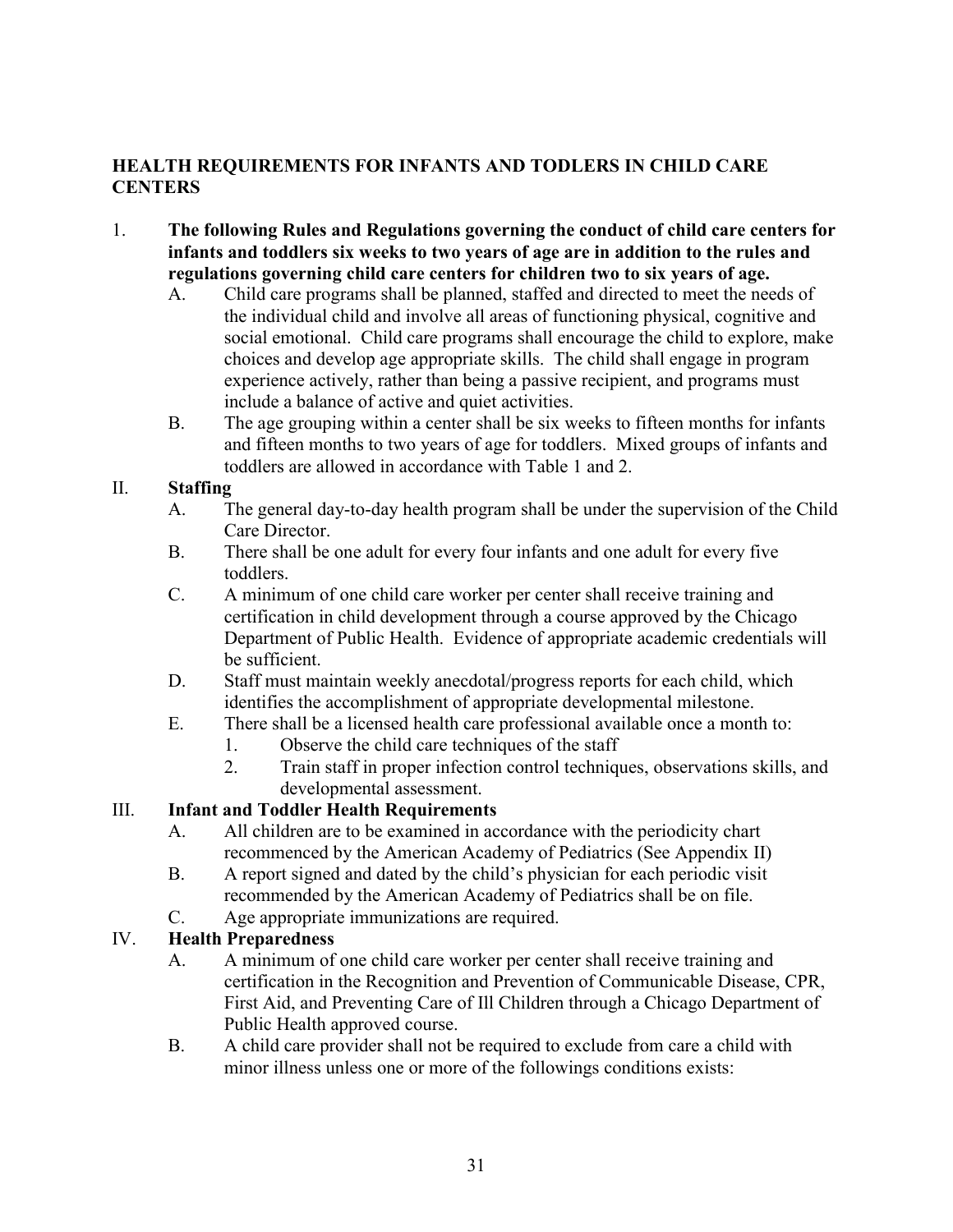- 1. The illness prevents the child from participating comfortably in the program activities or;
- 2. The illness results in a greater care need than the child care staff can provide without compromising the health and safety of other children.
- C. Every child care center shall designate a space within the facility for the purpose of providing temporary isolation/comfort for a child who becomes ill while attending the child care facility.
- D. Thermometers, preferably disposable, for assessing elevated temperatures shall be available at each center.
- E. Physician's note shall be required for readmission to the child care facility in the following instances:
	- 1. After absence due to an illness of five or more days.
	- 2. After any length of absence due to a reportable communicable disease defined by the Illinois Department of Public Health and enforced by the Chicago Department of Public Health.
	- 3. At the discretion of the Child Care Director.

## V. **Medications**

Medication may be administered to a child at a child care center when the following criteria are adhered to:

- A. A copy of Child Care Centers Medication policy must be on file with the Chicago Department of Public Health.
- B. Medications must be maintained in a locked cabinet or equivalent at all times.
	- 1. The cabinet or container shall not be used for any other purpose.
	- 2. Medicine cabinets cannot be located in rooms where foods are prepared or stored.
	- 3. Refrigerated medications may be kept in a separate, properly identified container and may be kept in the food preparation area.
- C. Parents of children on chronic medication therapy to be administered by the child care center staffs during the child's stay are to secure the following information before the procedure is considered ongoing:
	- 1. Letter from the prescribing physician, which includes a statement regarding the side effects of the prescribed medication.
	- 2. Parental consent to administer medication.
- D. Any medication brought into the facility by the parent or guardian of a child shall be in the original container labeled with the child's first and last name, the date the prescription was filled, the medication's expiration date and have legible instructions for administration.
- E. Non-prescription medication shall not be dispensed.
- F. A medication record shall be maintained and shall include:
	- 1. Specific, signed parental consent
	- 2. Physician prescription
	- 3. Instructions for storage and administration
	- 4. Administration log
	- 5. Checklist for medication brought to the program by parents including such information as condition of bottle, expiration date, date dispensed, dosage, and date the medication was discontinued and/or disposed of.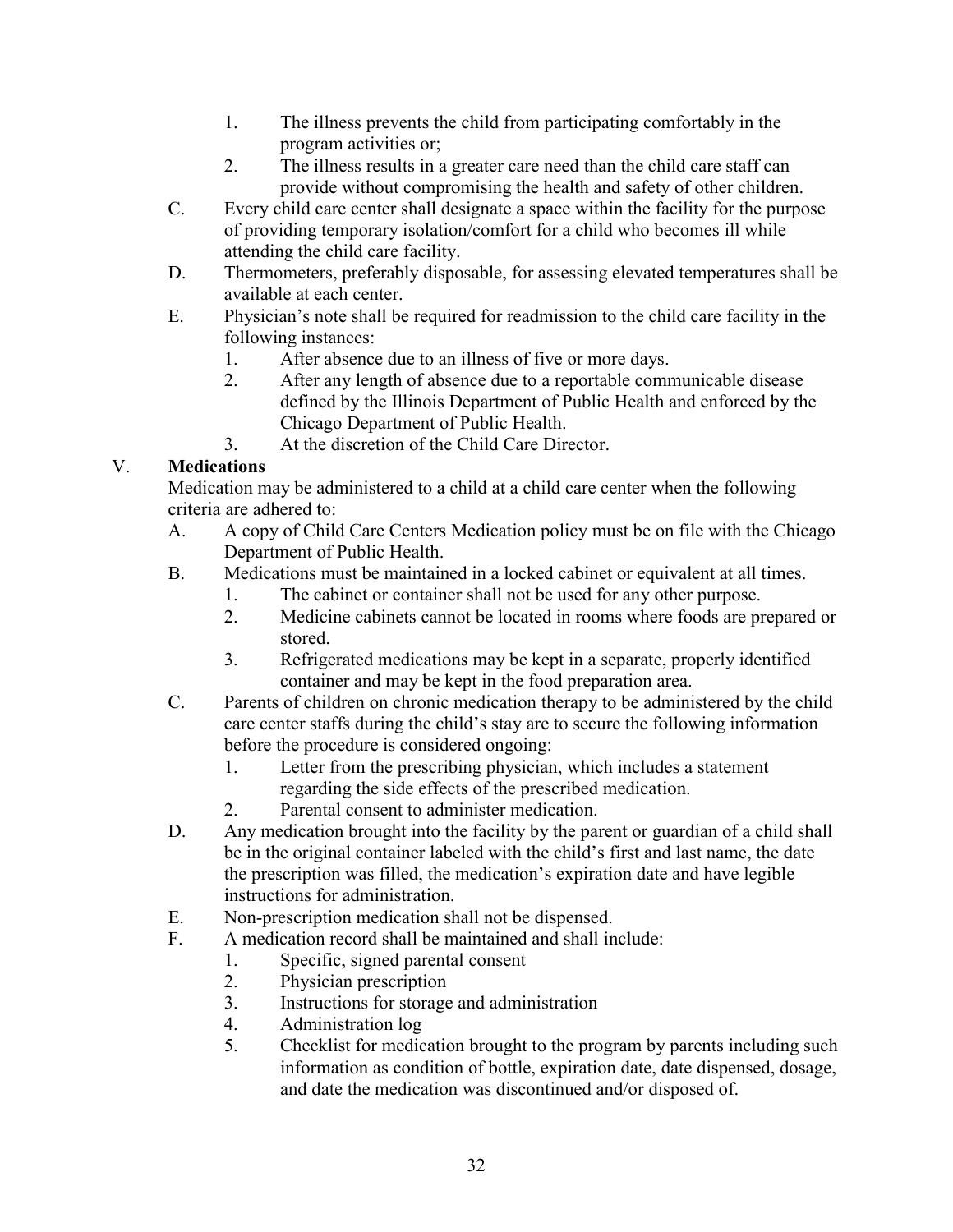## VI. **Physical Plant**

## A. **Space requirements**

- 1. Infants six (6) weeks of age to fifteen (15) months of age:
	- a. Who play and sleep in the same room shall have a minimum of 55 square feet of space for each child: 30 square feet for cribs with two feet distance between cribs; and 25 square feet for play.
	- b. Who sleep in one room and play in another shall have a minimum of 30 square feet of space for cribs with two feet between cribs. In the playroom a minimum of 25 square feet of play space is required for each child.
- 2. Toddlers fifteen (15) months of age to twenty-four (24) months of age:
	- a. Who play and sleep in the same room shall have a minimum of 35 square feet of space for each child when using stackable cots, with two feet of space between cots.
	- b. When using cribs, a minimum of 30 square feet of space for cribs with two feet between cribs; and 25 square feet of play space for each child is required.

## B. **Furniture**

- 1. An adequate number of feeding chairs, playpens, and rocking chairs must be provided by the center. High chairs if used shall have a wide base, Tshaped safety strap. All furniture must be sanitized between use.
- 2. Cribs
	- a. Individual cribs made of wood, metal, or plastic, with secure latching devices shall be provided. The cribs shall have slats spaced no more than 2 3/8 inches apart.
	- b. Crib mattresses must be covered with safe, water resistant, washable material and fitted so that no more than two fingers can fit between the mattress and the crib side.
	- c. No cords, strings, ribbons, etc. shall be attached to railings, posts, knobs or slats of the crib.
	- d. Each crib must have linen and equipment, which cannot be interchanged between infants.
	- e. Infant identification shall be on each crib.
	- f. Bed linens shall be changed at least twice per week, or when wet or soiled.
	- g. All cribs shall be wiped clean as often as necessary and cleaned twice a week with a germicidal solution.
- 3. Infant walkers are prohibited.
- 4. Equipment is to be limited to the furnishings and supplies necessary for the care of infants.

## VII. **Toileting/Diapering and Toilet Training**

- A. Diapers worn by children shall be able to contain urine, and stool and minimize fecal contamination of the children, caregivers, environmental surfaces and objects of the child care center.
- B. Each child care center shall have a designated diapering area, which shall include at a minimum: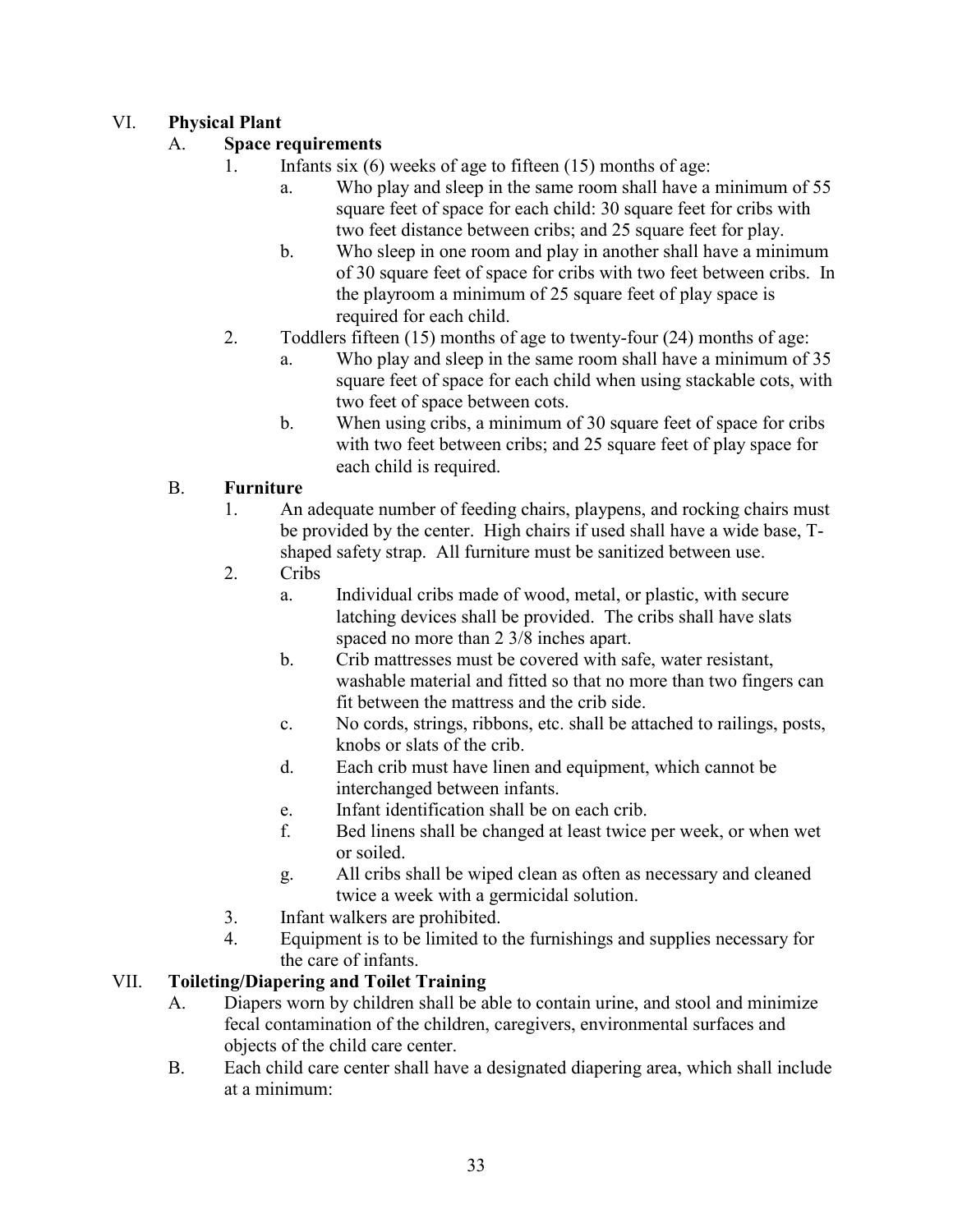- 1. A hand-washing sink shall be accessible (within arm's reach) without barriers, such as doors.
- 2. The diapering area shall never be located in food preparation areas and shall never be used for temporary placement or serving of food.
- 3. Changing tables shall be available and shall have impervious, nonabsorbent surfaces; changing tables shall be sanitized between each diaper change.
- 4. Conveniently located, washable foot operated, plastic lined, tightly covered receptacles shall be within arm's reach of diaper changing tables for soiled diapers. Separate containers for disposable diapers, cloth diapers (if used) and soiled clothes and linens shall be available.
- C. Toilet training equipment shall be provided for children being toilet trained.
	- 1. Child sized toilets or safe and cleanable step aids and modified toilet seats shall be available in the child care setting.
	- 2. Potty chairs are not recommended, however, if used they shall be cleaned and sanitized between each use.
	- 3. Hand washing sinks shall not be used for cleaning toilet training equipment.
	- 4. One child sized toilet or appropriate toilet training equipment for every three (3) toddlers being toilet trained shall be available.
	- 5. Toilet training equipment shall not be counted as toilets in the toilet: child ratio outlined in Table 3.
- D. Each child care center shall post in the diapering area, procedures for diapering changing consistent with those recommended by the Centers for Disease Control. What to do to Stop disease in Child Day Care Centers. (Appendix III)
- E. If cloth diapers are used, soiled cloth diapers and/or soiled training pants shall never be rinsed.
- F. Staff and children shall wash their hands after each diaper change or assisting a child in toileting.
- G. Diapers shall be checked for wetness or feces at least hourly and whenever the child indicates discomfort or exhibits behavior that suggests a soiled or wet diaper. Diapers shall be changed when found to be wet or soiled.

## VIII. **Pets and Plants**

- A. No animals or pets are allowed in the infant and toddler areas.
- B. Poisonous or potentially harmful plants shall not be permitted.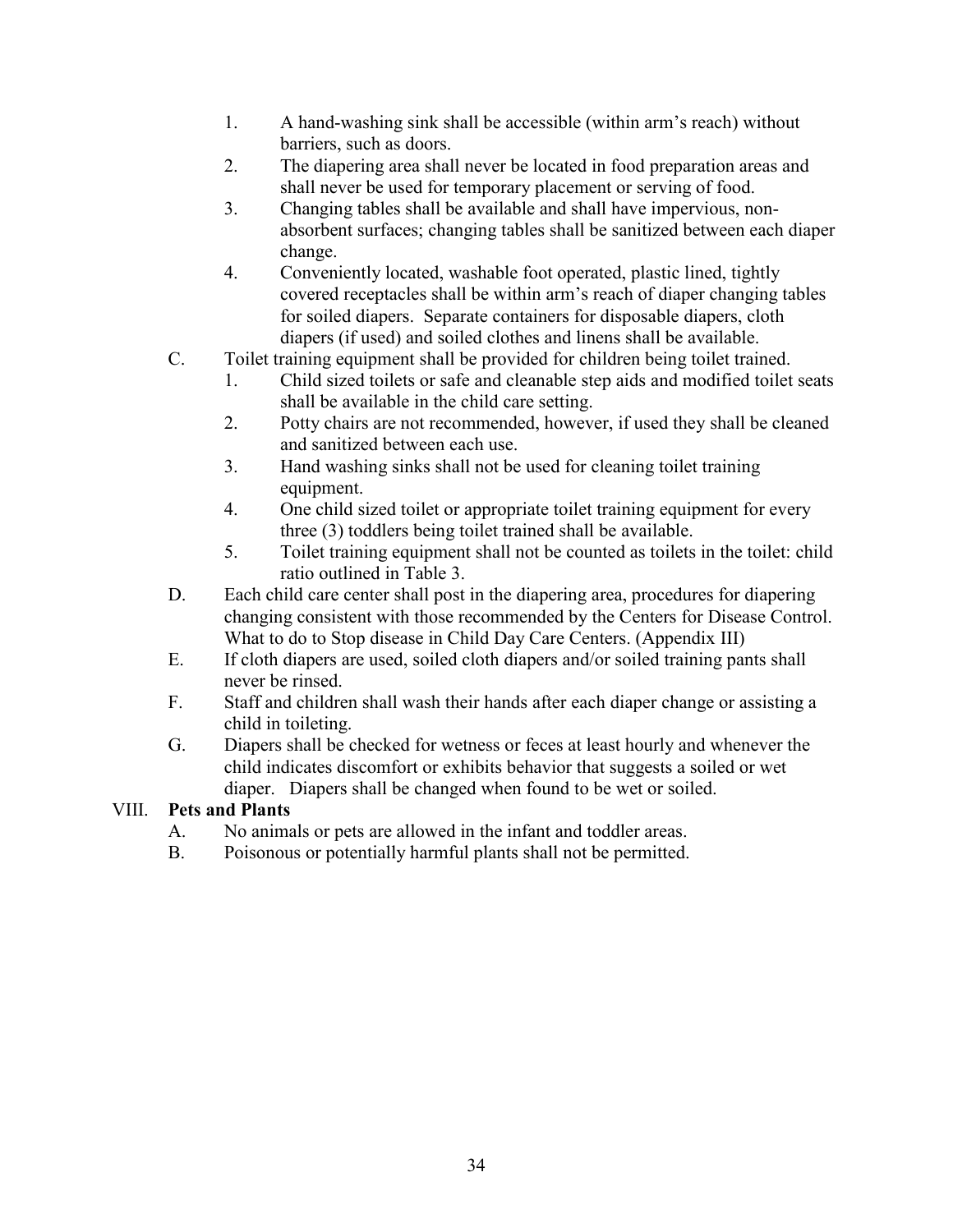#### **NUTRITION REQIREMENTS FOR INFANTS AND TODDLERS IN CHILD CARE CENTERS**

#### **1**. **Nutritional Requirements for Infants and Toddlers**

#### A. **Infants**

- 1. Adequate and appropriate food to meet the nutritional needs of the infant is to be served in accordance with the time the infant spends at the child care center. Foods in meals and mid session feedings must supply sufficient calories, proteins, minerals and vitamins in accordance with established nutrition standards based on the current recommended dietary allowances set by the Food Nutrition Board of the National Research Council.
- 2. At the time of admission, an interview shall be conducted to obtain information about the usual schedule of meals or feedings, food habits and feeding practices at home, as well as any special problems relating to food behavior, including special diets. This information shall be on file and include amounts and kinds of foods usually eaten in order to assure that the total food served the infant will provide an adequate intake of calories and all essential nutrients.
- 3. All food consumed by the infant while under the supervision of the child care center must be provided by the child care center with the exception of formula, breast milk and foods for special diets.
- 4. Special diets for infants must be obtained in writing from the medical provider or parent and maintained on file at the child care center. Special food needs that cannot be met by the center may be provided by the parent upon written agreement between the parent and the child care staff.
- 5. In accordance with the American Academy of Pediatrics recommendation, the introduction of solid foods shall be accomplished routinely between 4 and 6 months of age. The time of introduction is indicated by an individual child's nutritional and developmental needs after consultation with the parents.
- 6. The quantity, type and consistency of food offered to infants varies with age. See Table 6 for recommended guidelines for feeding infants. Parental request for modification of these basic food patterns shall be provided in writing and accompanied by a statement from the child's physician.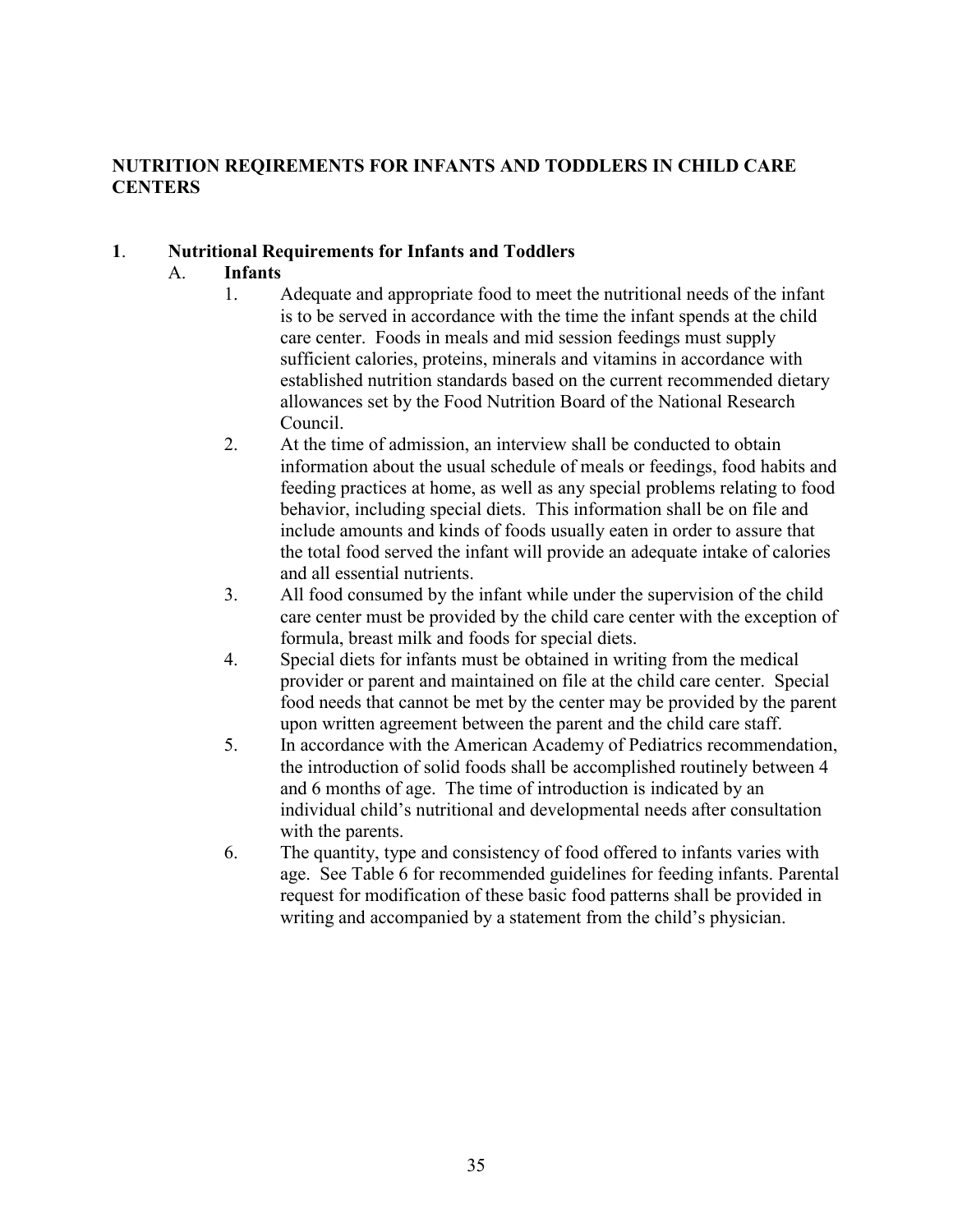|                   | Table 6: Infant Daily Food Requirements*                                     |                                                        |                                                 |                                                      |                                                        |                                                         |                                                                                 |  |  |  |  |
|-------------------|------------------------------------------------------------------------------|--------------------------------------------------------|-------------------------------------------------|------------------------------------------------------|--------------------------------------------------------|---------------------------------------------------------|---------------------------------------------------------------------------------|--|--|--|--|
| Age               | <b>Birth to</b><br>3 weeks                                                   | 3 weeks<br>to 2<br>months                              | 2-3 months                                      | $4 - 5$<br>months                                    | 6-7 months                                             | $8-9$<br>months                                         | $10-12$<br>months                                                               |  |  |  |  |
| Formula           | $2\frac{1}{4}$ oz<br>$-4$ oz,<br>per<br>feeding<br>or 16-<br>24 oz.<br>total | 4-6 oz.<br>per<br>feeding<br>or 21-<br>24 oz.<br>total | 5-7 oz. per<br>feeding or<br>24-32 oz.<br>total | $5-7$ oz.<br>per<br>feeding or<br>25-36 oz.<br>total | 6-8 oz. per<br>feeding or<br>24-32 oz.<br><b>Total</b> | 6-8 oz.<br>per<br>feeding or<br>24-32 oz.<br>total      | 6-8 oz.<br>per<br>feeding<br>or 16-<br>24 oz.<br>total                          |  |  |  |  |
| Cereal            |                                                                              |                                                        |                                                 | $2-5$ Tbsp.<br>total                                 | 3-5 Tbsp.<br>total                                     | 4 Tbsp.<br>or more<br>total                             | 4 Tbsp.<br>or more<br>total                                                     |  |  |  |  |
| <b>Vegetables</b> |                                                                              |                                                        |                                                 |                                                      | 1-3 Tbsp.<br><b>Total</b>                              | $\frac{1}{2}$ - 1 jar<br>$(1/4 - 1/2)$<br>cup)<br>total | $1-2$ jars<br>$(1/2-1)$<br>cup)<br>total                                        |  |  |  |  |
| <b>Fruits</b>     |                                                                              |                                                        |                                                 |                                                      | 1-3 Tbsp<br>total                                      | $\frac{1}{2}$ -1 jar<br>$(1/4 - 1/2)$<br>cup) total     | $1-2$<br>jars<br>$(1/2-1)$<br>cup)<br>total                                     |  |  |  |  |
| <b>Meats</b>      |                                                                              |                                                        |                                                 |                                                      |                                                        | $2 - 4$<br><b>Tbsp</b><br>total                         | $\frac{1}{2}$ jar<br><sub>or</sub><br>more<br>(1/4)<br>cup or<br>more)<br>total |  |  |  |  |

#### **\*** *These feeding recommendations are to be used as guidelines only. Food needs vary with each infant.*

*\*\* Jar size equals 4.5 ounces.*

- 7. Infants must be removed from crib and held or seated for all feedings including bottle-feeding. Bottle propping and carrying of bottles by young children throughout the day and/or night shall not be permitted. Infants shall not be left unattended during feeding.
- 8. Staff shall wash their hands between feeding and handling infants.
- 9. Infants shall be fed a milk-based iron fortified formula unless otherwise indicated in writing by the child's physician.
- 10. Formula shall be provided by the child care program or by the parents in a factory sealed container. The formula shall be ready-to-feed strength or prepared from the powder or concentrate at the child care site. Formula should be diluted according to the instructions provided by the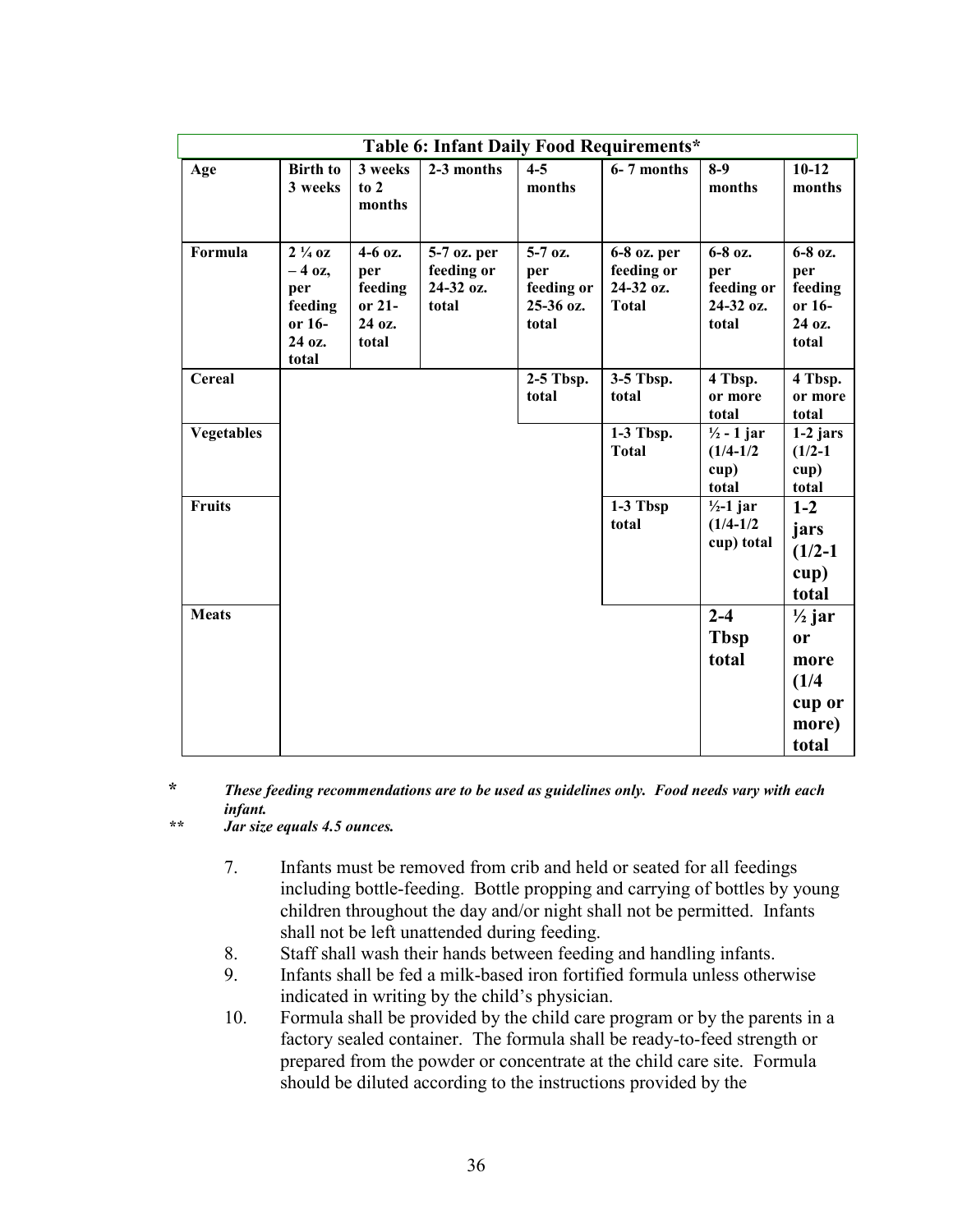manufacturer using water from a source approved by the local health department. Only sanitized bottles and nipples shall be used.

- 11. Bottles and nipples reused by the child care program shall be sanitized by washing in a dishwasher or by boiling for 5 minutes or more just prior to refilling. Rinse nipples prior to washing.
- 12. All filled bottles of breast milk or formula shall be refrigerated until immediately before feeding. Contents remaining after a feeding must be discarded.
- 13. Bottles of breast milk and opened containers of unmixed concentrate shall be dated. When there is more than one bottle fed infant, all bottles shall be labeled with the child's name. Breast milk shall be used only for the intended child.
- 14. Any formula prepared from powder, or concentrate, or an open container of ready to feed formula should be labeled and dated. If the prepared formula is not used within 24 hours, it should be discarded. Follow manufactures instructions for discarding open cans of powder, concentrate or ready-to-feed formula. Breast milk may be stored up to 48 hours in the refrigerator or up to two months in the freezer prior to discarding.
- 15. Frozen breast milk shall be thawed under running water or in the refrigerator. Bottles of formula or breast milk shall be warmed by placing them in a pan of hot (not boiling) water for 5 minutes, followed by shaking the bottles well and testing the milk temperature before feeding.
- 16. Bottles shall never be warmed or defrosted in a microwave oven.
- 17. Commercially packaged baby food shall be served from a separate dish for each infant and not directly from the commercial container. Food left in the serving dish shall be discarded.
- 18. Infants under one year of age shall not be fed berries, candies, raisins, corn, whole grapes, hot dogs, nuts, popcorn, peas, or peanut butter as these foods can cause choking. Raw carrots and bananas may be served to infants only if mashed, grated or pureed.
- 19. The use of honey for sweetening infant foods is not allowed.
- 20. No food other than formula, milk or water shall be placed in a bottle for infant feeding.
- 21. Juice may be fed from a cup when the infant is old enough to drink from a cup (approximately 6 months). Juices shall be 100% fruit juice.
- 22. Because low fat (2%, 1%) and skim milks may provide inadequate levels of calories and essential fatty acids, these milks shall not be offered to children under two years of age unless requested by a physician.
- 23. When children are exclusively bottle fed or breast fed, supplemental water shall be offered.
- B. Toddlers (See table 5, Meal Pattern and Serving Sizes for Child Care Programs, P. 28, and nutrition requirements for toddlers and preschoolers, P, 28–29, Section V.).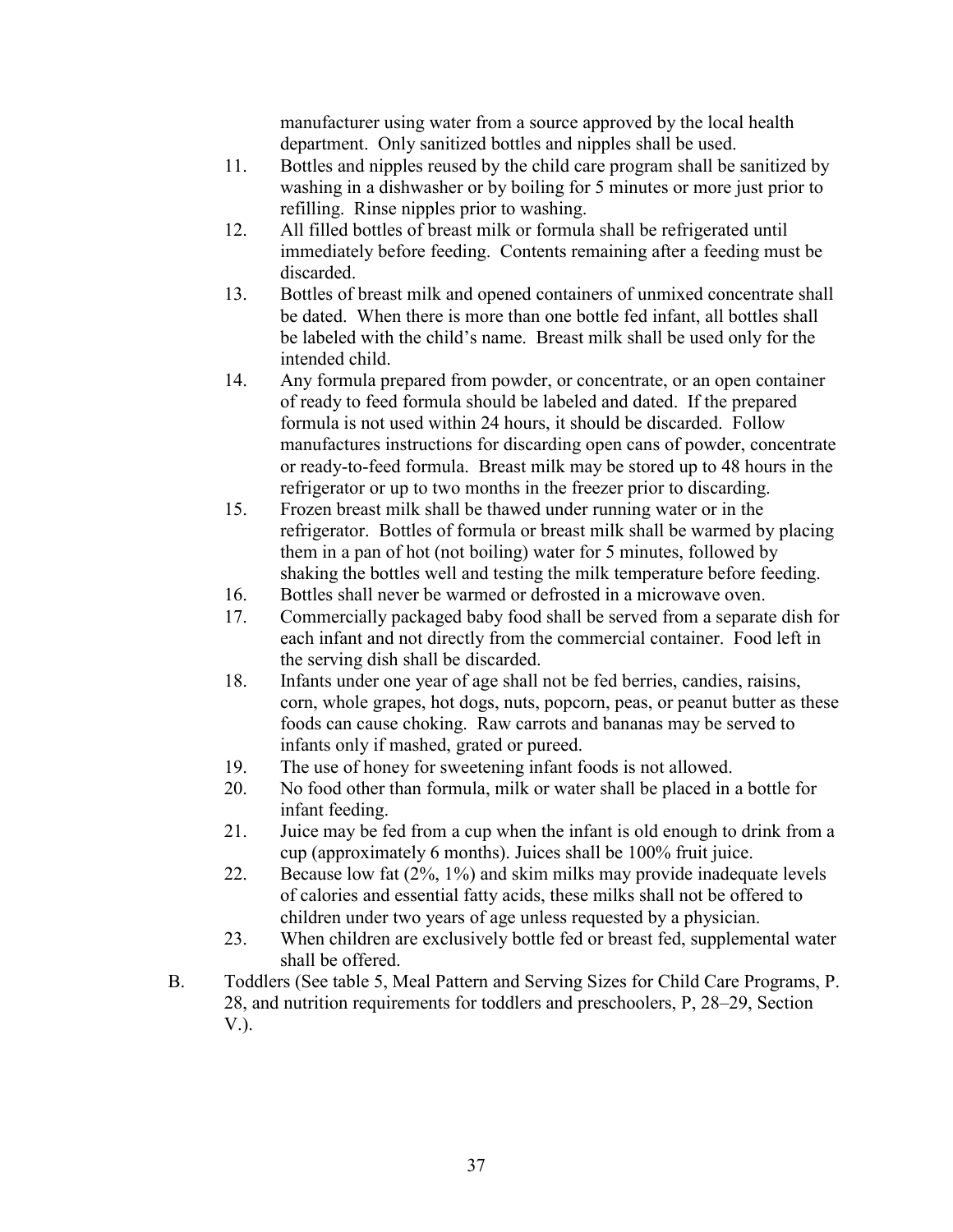#### APPENDIX I

## **REQUIRED FIRST AID KIT SUPPLIES**

The first aid kit shall contain at least the following items:

- a) Disposable latex gloves
- b) Scissors
- c) Tweezers
- d) Bandage Tape
- e) Sterile gauze pads
- f) Flexible roller gauze
- g) Triangular bandages
- h) Safety pins<br>i) Eye dressing
- Eye dressing
- j) Pen/pencil and note pad
- k) Cold pack
- l) Current American Academy Pediatrics or American Red Cross standard first aid text or equivalent first aid guide
- m) Coins for use in a pay phone
- n) Poison control center telephone number
- o) Water
- p) Soap
- q) Adhesive bandages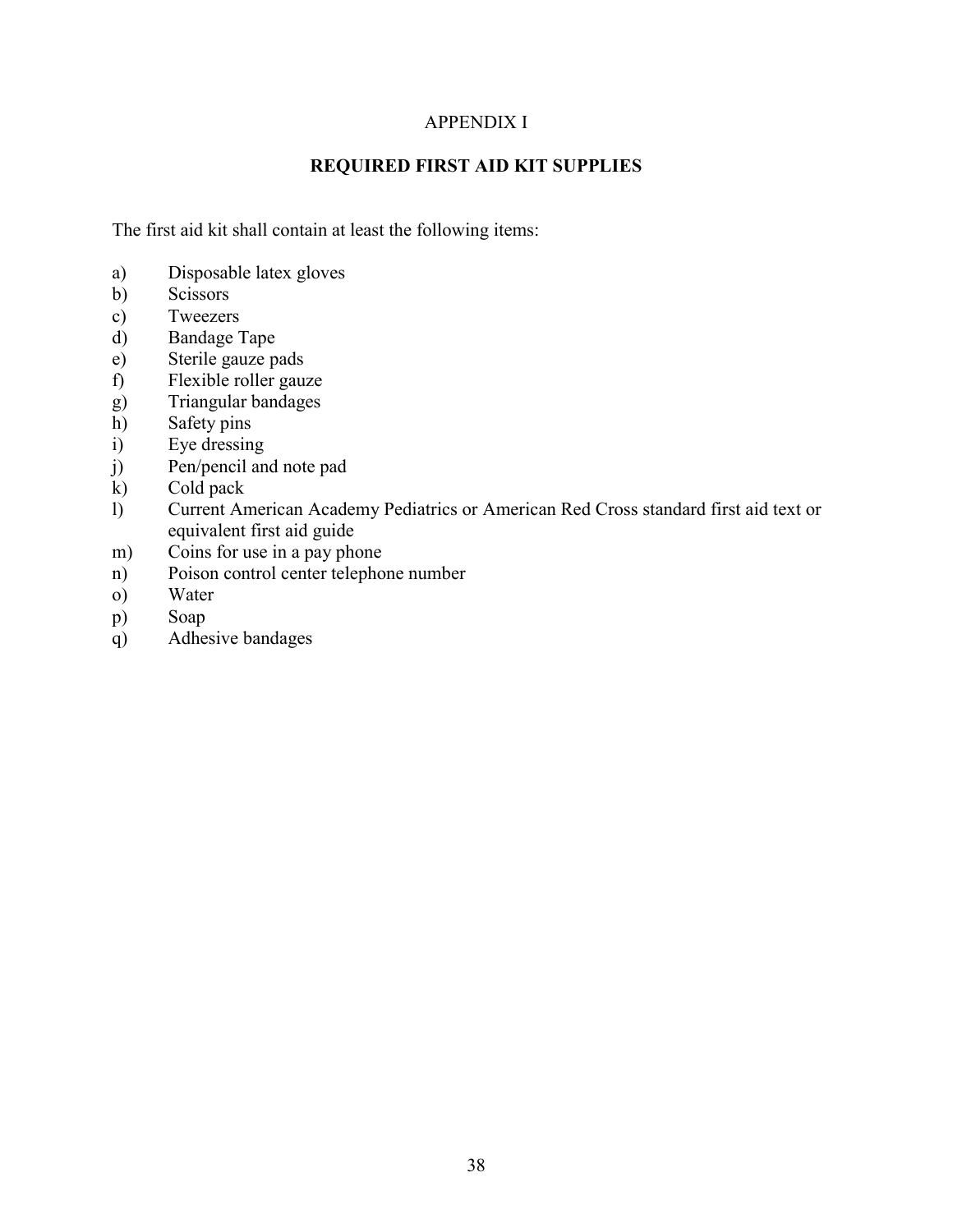## *Appendix II*

#### **American Academy of Pediatrics/Practice and Ambulatory care RECOMMENDATIONS FOR PREVENTIVE PEDIATRIC HEALTH CARE Committee on Practice and Ambulatory Medicine**

Each child and family is unique; therefore these Recommendations for Preventive Pediatric Health Care are designed for the children who are receiving competent parenting, have no manifestation of any important health problems, and growing and developing in satisfactory fashion. Additional visit may become necessary if circumstances suggest variations from normal. These guidelines represent a consensus by the Committee on Practice and Ambulatory Medicine in consultation with the membership of the American Academy of Pediatrics through the Chapter Presidents. The committee emphasizes the great importance of continuity of care in comprehensive health supervision and the need to avoid fragmentation of care.

A prenatal visit by the parents for anticipatory guidance and pertinent medical history is strongly recommended.

|                                  |                 |                |                | <b>INFANCY</b> |                |                 |                 |           |                 | <b>EARLY CHILDHOOD</b> |                |
|----------------------------------|-----------------|----------------|----------------|----------------|----------------|-----------------|-----------------|-----------|-----------------|------------------------|----------------|
| Age <sup>2</sup>                 | By <sub>1</sub> | $\overline{2}$ | $\overline{4}$ | $\overline{6}$ | $\overline{9}$ | $\overline{12}$ | $\overline{15}$ | 18        | $\overline{24}$ | 3 yrs                  | 4 yrs          |
|                                  | mos.            | mos.           | mos.           | mos.           | mos.           | mos.            | mos.            | mos.      | mos.            |                        |                |
| <b>History</b>                   |                 |                | Ċ              |                |                |                 | $\bullet$       | $\bullet$ |                 |                        |                |
| Initial/Interval                 |                 |                |                |                |                |                 |                 |           |                 |                        |                |
| <b>Measurements</b>              |                 |                |                |                |                |                 | $\bullet$       |           |                 |                        |                |
| Height/Weight                    |                 |                |                |                |                |                 |                 |           |                 |                        |                |
| Head                             |                 | $\bullet$      | $\bullet$      |                |                |                 |                 |           |                 |                        |                |
| Circumference                    |                 |                |                |                |                |                 |                 |           |                 |                        |                |
| <b>Blood Pressure</b>            |                 |                | $\bullet$      |                |                |                 |                 |           |                 |                        |                |
| <b>Sensory</b>                   |                 |                |                |                |                |                 |                 |           |                 |                        |                |
| Screening                        | S               | S              | S              | S              | S              | S               | S               | S         | S               | S                      | $\Omega$       |
| Vision<br>Hearing                |                 |                |                |                |                |                 |                 |           |                 |                        |                |
|                                  | S               | S              | S              | S              | S              | S               | S               | S         | S               | S                      | $\overline{O}$ |
| Devel./Behav                     |                 | ●              | $\bullet$      |                |                |                 | $\bullet$       | $\bullet$ |                 |                        |                |
| Assessment                       |                 |                |                |                |                |                 |                 |           |                 |                        |                |
| Physical<br><b>Examination 5</b> |                 | $\bullet$      | $\bullet$      |                |                |                 | $\bullet$       | $\bullet$ | $\bullet$       | $\bullet$              |                |
| <b>Procedures 6</b>              |                 |                |                |                |                |                 |                 |           |                 |                        |                |
| Hered./Metabolic                 |                 |                |                |                |                |                 |                 |           |                 |                        |                |
| Screening                        |                 |                |                |                |                |                 |                 |           |                 |                        |                |
| Immunization 8                   |                 |                | $\bullet$      |                |                |                 | $\bullet$       | $\bullet$ | $\bullet$       |                        |                |
| <b>Tuberculin Test</b>           |                 |                |                |                |                |                 |                 |           |                 |                        |                |
| Hematocrit or                    |                 |                |                |                |                |                 |                 |           |                 |                        |                |
| Hemoglobin 10                    |                 |                |                |                |                |                 |                 |           |                 |                        |                |
| Urinalysis 11                    |                 |                |                |                |                |                 |                 |           |                 |                        |                |
| <b>Anticipatory 12</b>           |                 |                |                |                |                |                 |                 |           |                 |                        |                |
| Guidance                         |                 |                |                |                |                |                 |                 |           |                 |                        |                |

Health Supervision should begin with medical care of the newborn in the hospital.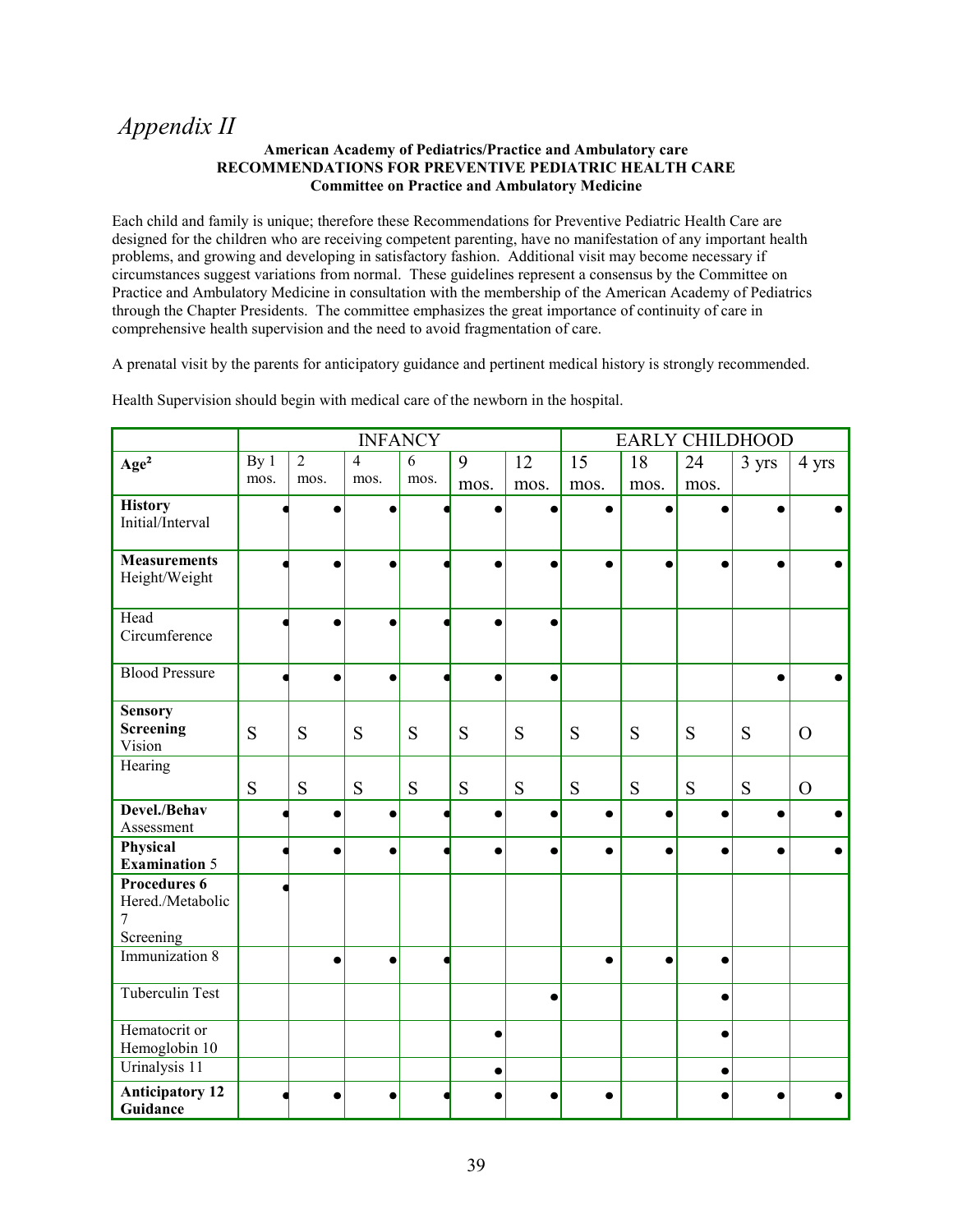|                                                        |                |           | <b>LATE CHILDHOOD</b> |                |               | <b>ADOLESCENCE</b> |           |                |               |
|--------------------------------------------------------|----------------|-----------|-----------------------|----------------|---------------|--------------------|-----------|----------------|---------------|
| Age <sup>2</sup>                                       | 5 yrs.         | 6 yrs.    | 8 yrs.                | 10 yrs.        | 12 yrs        | 14 yrs.            | $16$ yrs. | 18 yrs.        | 20<br>yrs.    |
| <b>History</b><br>Initial/Interval                     |                |           |                       |                |               |                    |           |                |               |
| <b>Measurements</b><br>Height/Weight                   |                |           |                       |                |               |                    |           |                |               |
| Head<br>Circumference                                  |                |           |                       |                |               |                    |           |                |               |
| <b>Blood Pressure</b>                                  | $\bullet$      | $\bullet$ |                       | $\bullet$      | $\bullet$     |                    |           |                |               |
| <b>Sensory Screening</b><br>Vision                     | $\overline{O}$ | $\Omega$  | $\mathbf{O}$          | S              | $\mathcal{O}$ | $\mathbf{O}$       | S         | $\mathbf{O}$   | $\mathcal{O}$ |
| Hearing                                                | S              | $S^3$     | $S^3$                 | S <sup>3</sup> | $\mathcal{O}$ | S                  | ${\bf S}$ | $\overline{O}$ | S             |
| <b>DEVEL/BEHA</b><br><b>ASSESSMENT</b>                 |                |           |                       |                |               |                    |           |                |               |
| <b>PHYSICAL</b><br><b>EXAMINATIONS</b><br>5            |                |           |                       |                |               |                    |           |                |               |
| <b>PROCEDURES 6</b><br>Hered./Metabolic 7<br>Screening |                |           |                       |                |               |                    |           |                |               |
| Immunization 8                                         | $\bullet$      |           |                       |                |               |                    |           |                |               |
| <b>Tuberculin Test</b>                                 | $\bullet$      | $\bullet$ | $\bullet$             | $\bullet$      | ٠             |                    | $\bullet$ | $\bullet$      |               |
| Hematocrit or<br>Hemoglobin 10                         |                |           |                       |                |               |                    |           |                |               |
| Urinalysis 11                                          |                |           |                       | ●              |               |                    |           | ٠              |               |
| <b>Anticipatory 12</b><br>Guidance                     | $\bullet$      | $\bullet$ |                       | $\bullet$      |               |                    | $\bullet$ |                |               |
| <b>INITIAL</b><br><b>DENTAL 13</b><br><b>REFERRAL</b>  |                |           |                       |                |               |                    |           |                |               |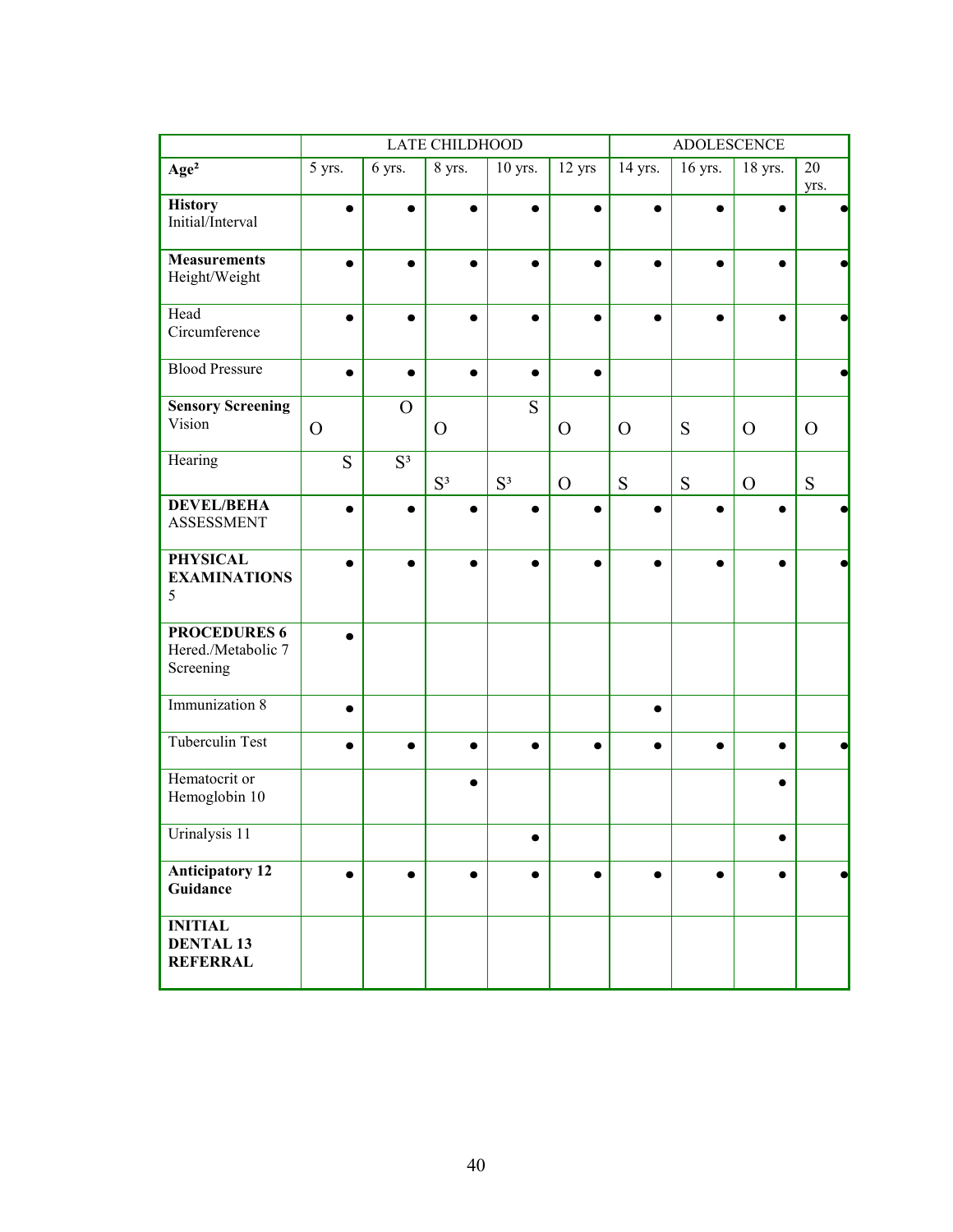#### "**WHAT TO DO TO STOP DISEASE IN CHILD CARE"**

#### **APPENDIX III**

#### **DIAPERING PROCEDURES**

#### IF YOU HAVE DIAPERED CHILDREN IN YOUR CENTER:

ALWAYS use this method for changing diapers. This is the best way to stop diseases that spread through the intestinal tract.

- 1. CHECK to make sure the supplies you need are ready.
	- Fresh diaper or clothes, and
	- Freshly dampened paper towels or premoistened towelettes.
- 2. PLACE roll paper or a disposable towel on the part of the diapering table where the child's bottom will be.
- 3. HOLD the child AWAY from your body when you pick him up. When you know a child has soiled his diapers use only your hands to carry him. LAY the child on the paper or towel.
- 4. REMOVE soiled diaper or clothes.
	- Put disposable diapers in a plastic bag or a plastic lined receptacle.
	- Put soiled clothes in a plastic bag for parents to take home with the child at the end of the day. Tell the parents that washing or rinsing clothes soiled with stool at the day care

center might cause disease germs to spread.

- 5. CLEAN the child's bottom with
	- a premoistened disposable towelette, or  $\bullet$
	- a damp paper towel  $\bullet$

Put the used towelette or paper towel in the plastic bag or a plastic-lined receptacle

If the child needs to be washed completely,

- be sure to use running water, and
- disinfect the sink immediately after you diaper the child.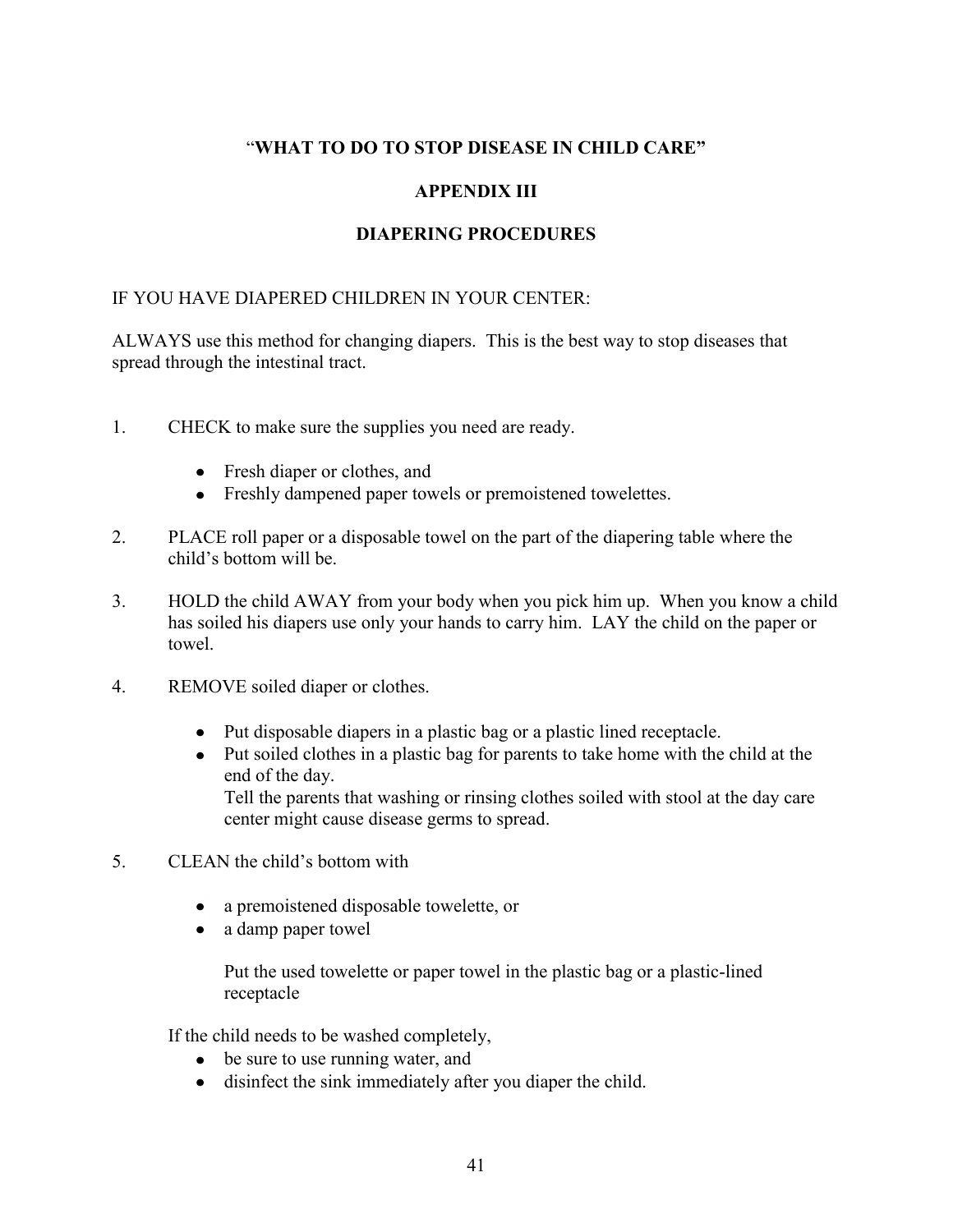- 6. REMOVE the paper or towel from beneath the child and dispose of it in the plastic bag or plastic-lined receptacle.
- 7. WIPE your hands with a premoistened disposable towelette or a damp paper towel and dispose of it in the plastic bag or plastic.
- 8. DIAPER and dress the child. Now you can hold the infant close to you.
- 9. WASH the CHILD'S hands:

IMPORTANT: If you must walk from the diapering table to the sink

- be sure the child cannot fall, or
- carry him with you.  $\bullet$
- 10. RETURN the child to his CRIB
- 11. CLEAN and DISINFECT
	- diapering area, and
	- equipment or supplies touched
	- soiled crib or cot, if necessary.
- 12. WASH your hands.